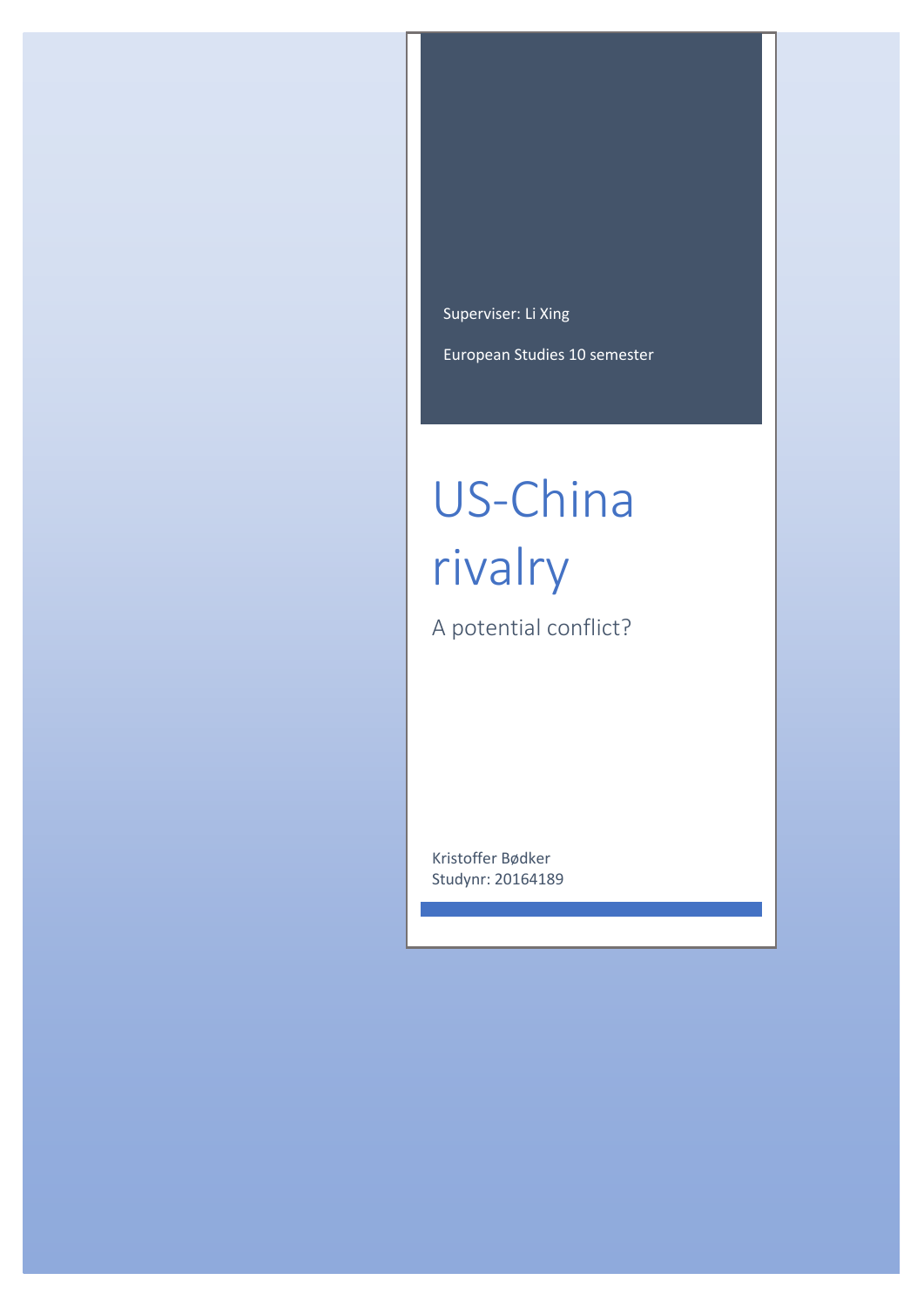# <span id="page-1-0"></span>Abstract

The relations between the United States and China have in the reason years developed more and more towards an adversary relation that now has led to a rivalry. This rivalry has manifested itself on many occasions such as in the South China Sea, Taiwan strait. It has also led to economic competition that are affecting more and more countries around the world. In thesis the aim is to figure out how the relation is evolving towards further confrontation. This will be solved with the use of economic and realist perspective from international relations.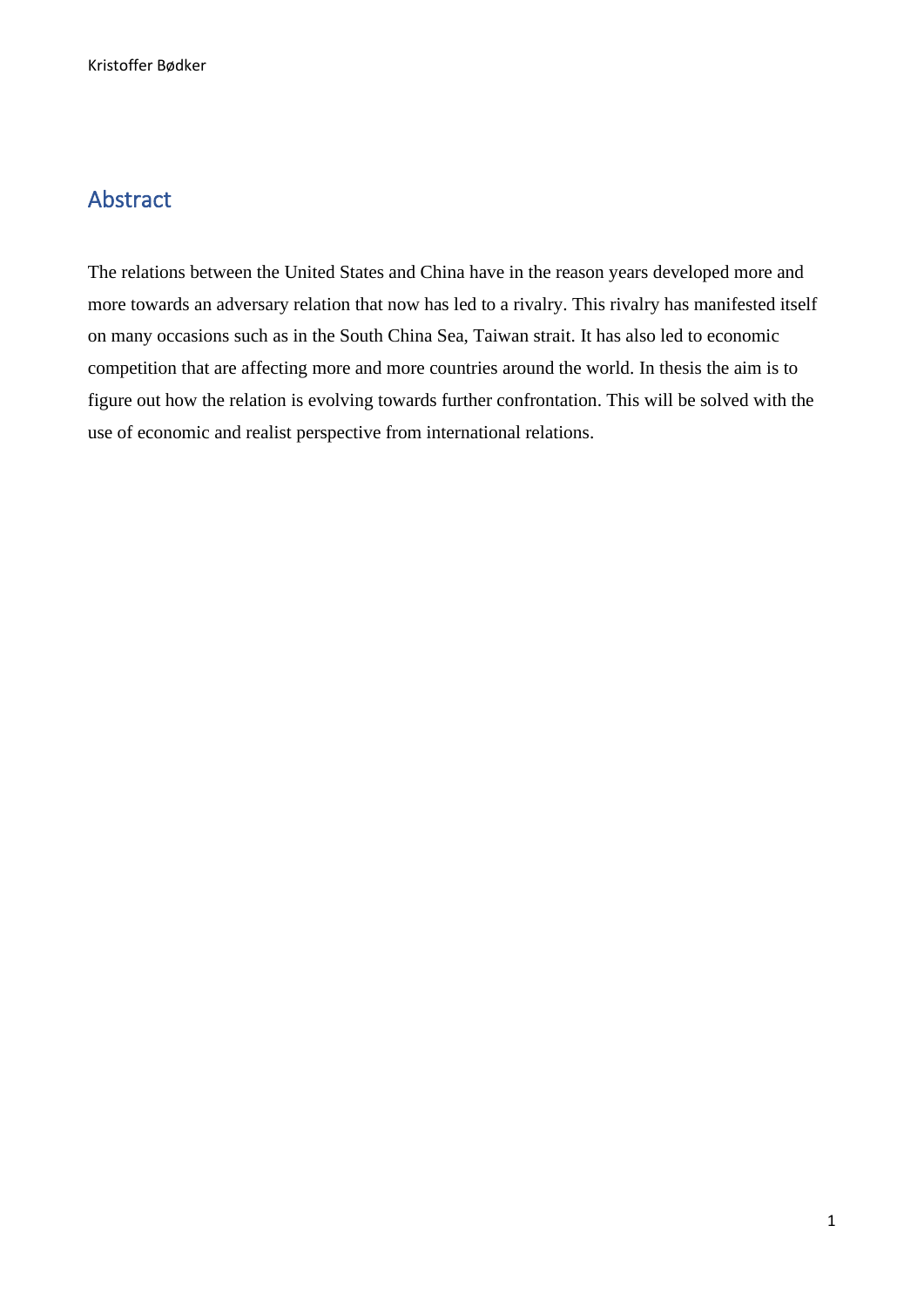# **Table of Contents**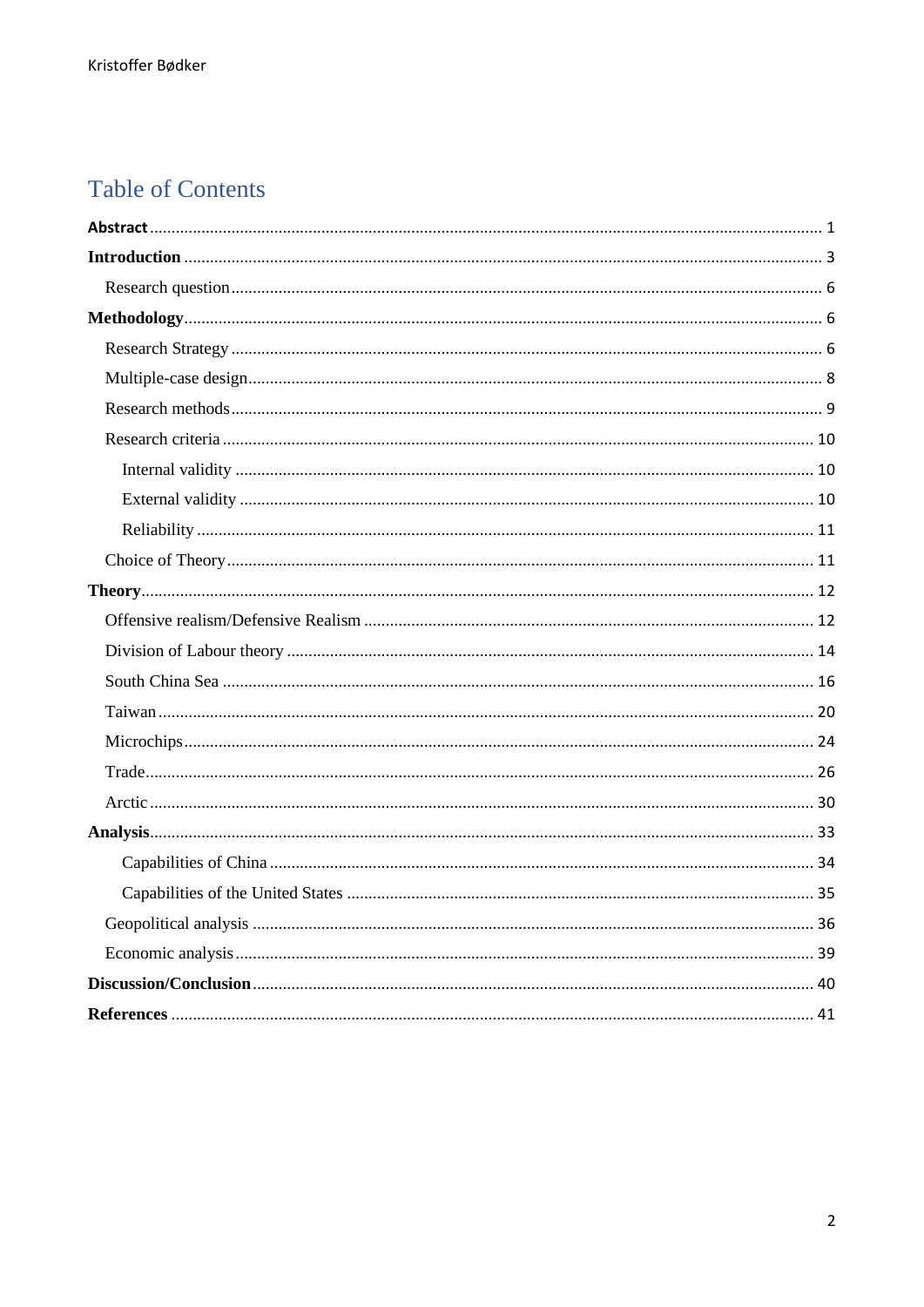# <span id="page-3-0"></span>**Introduction**

In this section multiple of the issues of the rivalry between the United States and China will be illuminated as it will introduce the problem and guide the reader through some of the core aspects of the rivalry.

The region of Asia and the Indo-Pacific is one of the most relevant continents of the coming time as the region is currently going through some of the most rapid developments both in terms of economic sense and geopolitical, as rivalries between former rivals is arising and dominating security politics in the area. The region has five states that is part of the 10 biggest economies in the world, United States, China, Japan, India, and South Korea (Kehlet & Christensen, 2022). Most of world trade flows through the Indo-Pacific and is especially crucial in terms of the global supply chain from technology such as electronic components, as Asia contains vital natural resources in the production of these technologies. In the last couple of years there has been seen disruptions in the global supply chain this has occurred due to corona outbreaks which affects the production of cars, aircrafts, and computers along with other electronic components (Smith, Cheng, Klinger, & Lohman, 2021).

The Asian region does inhabit some of the world's largest militaries China, United States, Russia, India, Pakistan Vietnam and both North and South Korea, and Japan, along with five nuclear armed states, United States, Russia, China, North Korea, India, and Pakistan. Geopolitically the security environment in Asia is quite complex and unstable due to many of the dispute's dates to the Second World War and the Cold War has never been solved. For instance, the China-Taiwan dispute that dates to the Second World War, and the Korean war also dates to the Cold War and both conflicts have never officially ended and developments in the conflicts is still active (Smith, Cheng, Klinger, & Lohman, 2021).

The rise of China has created implications on world politics especially the Asian region and the Indo-Pacific, as the rise of China has generated new alliances and shifted dynamics of the international system. This has shifted the attention of the United States from counterterrorism in the Middle East towards a graduate return of great power rivalry with China as was seen during the Cold War. As China currently is the second largest economy as it has the world's second largest gross domestic product and has considerably intertwined into the global supply chain for crucial technologies such as information and communications. Militarily China has also expanded its forces and has been undergoing a 20 year long modernization of its armed forces across all fields from the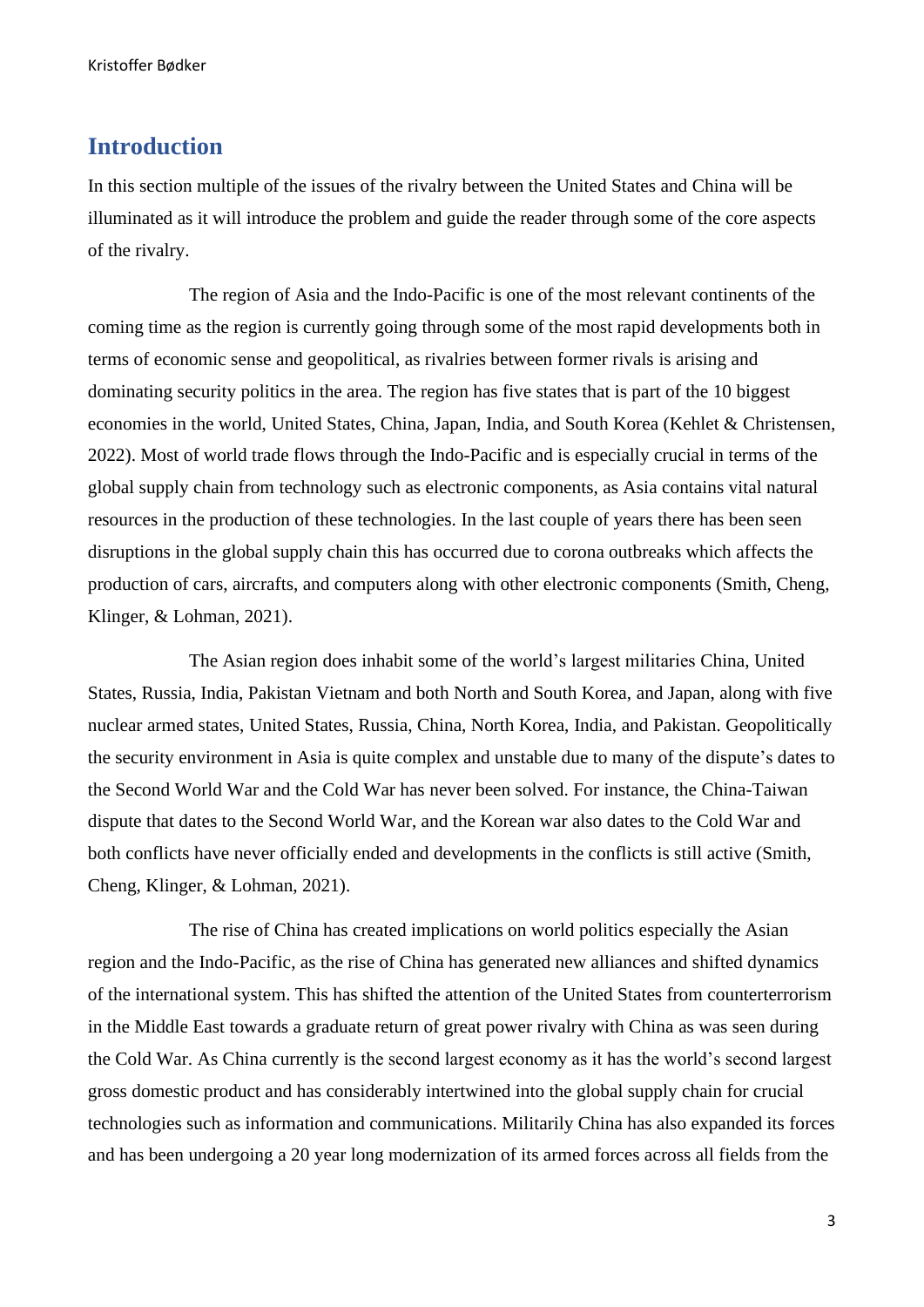conventional forces, space, cyber along with its nuclear forces (Cheng, 2021). China expects to be a fully modernized and have transformed its society in 2049, what they define as the "the great rejuvenation of the Chinese nation". At this point the Peoples Republic of China predicts to be technological and its global influence is expected to be at pair or even surpassed the United States in many fields (Office of the Secretary of Defence, 2021).

The rise of China has attracted the focus of the United States which increasingly has seen China as a competitor of the position as a leading superpower. The relations between the United States and China have deteriorated dramatically in the last many years and the two giants are now considering each other adversaries and rivals, this can be seen on multiple areas where the two is competing in areas evolving economics which contains aspects such as trade, resources and minerals, and production and manufacturing. The security political aspects ranging from the Taiwan dispute, the territorial claims of the South China Sea and East China Sea are some of the most relevant flashpoints that create instability and uncertainty to the surrounding region and threaten to draw other states into conflict.

Trade disputes and accusations of theft of property and Technology and unequal terms of trade has long been an issue for the US and has been hampering the US-China relation, and that led to former president Donald Trump launched a trade war against China in hopes of obtaining concessions from the Chinese communist party and today there are still major issues when dealing with trade, as restrictions have been put upon firms that have been accused of having direct ties to the government (Rudolf, 2020, p. 23-24). The two great powers are competing for the technological edge that would grant the future technology that would be decisive in an eventual confrontation between the PRC and the US. Currently the United States and the west have a technological advantage, but China is catching up and the intention is to surpass the US.

On the geopolitical stage as China has grown, they currently can back its claims with sufficient economic and military force, which has created issues with many of its neighbours including with the United States and its allies in the region. As China has rapidly increased its military capabilities to a point that can threaten the US military might in the Asia-Pacific, as they have surpassed the US in naval vessels, through its military modernization program, and has significant increased its inventory of different variants of cruise- and ballistic missiles along with the procurement of the Russian S-400 an anti-missile and anti-aircraft defence system (Cheng, 2021).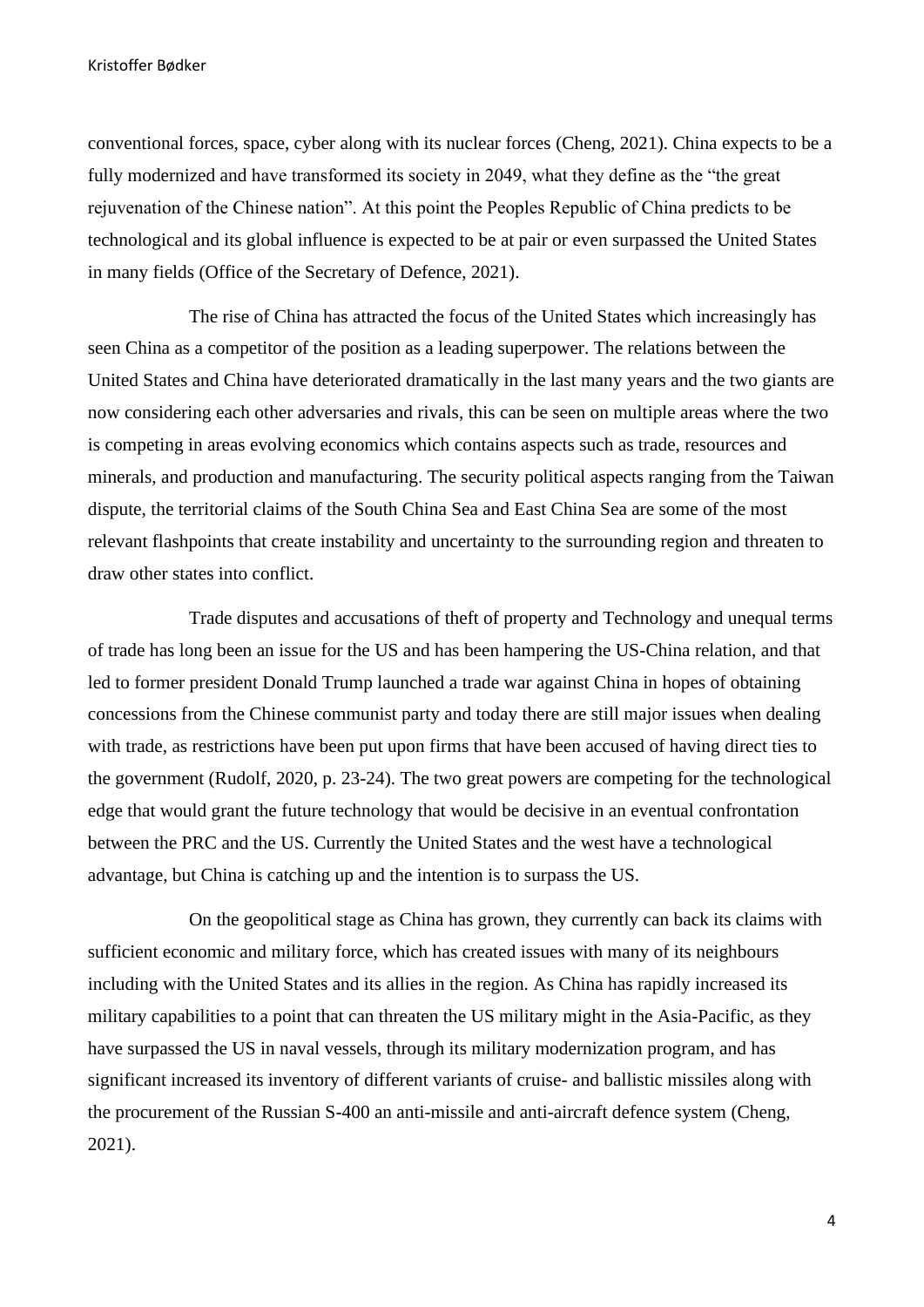Close encounters by the Chinese and US navy have occurred multiple times, as China has built and militarized artificial islands upon reefs, which contains ports airfields and other military hardware, in what is officially international waters or claimed by neighbouring states among Taiwan, Vietnam, Philippines, Brunei, and Malaysia. Neighbouring States has multiple times been harassed by Chinese naval ships as China continues to use its navy or coast guard in areas that is disputed to enforce its claims unilaterally. To resist the Chinese occupation of the area the US navy and US allies' navies regular conduct freedom of navigation operations through the disputed sea and past the artificial islands as a signal that the area is international waters (Office of the Secretary of Defence, 2021, p. 121).

The last couple of years the tensions around the Taiwan strait has intensified since to the election of Tsai Ing-wen from the Democratic Progressive Party in 2016 who is less China friendly, and its focus is orientated towards its relations with other states such as the United States and Japan rather than closer relations with mainland China. China views Taiwan as a break-away province which they intents to bring back to the fold, and because of the election of the less PRC friendly government, PRC suspended all interactions with Taiwan. Taiwan on the other hand perceive itself as a sovereign nation and does not share the view of the PRC. Due to Chinas capabilities has grown, Taiwan has bought more arms of defensive character from the United States as they have an unofficial alliance and defensive pact which, have angered China. President Xi has not excluded the use of force to reunite the island with mainland China, and further crated tensions between the United States and Taiwan and People's Republic of China on the other side (Smith, Cheng, Klinger, & Lohman, 2021).

These regions are not the only ones where there are contested claims, in the East China Sea the disputed island chain of the Senkaku's islands in Japanese or Diaoyutai islands in Chinese has also created tensions between Japan and the United States on one side and China on the other as the islands being administrated by Japan is claimed by China which has also created tensions between the different countries due to the use of naval ships and coast guard ships of the nations. The United States is drawn into due to the defensive treaties that exist between Japan and the United States (Smith, Cheng, Klinger, & Lohman, 2021).

These are some of the issues that dominates the US-China rivalry, and this leads up to the following question that this thesis will discuss, and the project will evolve around.

5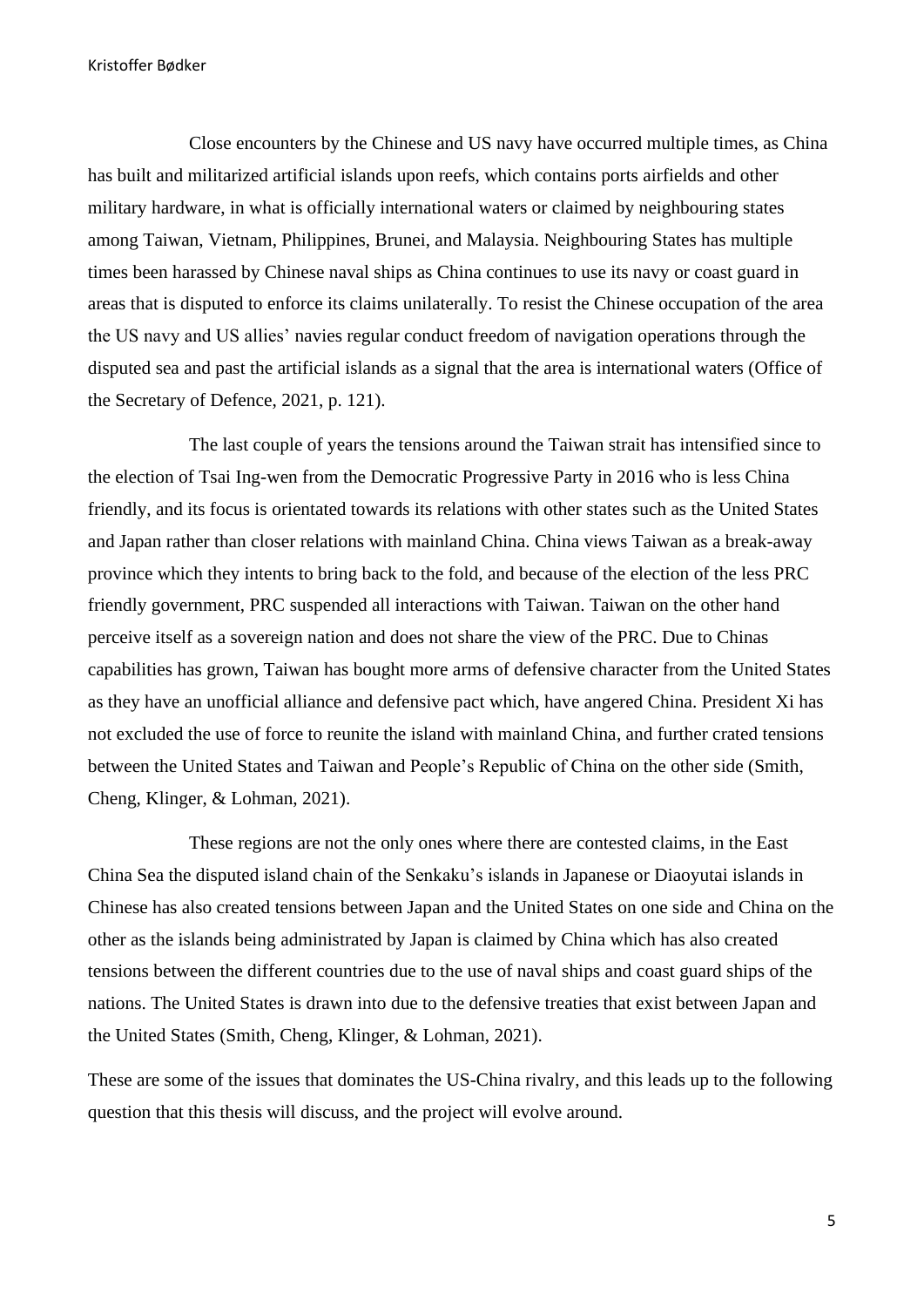# <span id="page-6-0"></span>Research question

*How does the current US-China rivalry evolve towards further confrontation between the two powers?* 

The purpose of this research question is to enlighten all the different perspectives of the US-China rivalry that will grant the widest and most explanatory power. The reason for choosing this research question and the US-China rivalry is based upon the huge importance and the potential importance it can have upon world politics both now and in the future. The competing relations affects the world economically, politically, and militarily as the two great powers have an immense influence in world politics and that affects all regions of the world. The rise of China has created an adversary relation as the United States perceive China as a peer competitor that may threaten the US power in the world. As the research question allude then, based on the tensions descripted in the introduction, then it is embedded in the research question that there exists a presumption, that increased confrontation will continue, and that the issues are not likely to be solved in the coming time due to the duration of many of the disputes and the distance between the different acters.

# <span id="page-6-1"></span>**Methodology**

In the following section the methodological considerations of this thesis will be underlined and be explained, and what it means for the thesis.

# <span id="page-6-2"></span>Research Strategy

In this section the perception of the rivalry will be described, as it is important for the reader how the rivalry is outlined as it determines both the design and the methods of the project. The type of study will be clarified and whether the study makes use of an inductive or deductive approach.

As the research question is formulated: "*How does the current US-China rivalry evolve towards further confrontation between the two powers?*". Then the question is how is the best way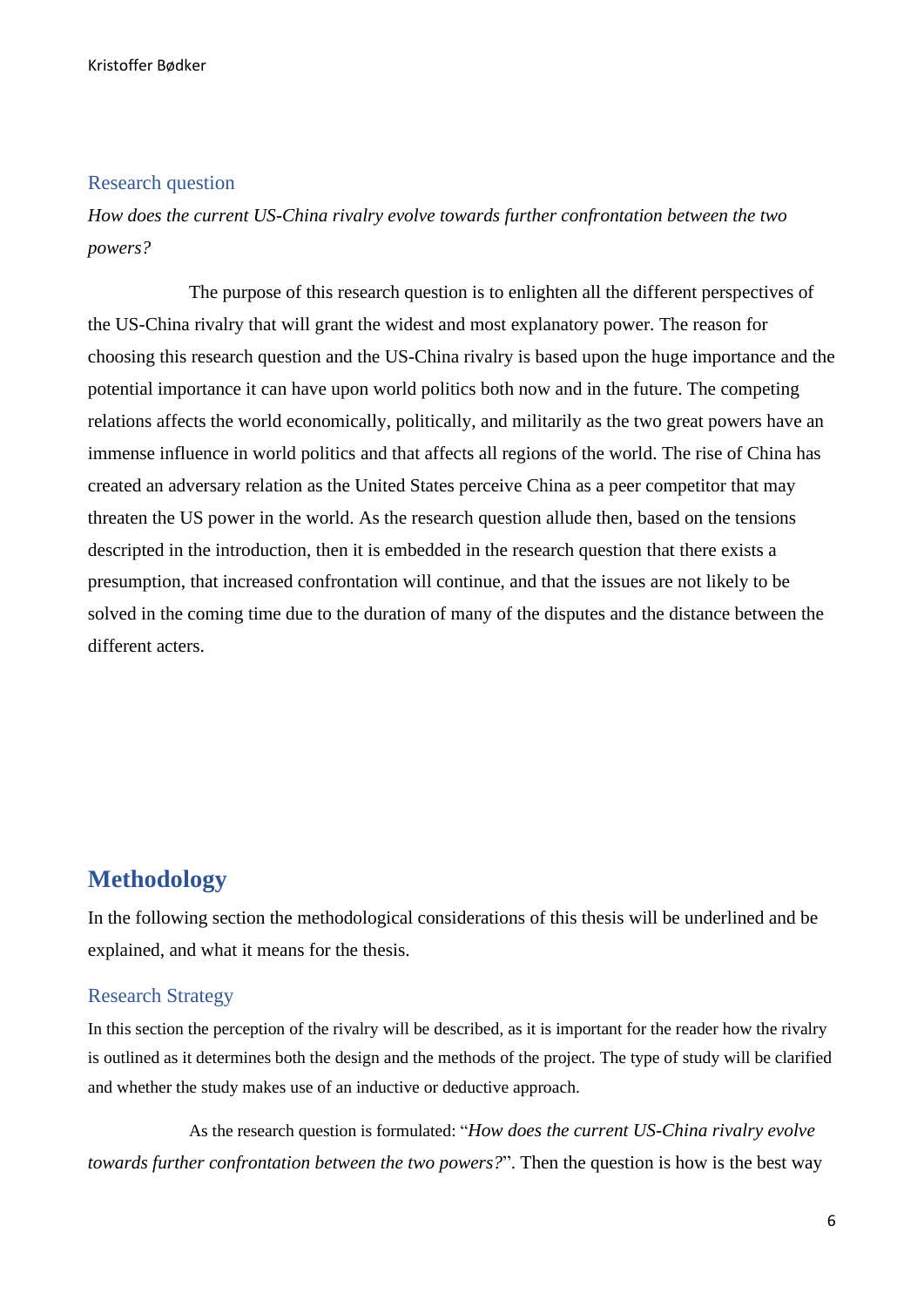to approach this research question? Firstly, to determine the how the rivalry is progressing, it is important to map the perception of the rivalry. The perception and the understanding of the rivalry in this project is that it is a two-dimensional rivalry. This is understood in this perspective that it has three different layers, firstly there is the geopolitical aspects, secondly an economical aspect. All parts are intertwined and creates an understanding of the rivalry, whereas in each of every of the three aspects contains different disagreements and issues that has affected this rivalry. Some of these issues and disagreements is presented shortly and simplified in the introduction.

To be able to understand the rivalry and answer the research question the different aspects of the relation is needed to be outlined thoroughly, otherwise it is not possible to understand the complexity of the rivalry both due to the history and the many actors that are involved. a way to do this is by making use of different cases these would both generate the necessary knowledge about the US-China relations and the disagreements around it and create basis for analysing upon the data.

This will be researched based on multiple cases that will firstly enlighten the current tensions of the current rivalry. Secondly analyse why the actors do as they do, based upon closely selected theories. The cases are based upon two dimensions of the rivalry, the geopolitical perspective and the economic which all are interlinked, and which all supports the analysis in both understanding and explaining the rivalry between the United States and China. This includes the disputes around the South China Sea, and Taiwan, the interest around the arctic, the trade dispute, and the control of production of microchips. The cases represent at least one of the two main perspectives they are mostly interlinked, but in all they are part of bringing a holistic perspective of the rivalry.

In academic studies there usually are a differentiation between qualitative, quantitative, and mixed methods. *Quantitative research* is mostly represented by researchers employing measurement and quantification of gathered data and mostly applies theory testing and deductive approach. While *qualitative research* is usually a strategy which emphasizes on words instead of quantification of data, and often relies upon an inductive approach to the relationship between theory and research. Mixed methods research is a mixture of both different strategies that combines the methods of both qualitative and quantitative research (Bryman, 2016, p. 31-34). This study makes use of the qualitative research but makes use of a deductive approach.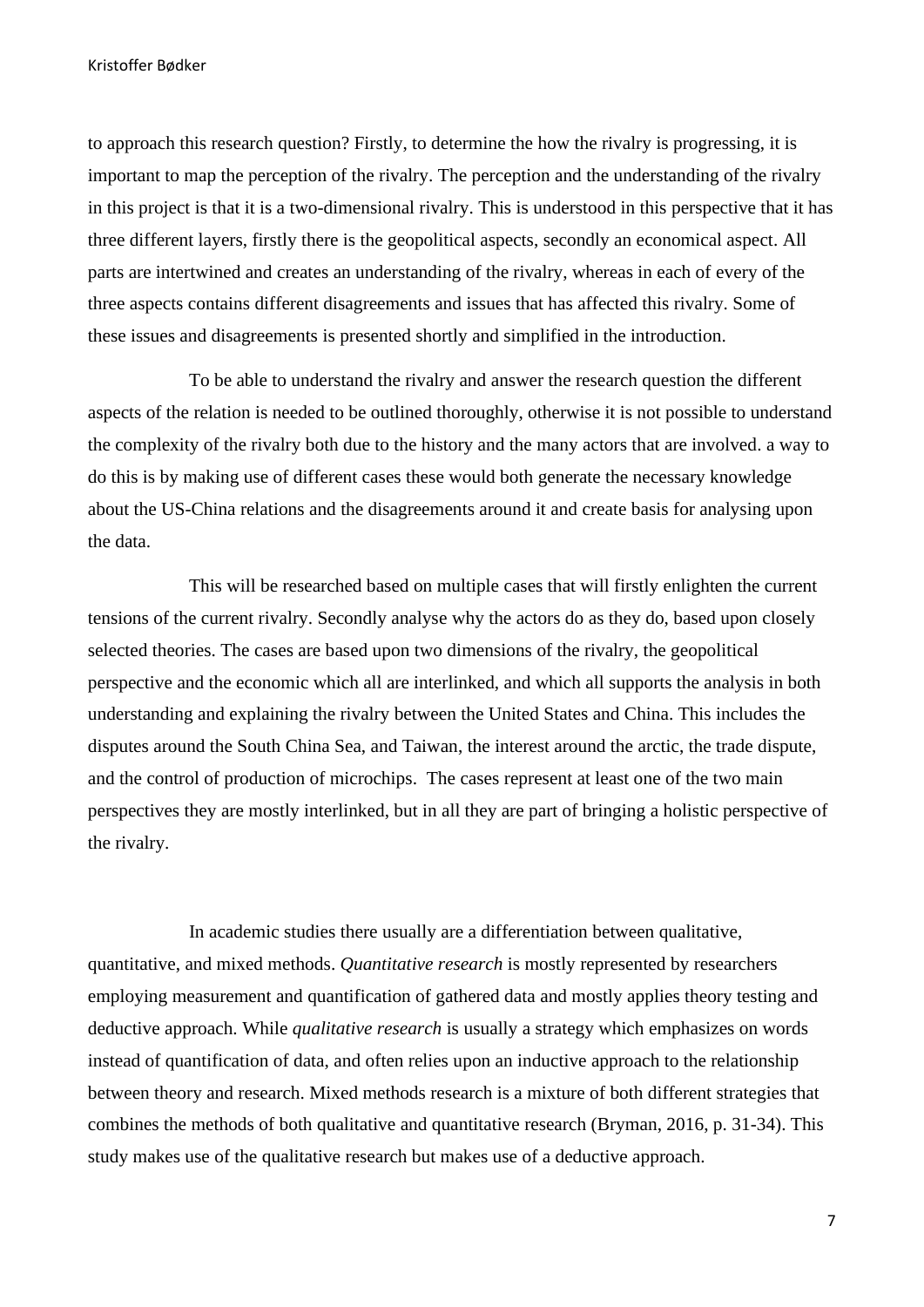In research there exist a distinction between deductive and inductive studies, which is different ways of planning and organizing research. The *deductive* approach focuses on testing existing theories, through the establishment of a hypothesis and based on this the hypothesis can be confirmed or denied through empirical material. The *inductive* approach is on the contrary when the researcher based upon the empirical material finds pattern and conceptions and though these patterns of empirical findings the researcher creates a theory (Andersen, Binderkrantz, & Hansen, 2012). As mentioned before this thesis will make use of the deductive approach based of the research question, as the question points towards that the theories will be the determine factors to grant explanatory power around the rivalry between the US and China and why it evolves as it does.

## <span id="page-8-0"></span>Multiple-case design

In this section the multiple-case design will be described, the reason for the choosing it and the strengths and weaknesses of the design.

When it comes to research designs there exist different types which all shapes the project differently depending on the selection and the research question. As it is important to look at the research question and choose a design that gives the best opportunities to explore and obtain answers from the given field (Andersen, Binderkrantz, & Hansen, 2012). As mentioned above the selection design is the case design or the multiple-case design as this incorporates more cases. The selection of this design has been made based upon that decision to maximize the amount of information around the studied field. A case can be defined as a phenomenon that is delimited spatial, meaning the case can be anything from an event, a state, organization, person etc. (Andersen, Binderkrantz, & Hansen, 2012).

With the case study the case is the object of interest in which the researcher aims to provide an in-depth examination of the case. The multiple-case study is very close to the comparative case study, which entails studying of two or more contrasting cases with identical methods. To this, it implies that it is possible to better understand a phenomenon as the researcher is comparing more cases than only working with one. The multiple-case study occurs when the number of cases exceeds one. The strength of the multiple-case study is also that it grants opportunity to test those theories will hold a can be applicable to the cases (Bryman, 2016, p. 67).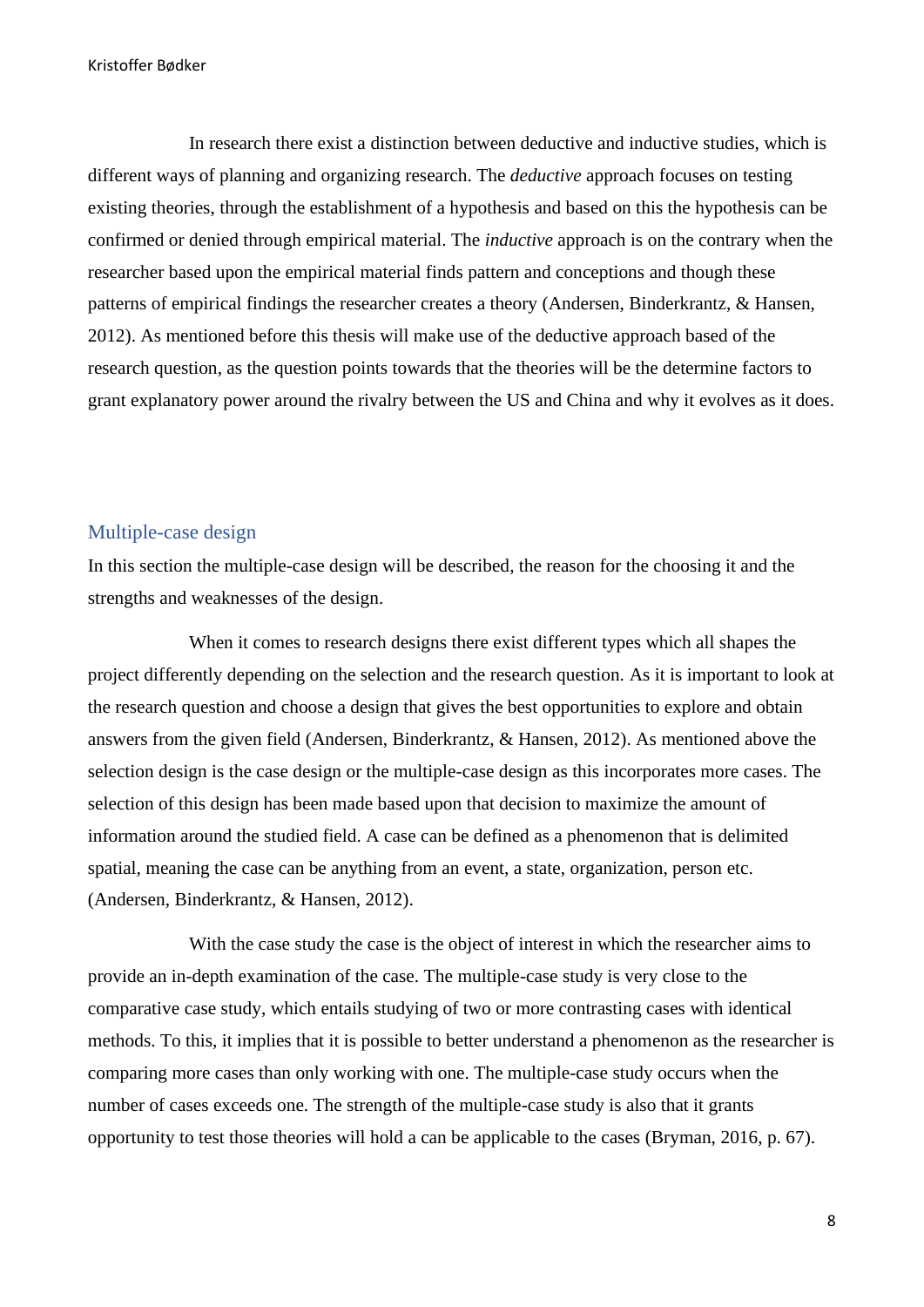This multiple-case design has been chosen as the design would contribute to The weaknesses of case designs in general are that it is very difficult to generalize upon the findings of the cases therefore harming the external validity. But advocates for the different case designs points that due to the uniqueness of the cases then it is not the purpose to be able to generalize to other cases or populations as it attempts to explain something unique and that thing is not necessarily generalizable (Bryman, 2016, p. 64).

The cases that have been selected in this project are as mentioned all different cases that all reflect one small part of the relations between the United States and China. The cases have been closely selected due to the amount of information they could give, and where both parties are active, and a conflict of interest exist. In the methods the different cases will also be explored further and how they relate to the different theories.

# <span id="page-9-0"></span>Research methods

In this section the used methods of the project will be highlighted

The deductive approach will be used in this meaning, the theories will be able to grant explanatory power based on the different cases. The used theories that will have to grant data will be offensive and defensive realism from John J. Mearsheimer, and the development theory of the southeast Asia "The Division of Labour". The theories will be used to analyse the cases, which afterwards will be compared and discussed, to see if a shared pattern of behaviour comes forth through the analysis. The offensive and defensive realism will analyse both the disputes around the South China Sea, Taiwan, and the Arctic. The Division of Labour development model can give explanation towards the economic rise of China and the region of Southeast Asia. The first step is to gain the knowledge of how the different acters act. This will be done through the selected theories, as they can grant explanatory power towards why they act as they do and what it matters both in terms of the rivalry and the region also. Based on the data gain from the analyses the data will be discussed concluded from the data gained from this.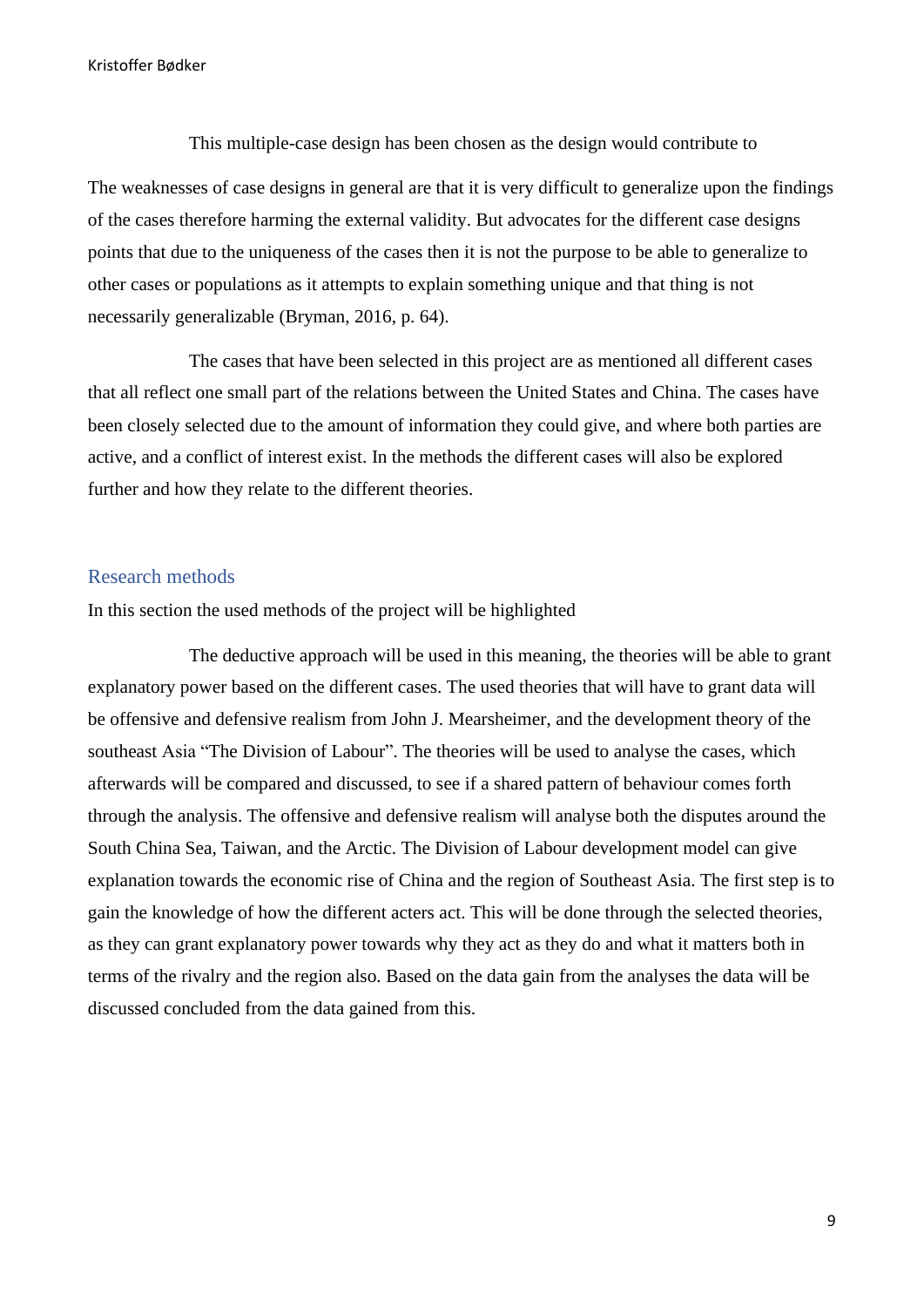# <span id="page-10-0"></span>Research criteria

In the following section the different material used will be described, the research criteria will be presented, included internal validity, external validity, reliability. Every segment will be presented and being related to this paper.

Due to the fact this rivalry is still progressing and still developing now, then the material that has been used for the preparation of the cases has been based on reports, newspaper articles and academic journals. In terms of the used material then it is important to use material from both parties, therefore the use of sources has been from both the western medias and medias from China. But due to the language limitations of only knowing English, then it has had an impact on the amount of different Chinese newspapers.

## <span id="page-10-1"></span>Internal validity

This section the internal validity will be described and argued whether the internal validity is in order.

*Internal validity* reflects to whether the question of conclusion that incorporates a causal relationship holds water. Meaning if x causes y, can we be certain that it is x that affects y and not a different variable. Or if other variables are intervening and affecting the causality (Bryman, 2016, p. 41). The internal validity in this project is high this project is theory heavy where the variables will be given in advance. But on the other hand, since the thesis makes use of cases it affects the external validity.

## <span id="page-10-2"></span>External validity

In this section external validity will be explained and how this project's external validity.

The *external validity* reflects whether the result of the concussions can be generalized beyond the specific research context (Bryman, 2016, p. 42). The external validity in in case studies usually limited, as the rivalry between China and the United States is unique in this instance, but the multiple cases will increase the generalizability, but the fact that the different cases are not similar makes it hard to generalize based upon them.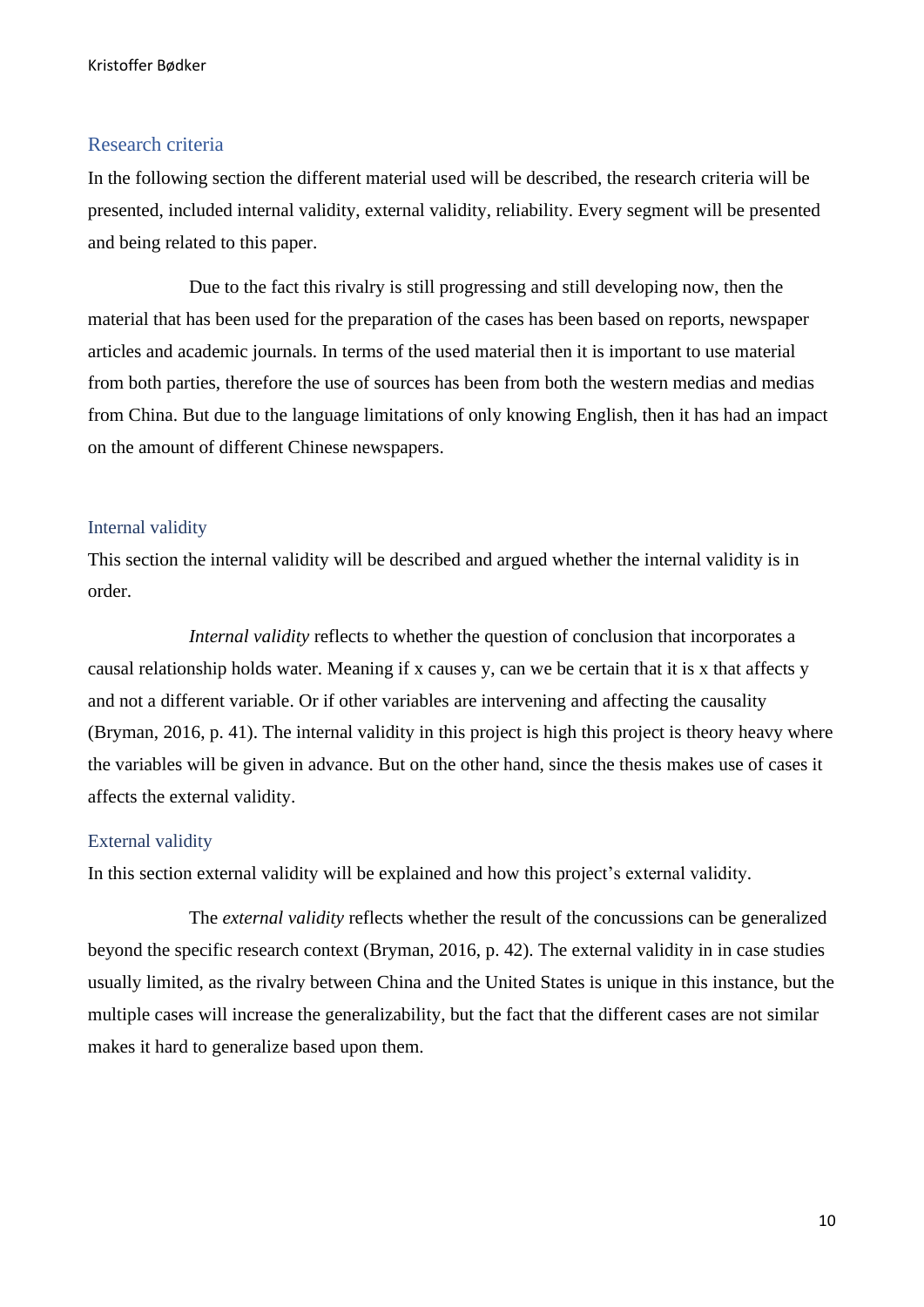## <span id="page-11-0"></span>Reliability

This section will firstly describe what reliability is and secondly describe whether this project's reliability is high or low.

*Reliability* reflects whether the results of the study are capable of being repeatable, and thereby coming to the same conclusions (Bryman, 2016, p. 41). In this thesis the study has a relatively high reliability, since it has all the cases written down and the project has not gathered data through for instance a survey or interviews. As with both interviews and surveys, the respondents can change the answer for the questions thereby not having the same prerequisites as the first time, which can affect the conclusions. The sources that have been used to generate the cases has also been from reports or reliable newspaper or journals, which means the only thing that can change is if some of the news articles are being edited. The reason for choosing the selected theories will be described in the next section, and the argumentation for why they fit well will also appear.

# <span id="page-11-1"></span>Choice of Theory

The argumentation of the three selected theories contribution to the project will appear in this section.

As mentioned, the analysis will be analysed through the three dimensions; the geopolitical/security political perspective, the economical perspective, and the ideological perspective.

The selection of the offensive and defensive realism is a great choice to be able to explain the geopolitical the behavioural reasons for why both China and the United States, furthermore the exceptional way to analyse the geopolitical tensions that happens at the regional level between the rivals both between the great power and a former regional hegemon, both why they happen and why the different parties act as they do in the given situation. This theory is great in analysing a great power rivalry between to great powers who is represented in two different continents, and how it matters in the context of the rivalry.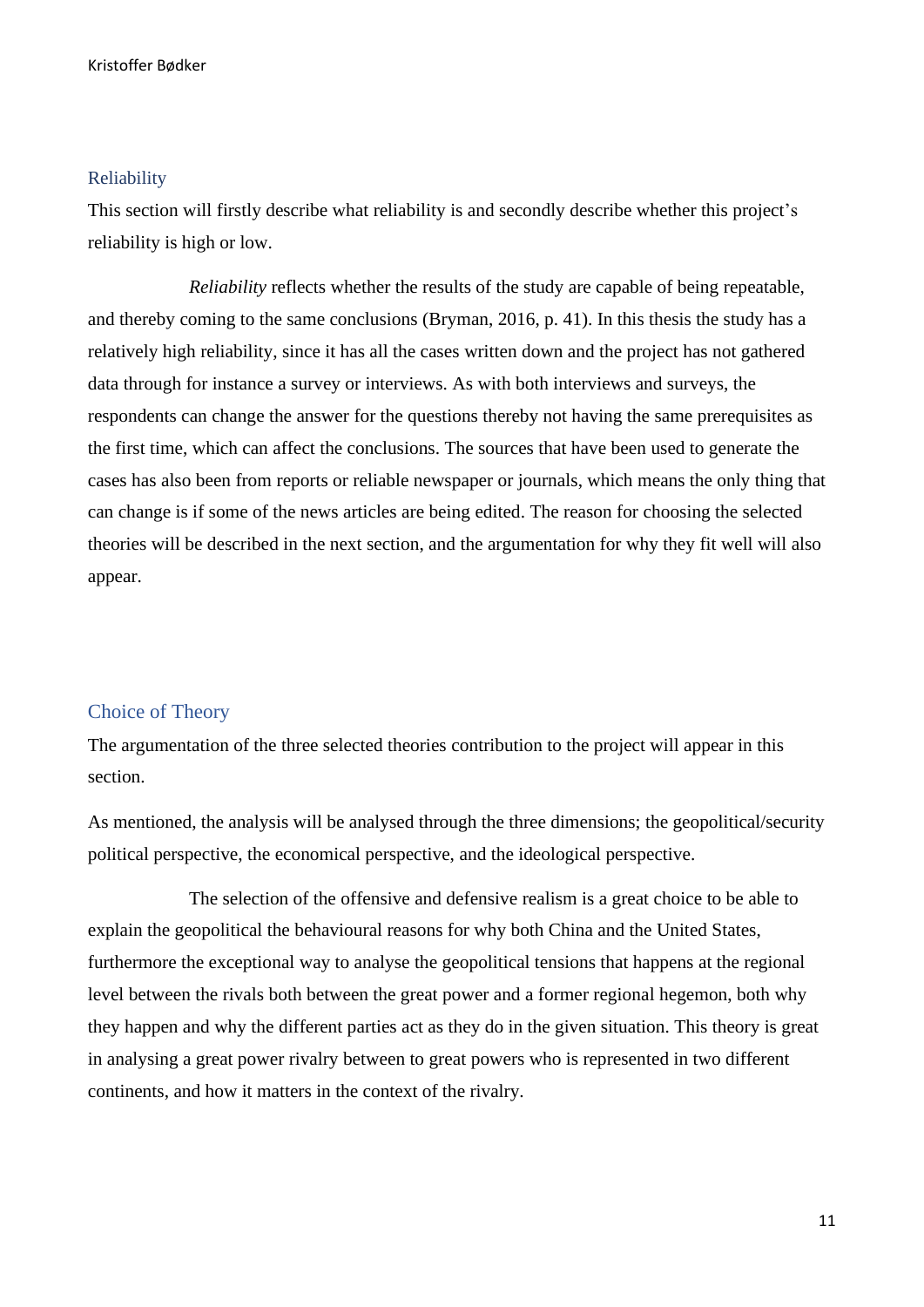The division of labour development model is an economic development model that explains the economic growth of east Asia and China, and this is relevant for the insight of the region and to understand the region as it is very diverse. Which can also provide other perspectives to the rivalry.

# <span id="page-12-0"></span>**Theory**

In the following section the different theories will be presented, with their strengths and weaknesses also being reflected upon.

# <span id="page-12-1"></span>Offensive realism/Defensive Realism

This section will explain the neorealistic theory offensive realism of John Mearsheimer.

Some of the basic assumptions and thoughts from the realist branch, has in principle a pessimistic view of human nature, as it has a conviction that international relations are conflictual and that conflicts in the international system are ultimately resolved by using force. This occurs as the values of the international system are dominated by national security and state survival, and a basic scepticism that there can be progress in international politics which is comparable to that in domestic life. A central assumption realists share, is the international system is anarchical, meaning there exist no overarching authority; there is no world government. The state act as the preeminent actor in the world, as international organisations, non-governmental organisation, and individuals are perceived unimportant or irrelevant (Jackson, Sørensen, & Møller, 2019, p. 70).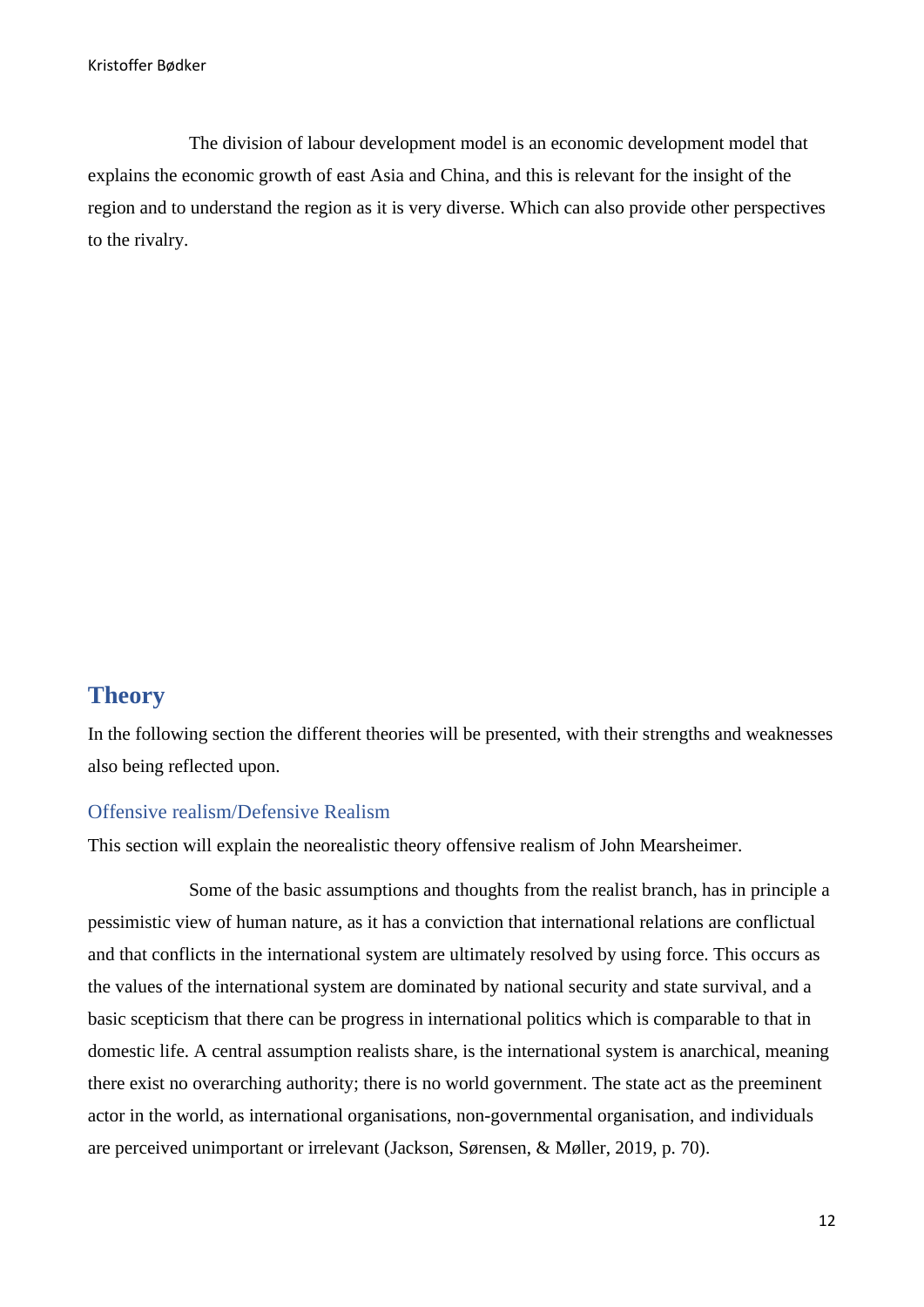Humans through the realist thought are mostly characterized being preoccupied with the well-being of their own in the competitive relation towards each other, as they desire to be in the driver's seat and have the "edge" in relation to other people and countries in the international arena. Many *classical realists* such as Hobbes, Thucydides, and Machiavelli share the view that the international arena, that the acquisition and possession of power, development, and use of power are central elements of the political activity (Jackson, Sørensen, & Møller, 2019, p. 70).

The classical realist also believes that the main interest of foreign policy is to advance and defend the interest of the state. States are divided into hierarchy in the international system, with the most important states are the great powers. By realist international relation are understanded as a struggle for domination and security between the great powers. Lesser and weaker states only adjust their policies and adapt their relations in response to the demands and expectations of the great powers thereby having a secondary role in the international system. The state is seen as a guarantee of a good life for its population, as it is the protector of the territory. *National interest* is essential factor in foreign policy making, and as all states pursue their national interest it is difficult for other states to trust or rely upon them. A *Balance of power* between great powers is seen by many realists as a way of limiting war, as when power faces power it creates order in the international sphere (Jackson, Sørensen, & Møller, 2019, pp. 70-71).

A different type of realist are the *neorealists*, the leading thinker is Kenneth waltz who created the *Theory of International Politics*, which seeks to create a scientific explanation of the international system (Jackson, Sørensen, & Møller, 2019, p. 87), in this theory the focus is to explain the structure of the system, the interacting units also known as states, and the changes that happens in the system. According to Waltz all states has the has the same basic tasks in collecting taxes, maintains domestic order, and conducts foreign policy. The place it varies is the capabilities of the different states, as when there is an increase or fall in capabilities it reflects the international system and therefore changes in the system occurs. This can happen when a great power rises or falls then it changes the balance of power among the individual units in the system and perhaps changes the system from *bipolarity* to a *multipolarity* (Jackson, Sørensen, & Møller, 2019, p. 89). This means going from two great powers to three or more great powers in the system. A bipolarity is generally more stable than a multipolarity, as in the bipolarity there is only two great powers that are vying against each other, therefore they can keep each other in check. In a multipolarity there are more great powers and therefor it is difficult to keep an eye on each other and thereby miscalculation and mistakes can occur (Mearsheimer, 2001, p. 3).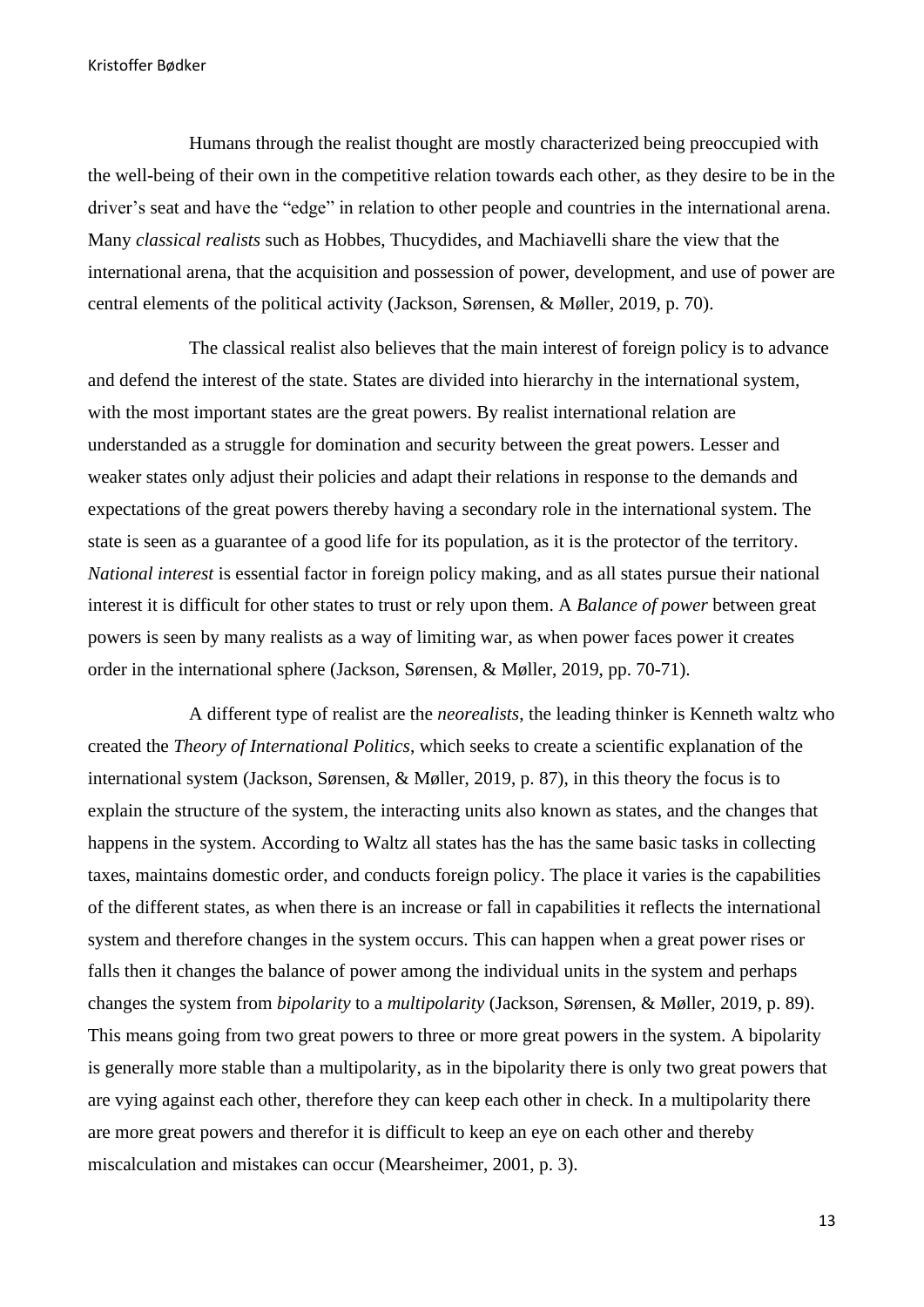John J Mearsheimer built upon Kenneth Waltz's theory, but he refers to his theory as *defensive realism*, which means a state must seek power to be secure and safe but believes to excessive power will be counterproductive as other states would balance the powerful state, by increasing its military and alliance formation (Jackson, Sørensen, & Møller, 2019, p. 93).

Mearsheimer built his theory *Offensive realism* on Waltz's *Theory of International Politics* by expressing in *The Tragedy of Great Power Politics*, that not only will the states seek power, but they will seek *hegemony* or to become a *hegemon*. To become a hegemon not only the state, seek to be the strongest great power, as all states seek to maximize their power. But instead, different great powers in the system will seek to become the only great power, meaning they increase their power at her expense of great powers in the system. Great powers will always try to change the distribution of power in their favour.

They do always have revisionist intensions, and if possible, they will do so unless the cost of doing so is too large. If the consequences upweights the gains, they will wait until they are in a more favourable position to do so (Mearsheimer, 2001, p. 1).

A state will always attempt to obtain more power until the state is a hegemon. A state cannot become a global hegemon as the planet is too big as the oceans are too big to have a permanent presence there, but instead a state can become a regional hegemon. This means there always will be great power rivalry in the different regions, which either seek to change the distribution of power or thwart another great power attempt. Unless the great power is a hegemon then the no other state dare to oppose them due to their military might (Mearsheimer, 2001). The theory *Offensive realism* is therefore that great powers will always seek to gain more power with hegemony as a goal.

One of the weaknesses of the Offensive realism is that the theory for instance does tell the difference between the power relationship with western Europe and the US and Asia and the US. This is some of the issues as it does not consider historical account where the theory cannot explain the cases (Jackson, Sørensen, & Møller, 2019, pp. 94-95).

# <span id="page-14-0"></span>Division of Labour theory

This section will describe the development model that contributed to the development of Asia and China.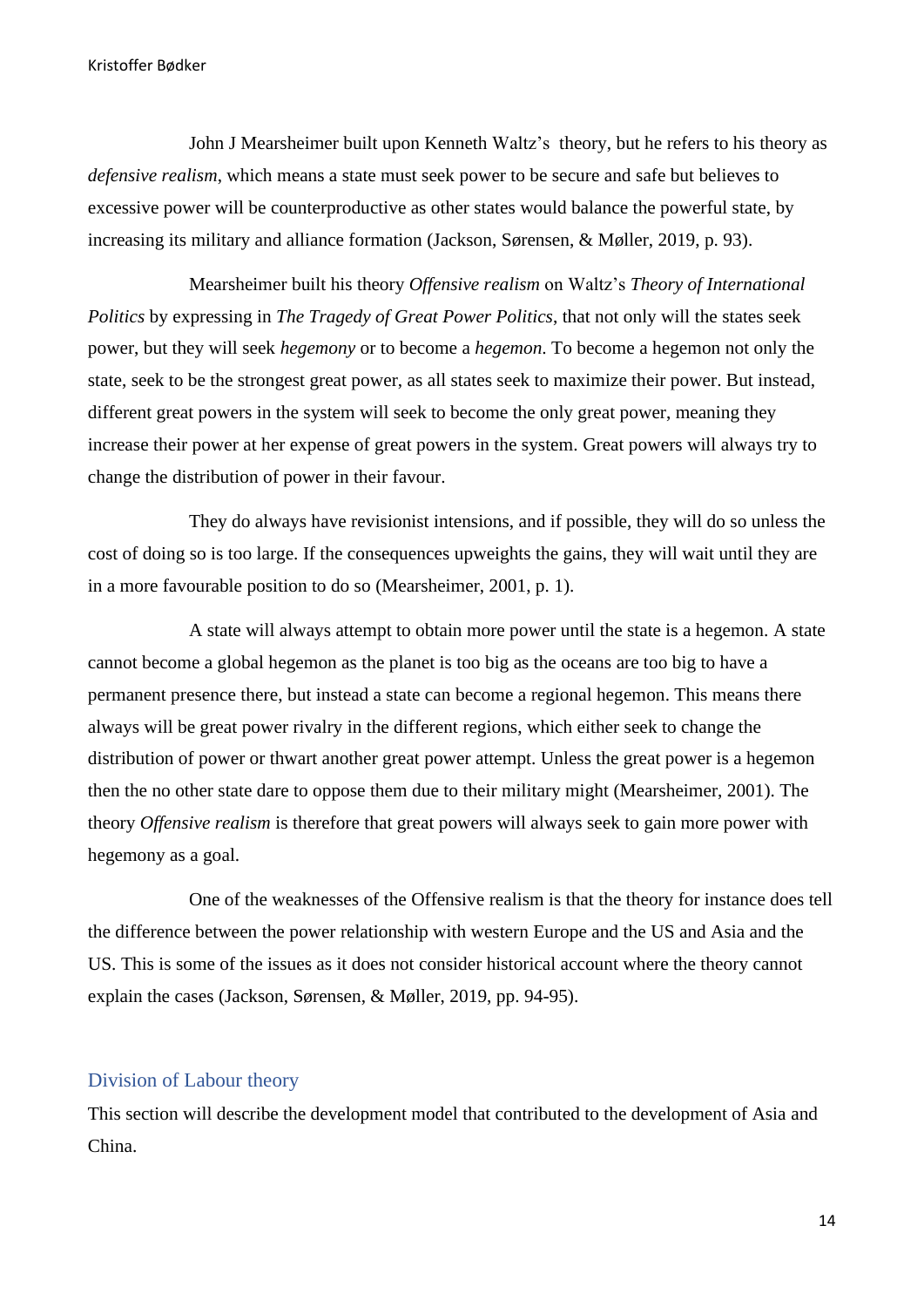The division of labour or "the flying-geese model was initiated in the 1930s by the Japanese economist Kaname Akamatsu, the point of the plan was speed up the development of the surrounding territories, this was in the first wave carried out through the Japanese conquests of the region under the cover of a "Greater East Asian Co-Property Sphere" that should develop the surrounding area. This was stopped by the defeat of the Second World War. with help of American capital and technology Japan industrialized again, and with help of the United States a second version of the "Greater East Asian Co-Property Sphere" with the intention of creating deeper economic integration in East Asia (Xing, 2007).

The development can be seen in waves and four industrialization waves as Japan was seen as a model imitation, they learned the development model from Japan was: low wages, good education and training, high savings rates, and strong government guidance of the private economy. There were three elements that was based upon the Japanese model. The first one was a development of a highly competitive manufacturing sector. The second was er deliberately restructuring of industry towards which had a high-value and high- productivity. The third element was an aggressive domestic and international business strategy (Xing, 2007).

As Japan entered a later stage of development, they passed the earlier phase to the next NIEs (newly industrialized economies) who transferred their earlier stage of production on to other countries and in turn. In East Asia there exist strong differences in the allocation of the natural resources and industrialization. Some countries which are industrially powerful are resource-poor, while some resource-rich countries are industrially weak. Among the industrialized countries the level of industrialization does also vary as some are more advanced than others. Division of labour has in East Asia been structured both vertically and horizontally. The vertical labour division explains that the advanced economies are host countries for high-tech industries, but the less developed economies are suppliers of cheap labour and resources. The horizontal labour division indicate that the shedding effects from advanced economies can be a helping input for the less developed economies in form of foreign direct investment, technology transfer in different forms and international subcontracting (Xing, 2007).

There exist four stages of the chain-pattern of production relations: 1. Early stage (food processing, textile, and leather products); 2. Middle stage (non-metallic minerals, rubber products, wood products, chemical and petroleum refining, etc.); 3. Late state (clothing, basic house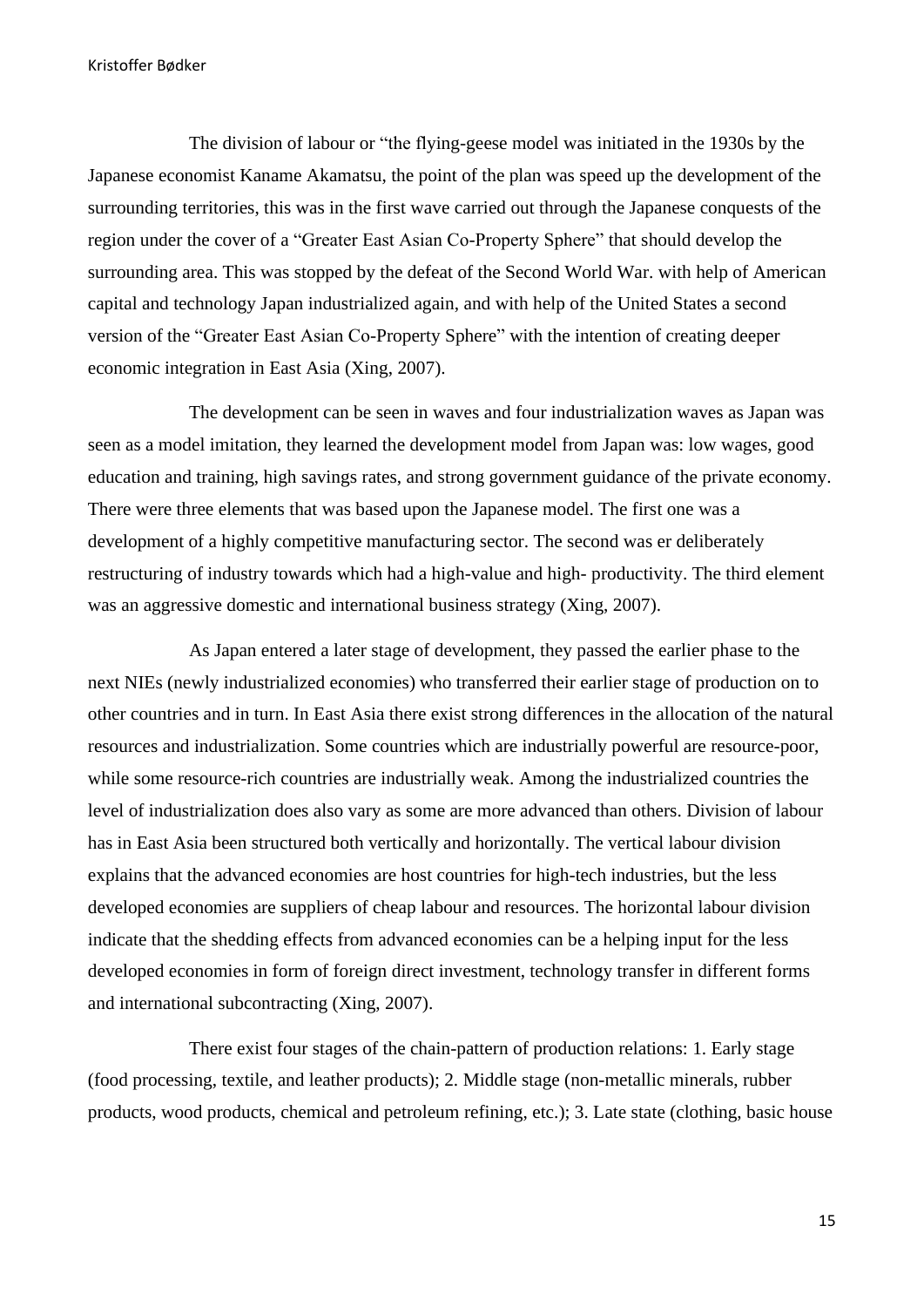electronics, capital and intermediate goods); 4. High-tech stage (biology, information technology, hi technology and material sciences) (Xing, 2007).

In the 1990s a flying-geese model was slowly being replaced by a new phenomenon called "bamboo capitalism" also called parallel development. And instead of only focussing on the vertical model, towards horizontal model of foreign direct investment played a key role that also created intra-regional production networks but also has a focus on the exchange of parts, and different products. The large size of the country along with the unbalanced development levels inside the country, therefor China can trade with all countries nevertheless of development levels (Xing, 2007). In the next section the different cases that will be used for the analysis will be presented.

## <span id="page-16-0"></span>South China Sea

This section will present the issues that exist and develops around the South China sea.

The dispute around the South China Sea is one of the most serious of the political conflicts between the United States and China, and a conflict that could lead to a direct confrontation between the two great powers. The conflict evolves around the fact that multiple states; Brunei, Indonesia, Malaysia, the Philippines, Taiwan, or Vietnam all have territorial claims of the island reefs in the south China Sea, China has also claimed the specific area (Mastro, 2020).

Since the 1970s the states mentioned above did all claim various parts of the South China Sea, as the area is rich of natural resources and is strategically important in terms of economic traffic that flows through the area. The South China Sea is estimated to contain 11 billion barrels of untapped oil, 190 trillion cubic feet of natural gas and large fishing areas (Council on Foreign Relations, 2021).

Since 2009 China has advanced its territorial claims in the South China Sea through increased presence, this has been done though a various tactics such as reclaiming land, militarizing islands it claims (Mestro, 2020). This has antagonized the different other states that also are claiming the area, and this had led to multiple standoffs between different naval units along with civilian vessels. China has also increased its military force in the area and mentioned before militarized reefs and Paracel and Spratly islands (Council on Foreign Relations, 2021).

16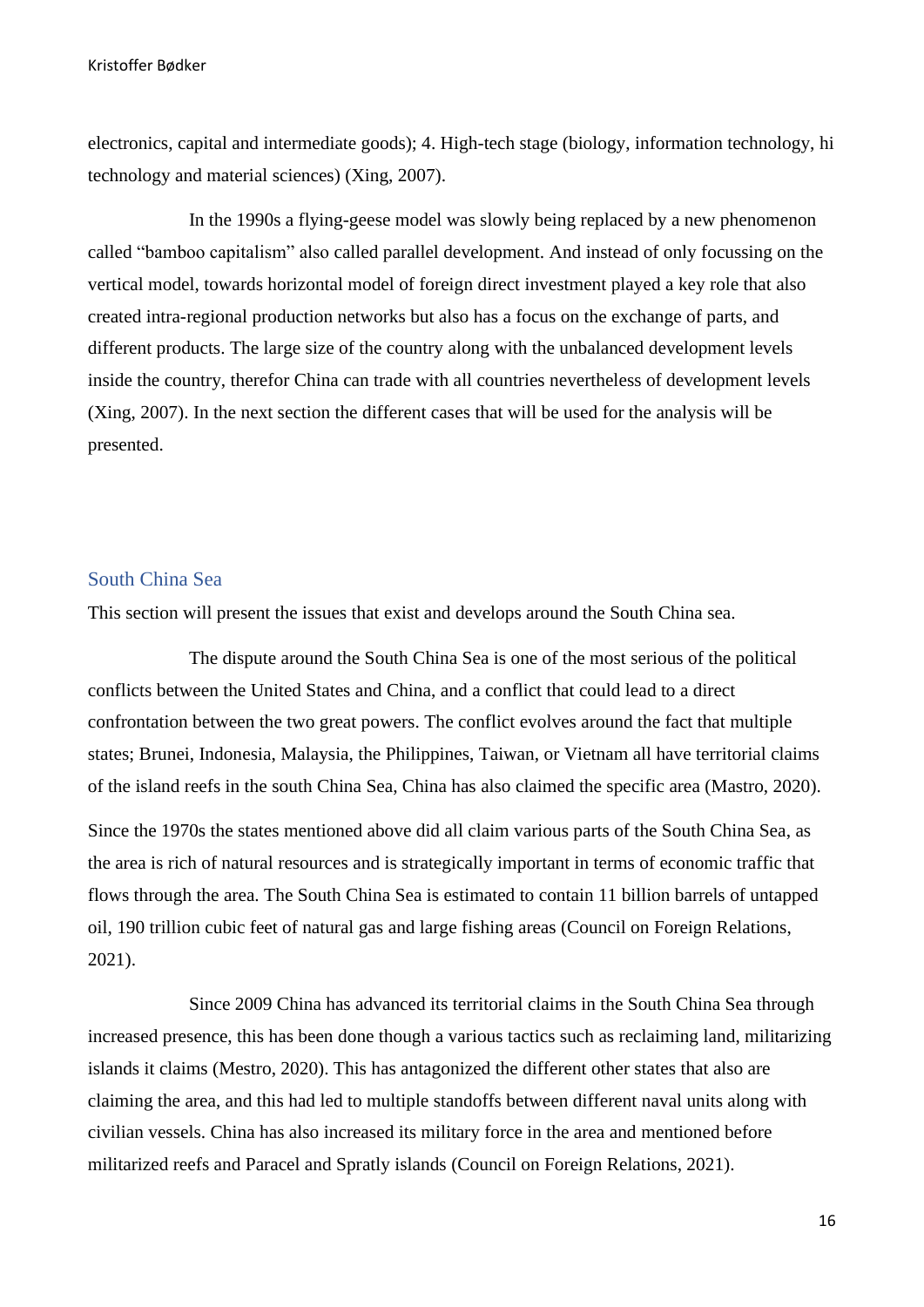Satellite images has proven and been showing pictures of Chinas efforts to reclaim the islands by increasing sizes of existing island and creating new entirely. China has constructed ports, military installations, and airstrips, particularly on the Paracel and Spratly islands, where twenty and seven outposts respectively has been created along with the deployment of fighter jets, cruise missiles and a radar system on Woody Island. China claims that the territory inside the South China Sea is rightly theirs and therefore under international law, foreign militaries are not able to conduct intelligence-gathering activities, such as reconnaissance flights, the exclusive economic zone (EEZ) (Council on Foreign Relations, 2021).

The United States considers the right to for claimant countries under the UN Convention of the Law of Sea (UNCLOS) to move freely through the EEZ and are not required to notify other claimant nations of its military activities.

In July 2016, the Permanent Court of Arbitration at Hague issued its ruling upon a claim brought against China by the Philippines under UNCLOS, ruling in favour of the Philippines in almost every account. Even though China has signed the treaty they refuse to accept the court's authority (Council on Foreign Relations, 2021).

To challenge China and its claiming of the South China Sea, the United States have routinely increased its military presence in the area during freedom of navigation operations (FONOPS) to protect its political, economic and security interests and support Asian allies in the region (Council on Foreign relations, 2021). In 2018 and 2019 during the Trump administration the US navy vessels sailed closer to the occupied islands and more frequently in the area compared to the during the tenure of President Obama. Today the US continues to operate and do FONOPS in the Exclusive economic Zone of China, which is allowed under international law, even though China is trying to exercise control of military activities (Mestro, 2021).

The Chinese coastguard has on multiple instances hindered other claimants in exercising their right by harassing vessels in the area. For instance, Chinese vessels of the coastguard was in May 2019 sent to intimidate Vietnamese offshore support vessels that were servicing a drilling platform in an area Vietnamese identify as territorial waters. This led to the most significant standoff between Vietnamese and Chinese coastguard vessels in five years. The same has happened towards a Malaysian oil rig in the last couple of months. Mike Pompeo has also stated that the US was read to defend the Philippines in case of any aggression from China if it was to happen (Mestro, 2021).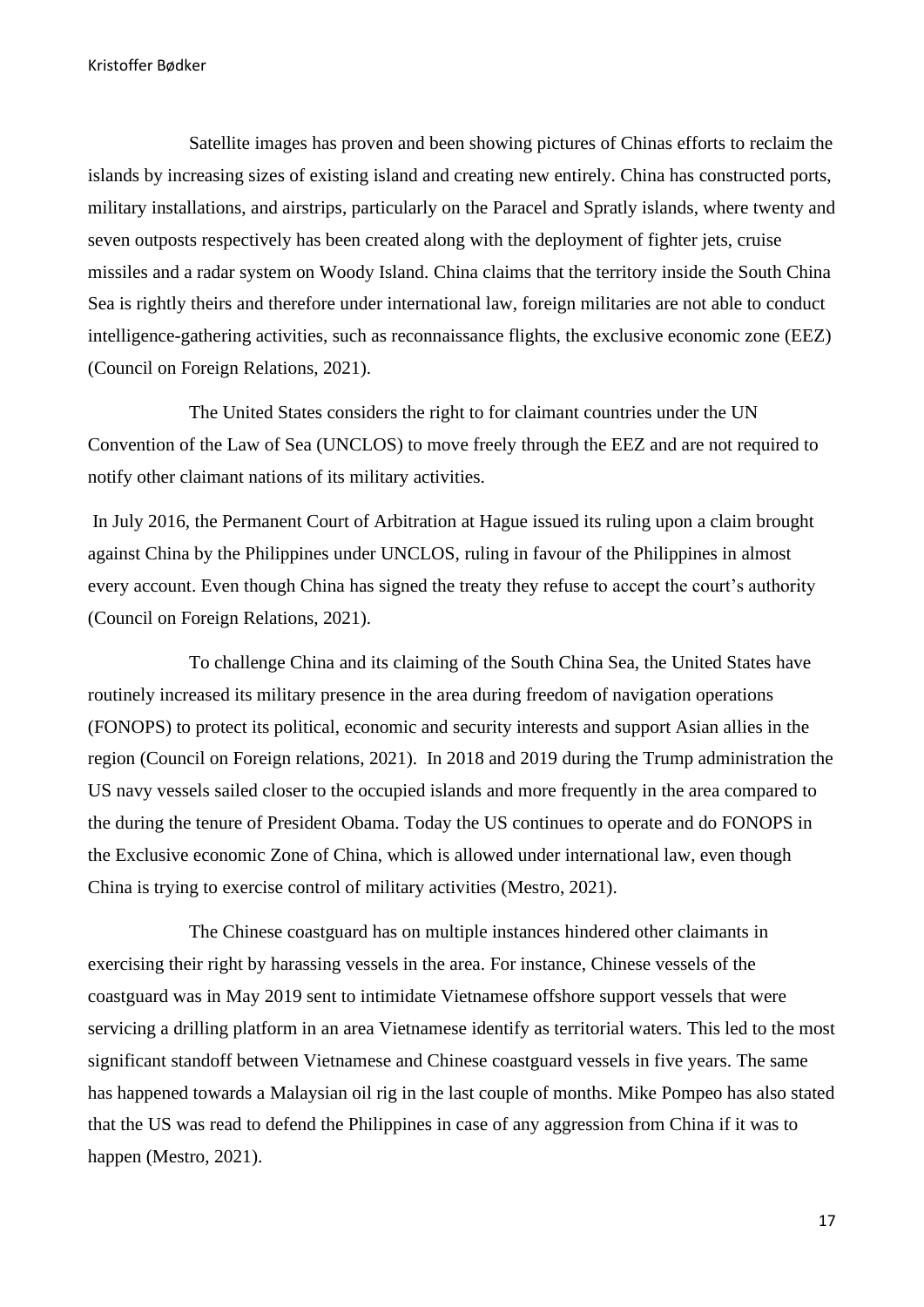The latest in regard of the situation is evolving around the South China Sea, is that the Philippines is blaming China for using fishing vessels as a cover for building new island in the disputed areas next to the coast of the Philippines. As more than 200 hundred vessels have been lined up around the reef, the Philippines suspect that the vessels are controlled militias rather than civilian crews and have been there in the last couple of weeks and have been spotted during patrols (Lendon, Philippines says illegal structures found on reefs near where Chinese boats gathered, 2021).

The concerns from the Philippines are that they fear its part of a new phase of construction to further cement their position in the area. Since the ships are anchored with military precision the Philippines believes it is not a coincidence, they are there at this time. The Chinese ships have been floating around the reef for a while and the authorities of the Philippines says that China in secrecy is building different structures on the Union Banks Reef which is situated more than a thousand kilometres away from the Chinese mainland (Kruse, Kina har bygget hemmelige »strukturer« på havet. Nu slår nabolandet alarm, 2021).

The Union Bank reef is part of the Spratly Islands archipelago which China has built fortifications on in the past. As mentioned before the Permanent Court of Arbitration at Hague had earlier in 2016 rejected the Chinese claims in the area but China dismissed the refusal of its claims.

As China has been accused of using its massive fishing fleet as a means for asserting its territorial claims in the South China Sea. The government of China has refused that it is using the fishing fleet as an irregular naval force or a maritime militia, and postulates that the accusations are groundless. And instead, they are saying that the ships were there to take shelter from the wind. The Philippines has had showed videos and images of the ships, which the Chinese claim was made on March 27, but images from the Philippines goes back to March 7 and still shows the ships in the lagoon (Lendon, Philippines says illegal structures found on reefs near where Chinese boats gathered, 2021).

With the fishing fleet still present China is still denying the existing of a so called "maritime militia" and its connection to the People's Liberation Army, which it has been referred to by many western analysts and journalists. With the western experts saying the "maritime militia" is directly funded and serves as part of the military to exert its territorial claims in the area (Lendon, Beijing has a navy it doesn't even admit exists, experts say. And it's swarming parts of the South China Sea, 2021).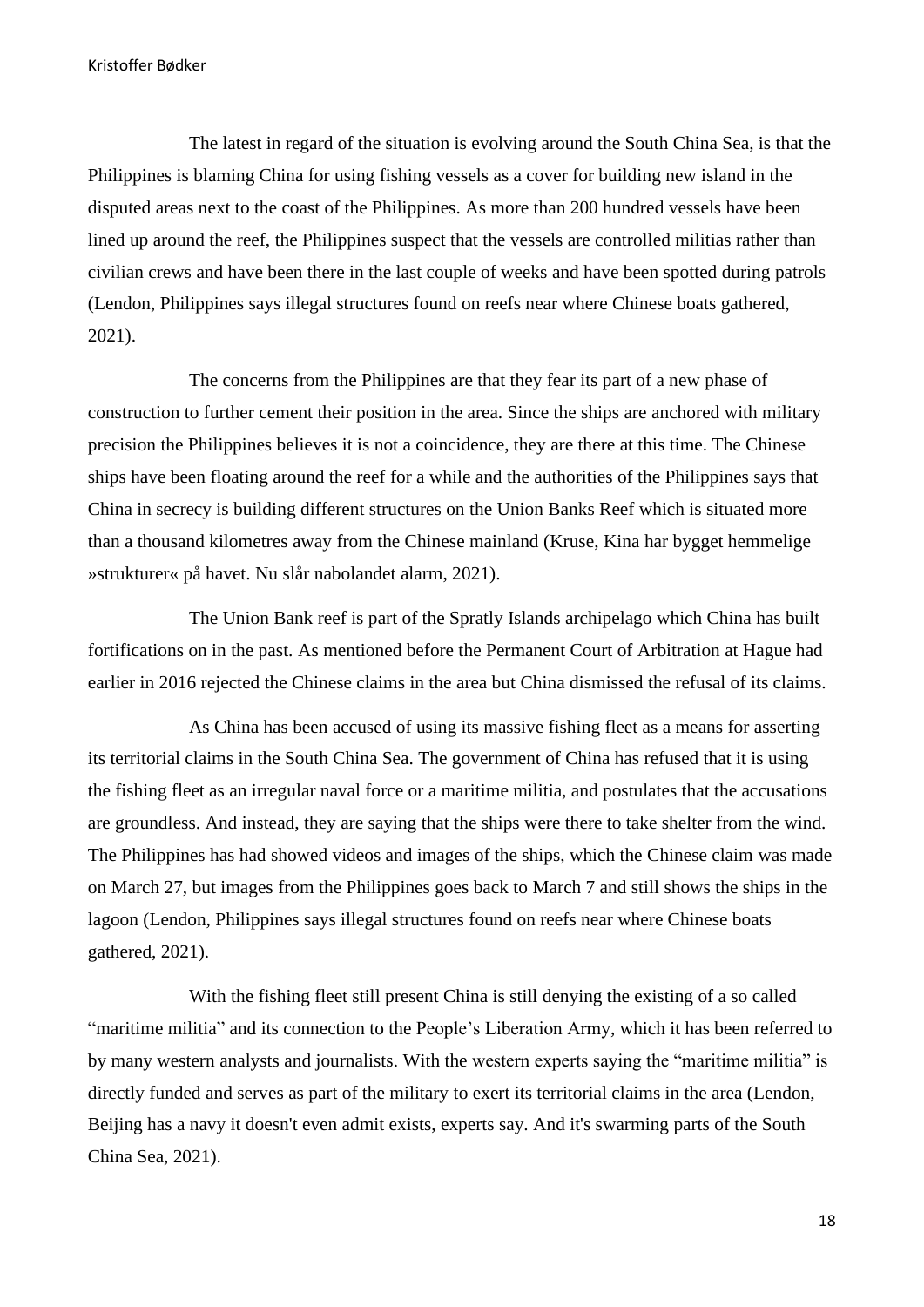Many experts also point out that the vessels cannot be challenged without a direct confrontation as multiple of the fishing vessels are armed with machine guns making them effective at close range and reenforced hull while also having a far larger engine than regular fishing vessels. In western circles there seem to be no ambiguity whether it is part of the PLA, as Pentagon calls them People's Armed Forces Maritime Militia. The fishing vessels is armed with machine guns and reinforced and has the capacity to out speed 90 percent of regular fishing vessels. The purpose of the Maritime Militia is subverting other nation's sovereignty and enforce unlawful claims (Berger, Gilday, & Schultz, 2020, p. 3).

The Maritime Militia is said to be part of the Chinese fishing fleet which is the largest in the world and consist of 187.000 vessels but the number of those who are armed is unclear. The use of fishing vessels to occupy an area and thereafter fortify it has been seen before. When China took control of the Mischief Reef in 1995 and Scarborough Shoal in 2012 from the Philippines it happened in a similar manner (Lendon, Beijing has a navy it doesn't even admit exists, experts say. And it's swarming parts of the South China Sea, 2021).

With the Philippines having protested and demanding the vessels moves away from its territorial waters, but the vessels is still present and is not moving away. As a result of the escalation in the South China Sea, and the increased presence of naval vessels and fishing vessels for military use, the US and the Philippines are preparing for joint drills in the South China Sea. With the Liaoning moving into the South China Sea because of the US navy conducting exercises in the South China Sea. As a US navy expeditionary force were concluded its naval exercises in the area, led by and aircraft carrier USS Theodore Roosevelt along with some support ships (Lendon, US and China deploy aircraft carriers in South China Sea as tensions simmer, 2021).

Further developments around the South China Sea is that the Philippine president has warned China that if they are drilling for oil and minerals in the disputed area around the Whitsun Reef, then the Philippines are forced to send military vessels to defend its claim in the area, he has also commented that he is not interested, if China are fishing in the area as the quantities of fish is too small to quarrel about (South China Morning Post , 2021). He also commented that if he is to challenge China around the disputed waters then it is likely to lead to violence. He has earlier tried to improve the relations with China and was promised billions of dollars of investments and loans, which yet has not materialized itself. He has also been powerless to confront China in the area, and he has also said multiple times that challenging China could risk a war, which the Philippines would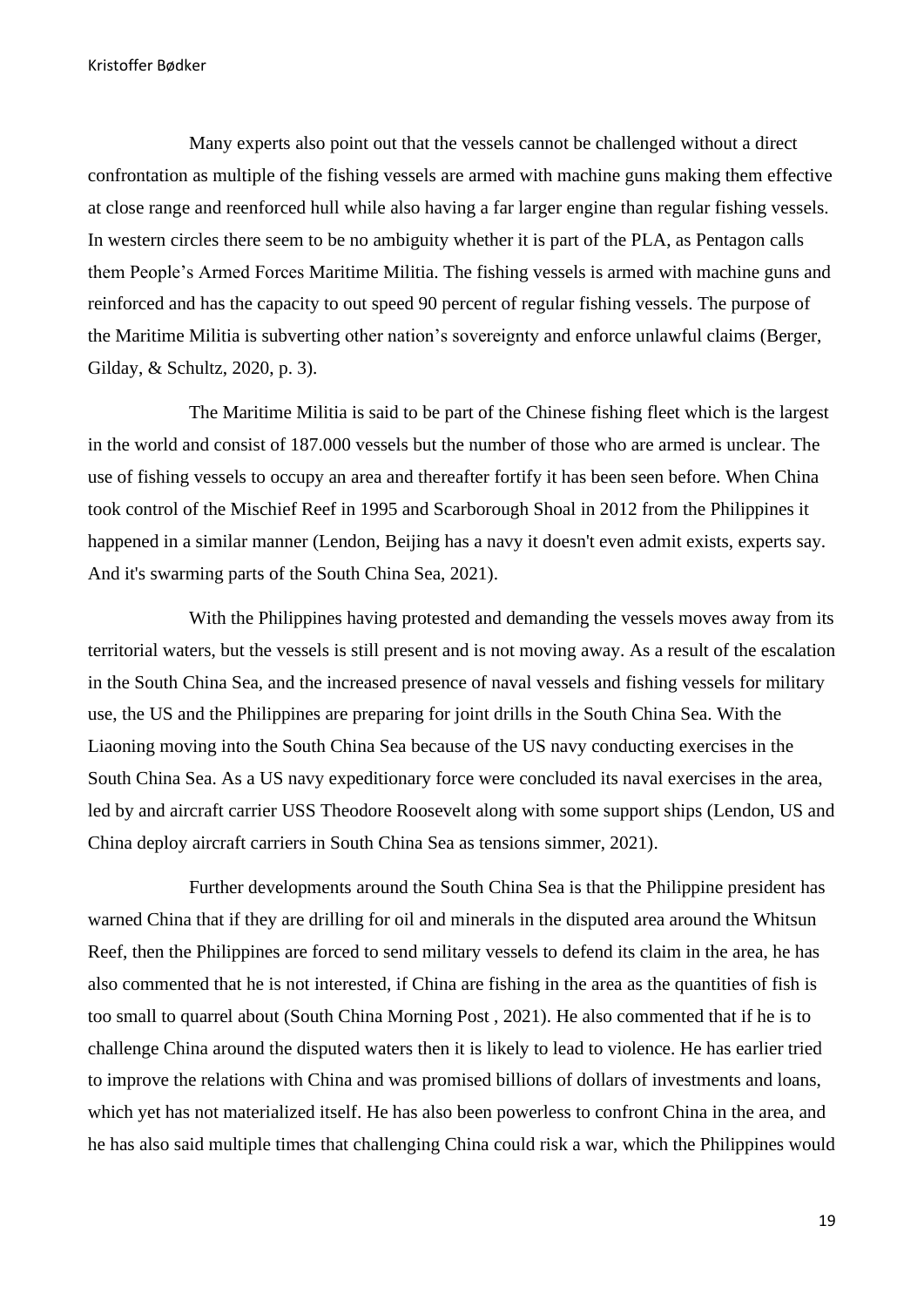lose. The United States have aired its concerns around the "Maritime militia" around the Reefs and have been backing its long-time ally the Philippines in the matter. Duterte also commented that if the Philippines was to initiate a war with China, then the US would not join (South China Morning Post, 2021).

The increased tensions between the different states around the South China Sea has also attracted the attention of the Europeans, as in the last couple of years more European powers such as France and Great Britain have sent naval vessels to patrol in the area as they would like to keep the strait open for access. As the European powers of France, Germany and Britain is supporting the Hague tribunal ruling (Zhang, 2021).

As a result of the increasing military involvement of the different powers, Japan have sold military ships and military equipment to both the Philippines and Vietnam, to better to be able to react to the threat of the Chinese presence and deter any aggression from them (Council on Foreign Relations, 2021).

### <span id="page-20-0"></span>Taiwan

In this section the developments and issues around Taiwan will be presented that is tarnishing the relations between both Taiwan and China and China and the United States.

The issue around the South China Sea is not the only instance where the United States and China have political and security interest that contradicts. The relations between Taipei and Beijing have in the resent years deteriorated significantly especially since the election of Tsai Ingwen from the Democratic Progressive Party (DPP) as she opts for an official independence from Peoples Republic of China. In the years before the president, Ma Ying-jeou who was elected in 2008 from the Kuomintang party was a candidate that were more positive towards Mainland China and sought to improve the relations between mainland China and Taiwan through cooperation, this was done through economical agreements (BBC, 2021).

The entire conflict arises from the Chinese civil war when the defeated Chiang Kaishek and the remnants of the Kuomintang (KMT) government fled to Taiwan with the help of the US navy. China has always viewed Taiwan or the Republic of China as a break-away province from China, and has many times said that Taiwan will never achieve official independence. Taiwan on the other hand has always insisted and viewed itself as an independent state since 1949 (ritzau/Reuters , 2021).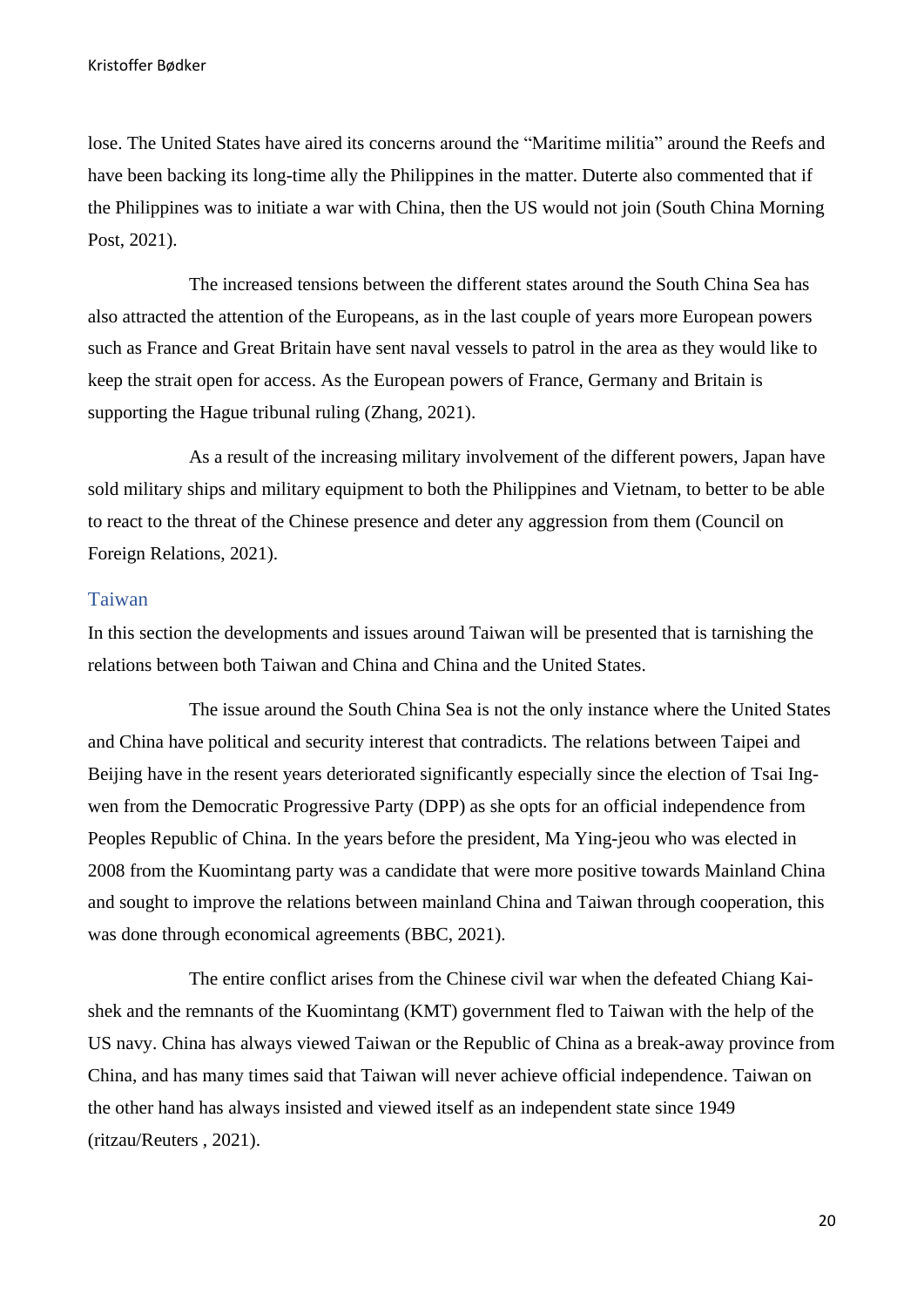Even though the two parties agreed upon a consensus in 1992 of a one China principle two systems framework, which they both agree that Taiwan belong to China. But the issue is that they are both viewing their political system as the legitimate system of China, and therefor interpreting the consensus differently. Today the KMT still accepts the 1992 Consensus as a starting point for further negotiation, but the current president Tsai Ing-wen from the DPP who was elected in 2016 has refused this consensus as she strives for an "official" independence (Albert, 2020).

The US role in this conflict is that the US was supporting the KMP during the Second World War and has done ever since. With the establishment of formal diplomatic relation with Beijing in 1979 the US signed a joint communique stating that the United States of America acknowledges that there is only one China. This led to the termination of the official relation to the republic of China Taiwan, but instead the US opened unofficial ties with Taiwan through the Taiwan Relations Act, that affirmed important unofficial relations with Taiwan. The legislation allowed the arms sales to Taiwan for self-defence and not rejecting the notion that the US would defend Taipei in a case of attack from China (Albert, 2020).

The arms sales have from 2007-2018 risen to 25 billion dollars, and this has led to US-China friction along with friction across the strait. Before the inauguration of Donald J. Trump, the telephonic conversation between Donald Trump and Taiwan's Tsai spoke and therefore he was the first president to have high-level contact between the states. During the Trump administration the relations with Beijing continued to suffer, as the US proposed multiple new arms deals to Taiwan and unveiled a new 250-million-dollar complex for a de facto embassy in Taipei (Albert, 2020).

The Chinese government proclaimed in Beijing has also forced international companies to list Taiwan as a part of China and failing to comply Beijing would threaten to block them from the Chinese market. When the Hong Kong protests and unrests happened in 2020 the leaders in Taipei were worried that the same treatment would occur to them, especially when the national security law was enacted it uneased the government in Taiwan. But when the US sent their highest-ranking politician to Taiwan to hold meetings and guarantee the commitment to Taiwan (BBC, 2021).

It infuriated China who strongly opposed the American meeting and threatened that any further support of the independence of Taiwan would severely damage the relations between the US and China. During the Visit of the American politician, China conducted a live-fire military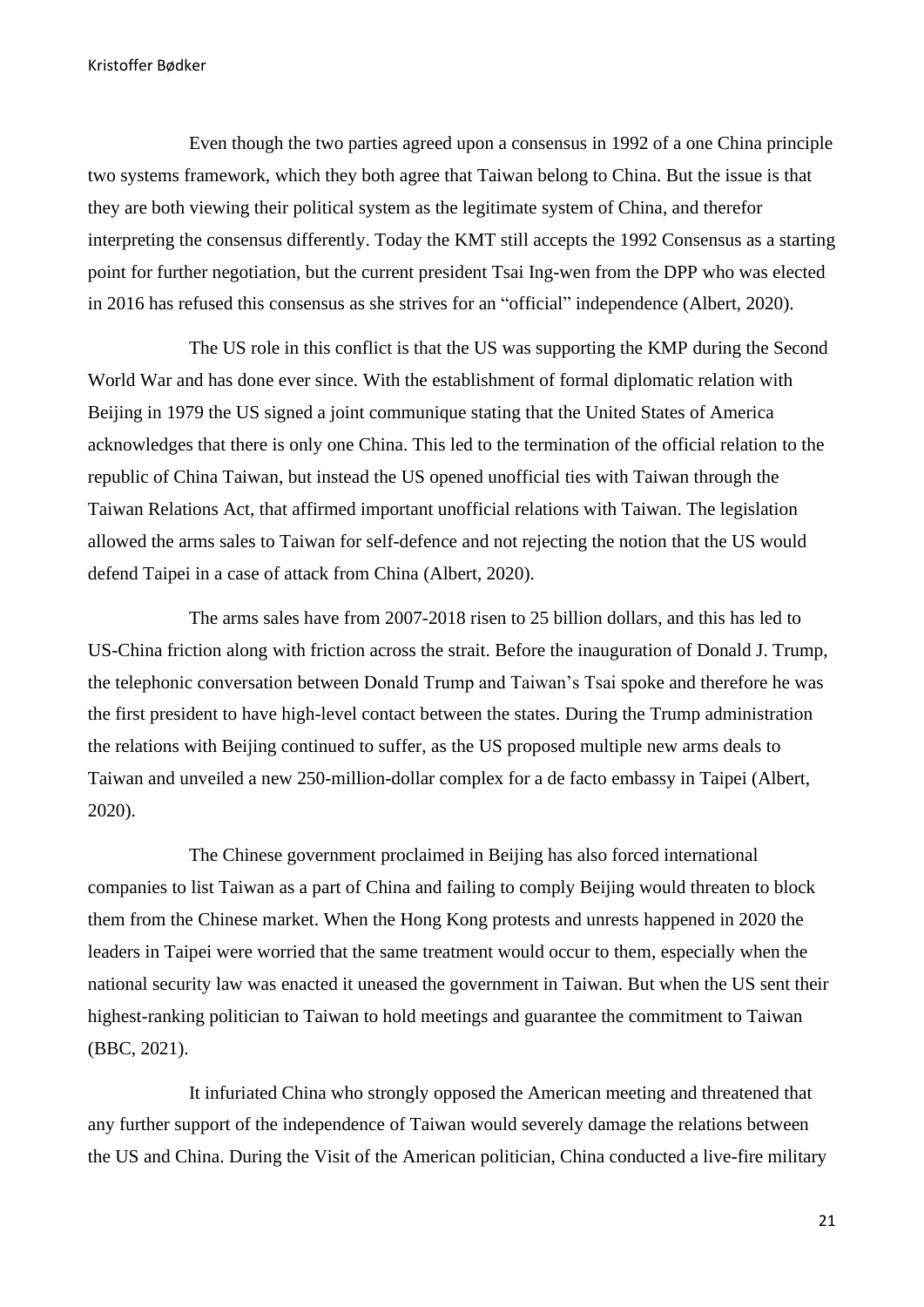exercise in the strait that separates mainland China and Taiwan as a response. After the inauguration of Joe Biden as president a large incursion of Chinese fighters was intercepted by Taiwanese fighters while deployed air defence missile systems to monitor the situation. After this the US president Joe Biden backed that the US support for Taiwan is rock solid (BBC, 2021), (ritzau/Reuters, 2021).

The tensions seem to be increasing as a Chinese carrier group is exercising both to the west and the east of Taiwan and is viewed as a warning for the government in Taiwan. During the exercise multiple different fighters of the People's Liberation Army entered the Taiwanese selfdeclared air defence identification zone, and in the following days the People's Liberation Army was also putting pressure on Taiwan by sending 15 fighters inside the Air defence identification zone. The US showed up with a guided missile destroyer and sailed through the Taiwanese strait to show its support to Taiwan and the protect a free and open Indo-Pacific (Lendon, China flanks Taiwan with military exercises in air and sea, 2021). The navy also added earlier that this kind of exercise was to become a regular thing as Beijing was to enhance its capability to safeguard national sovereignty, safety, and development interests (Reuters, 2021).

This is confirmed as China again in between seven days again made incursions into the ADIZ of Taiwan, this time it consisted of the highest number of fighters in a year, as 25 fighters of those included 18 fighter jets, four nuclear-capable bombers, two anti-submarine aircraft and an early warning aircraft. Taiwan dispatched fighter jets to warn of the Chinese fighters and deployed missile systems while monitoring them, as a standard response as China has been active in the South China Sea and the in the southern part of Taiwan in the last month (McDonell, 2021). This tendency is becoming more regular as reports of the Taiwanese ministry of national defence shows that air activities from the southwestern part of the ADIZ has regularly been contested and been violated by fighters from the PLA, but the number of aircraft is not a regular thing as it usually consists of a couple of aircrafts as the ministry since September has kept track of the activities (Ministry of National Defence R.O.C, 2021).

The latest set of naval drills outside of Taiwan, comes from what Beijing calls American provocations, as the US secretary of State had pronounced that the United States have an obligation to make sure Taiwan can defend itself, and pointed out that it would be dangerous to change the existing status quo with power. China has been showing the US and Taiwan that they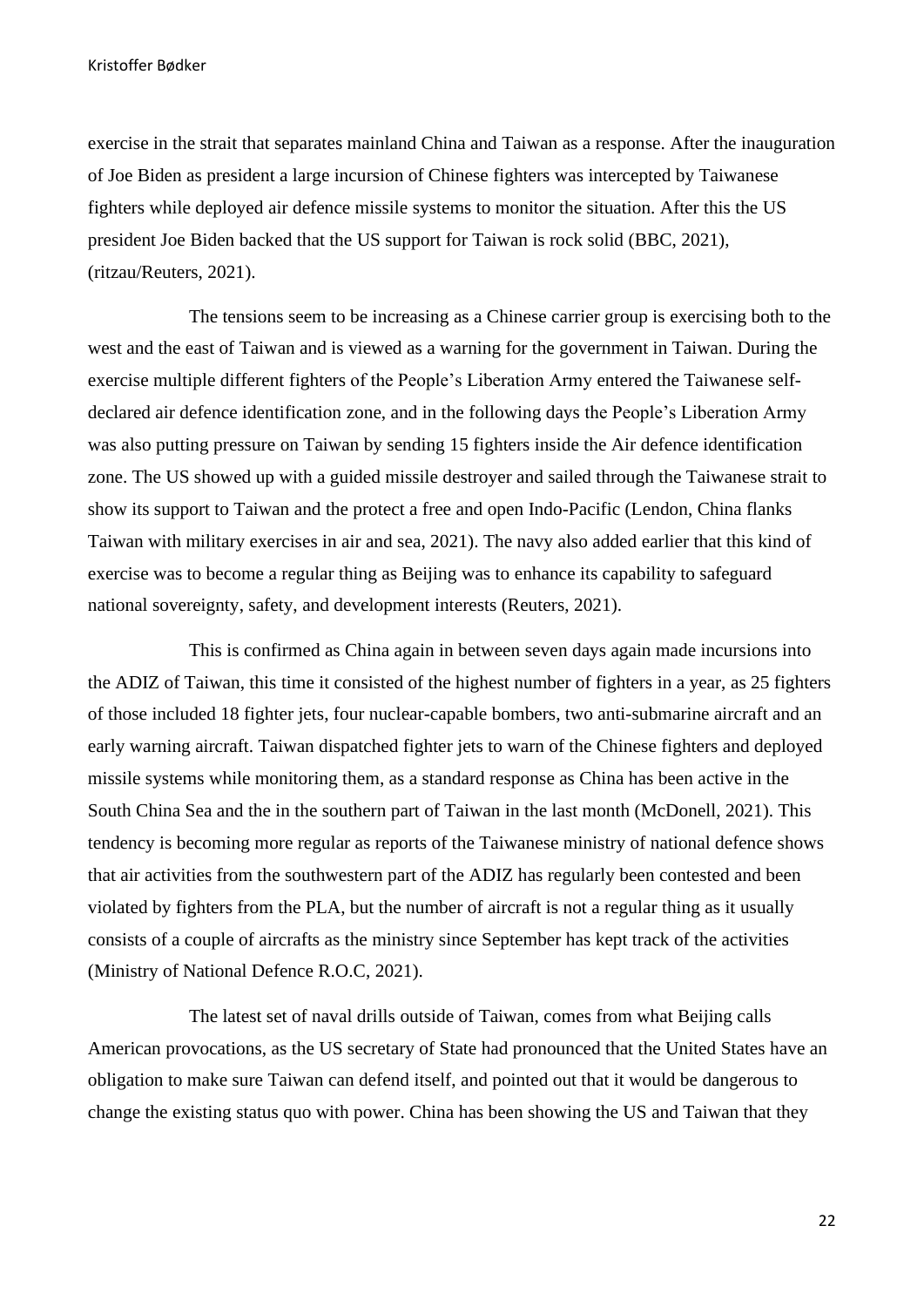shall not threaten to cross its red lines, and the most important one is about the independence of Taiwan (Winther, 2021).

President Xi Jinping has earlier in a speech vowed that Taiwan will never formally become an independent nation and did not rule out the use of force to guarantee that the island would be incorporated into mainland China. The tensions around Taiwan had increased further due to Taipei garnered further support from the US in the form of new military hardware, and an agreement between the US and Taiwanese coastguard and further guarantees from US president Biden (Lendon, China flanks Taiwan with military exercises in air and sea, 2021).

The president of Taiwan has also earlier said that Taiwan does not need to declare its independence as it already is an independent nation with a constitution, a military, and democratically elected leaders (McDonell, 2021).

With the US secretary of State Antony Blinken also earlier guaranteed that the US along with Japan would push back against Chinese threats to stability and order in East Asia (Yeung, 2021).

Both the Chinese aircraft carrier Liaoning and its sister ship Shandong have carried out drills before and sailed close to the Taiwanese island. The Chinese has used these tactics in the form of naval drills before to put pressure upon the Taiwanese government. As the in December 2019 before the presidential and parliamentary election China used Shandong to sail through the Taiwanese strait, which Taiwan condemned as intimidation. With Taiwan being viewed as the most sensitive territorial issue and is by many viewed as a potential flashpoint. With the imminent threat posed by China the Taiwanese president is overseeing a revamp of the island's military, with equipment as stealth corvettes capable of taking out aircraft carriers (Reuters, 2021). In the next section how the competition of technology and the production of the newest hardware will be touched upon.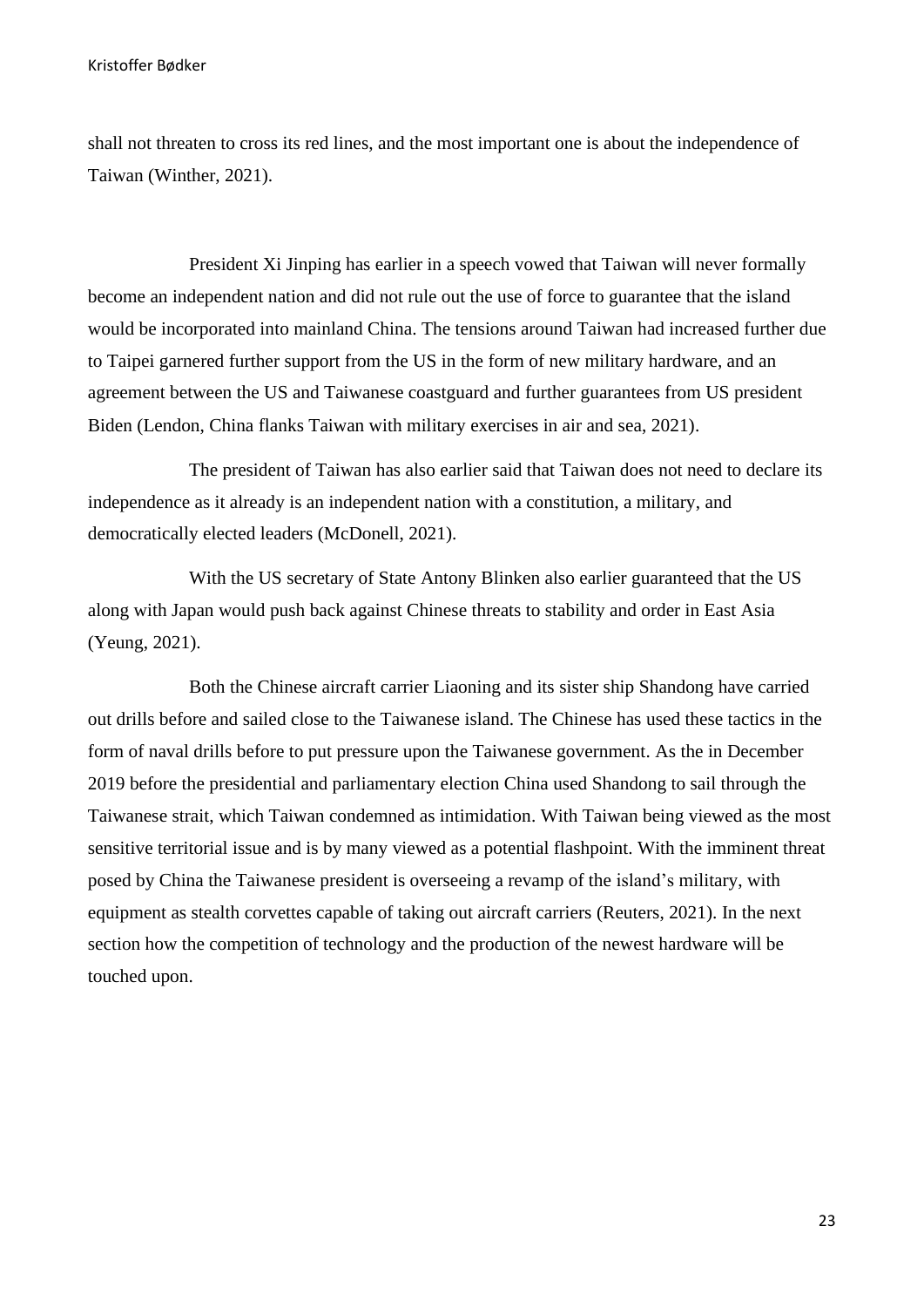# <span id="page-24-0"></span>**Microchips**

The competition between the United States and China has also moved into the high-tech department as they are fighting for control for the future technologies.

The conflict and the tensions between China and Taiwan have only risen in step with the rise of China and the rise of capabilities and in the same way has the rivalry between China and the United States. As mentioned before in the upper part of the section, then this growing rivalry has not only materialized itself in the geopolitical positioning of the two powers the rivalry has also extended itself to trade and technology. With the two powers fighting to secure the future technologies that can give one of the two the edge technology wise.

This race and struggle have now come to microchips, they are known as the brains of computers, smart-tv's, tablets and cars. As part of the ongoing trade war between the US and China, the US would try to limit the access of the newest microchips for China as this has been moved towards a sensitive field of American policy (Winther & Kruse, 2020). The blacklisting of Chinese companies was there for a part of this, as a mean to limit the Chinese access to American produced microchips and happened after the Huawei's attempts to expand into the different telecommunications networks of many western countries.

The issue with this is that China currently is depended upon the US or US allied countries when it comes to the microchips. With this conflict China and the United States will do all in its power to become independent when it comes to the production of the microchips, as there currently is a mistrust towards the chips that is produced from China, as the west fear that the technology can be used to obtain information around the critical important information about the western states (Winther & Kruse, 2020).

As a part of the decoupling of the microchips the US uses its position to be able to deny China access to the critical parts of the production of the chips. As the production of the components for the microchips is spread out in different countries the US is using its power to persuade the different countries to exclude China the access to the technology to limit China's technological development. One of these cases where the great powers are trying to use its influence can be seen in the Netherlands in the company called ASML. ASML is a company which almost have monopoly on a small but a decisive part of the production of the more advanced microchips.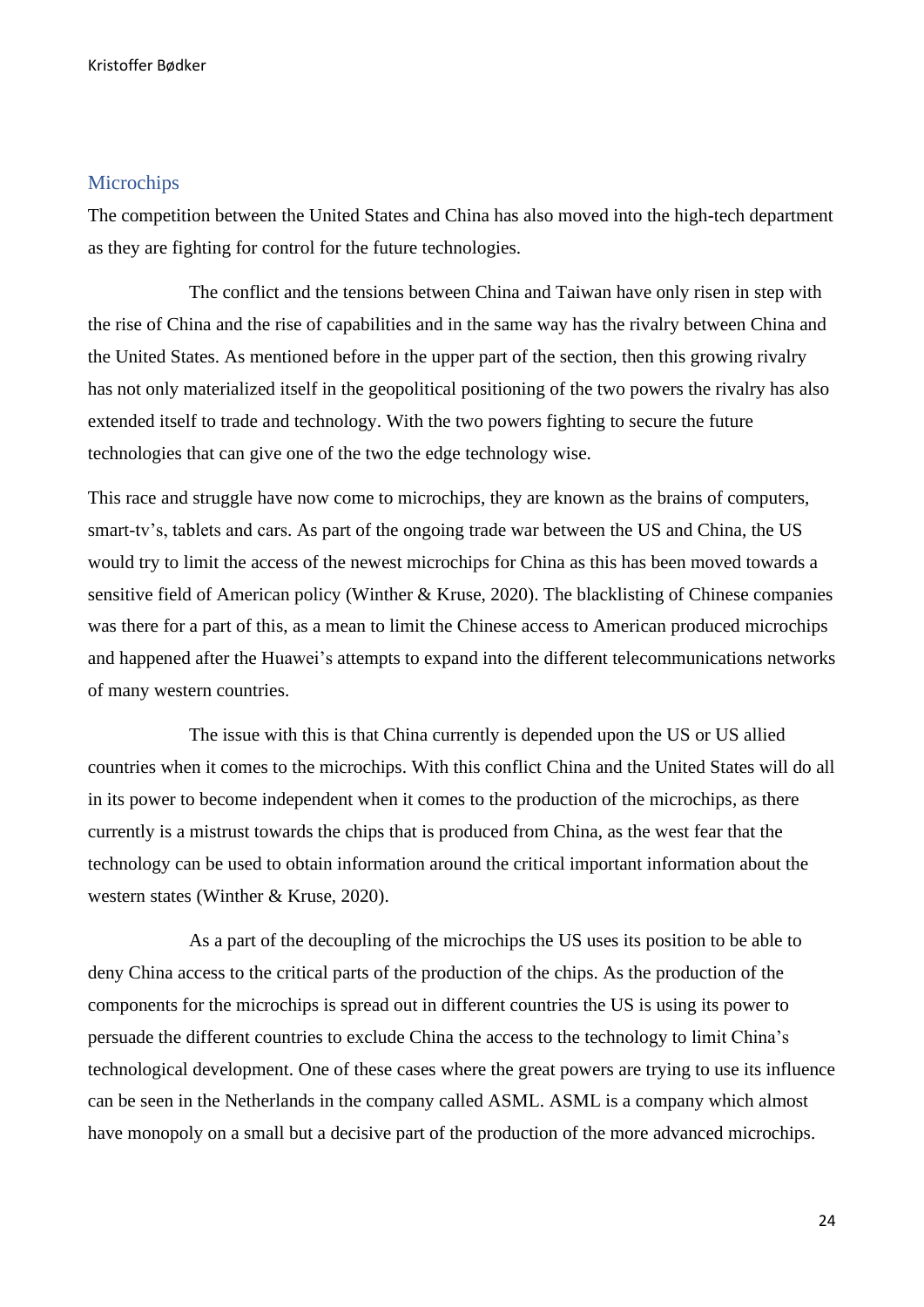The issue was that the company needed investment to be able to produce the newest parts of microchips through a process called lithography (Reuters, 2020).

Due to the lack of funds for the new machines that produce the newest microchips a supplier from China was ready to buy the production and the technology. The White House and former secretary of state Mike Pompeo warned and emphasized the Dutch government and Prime Minister Mark Rutte, that it would be dangerous to sell the newest technology to China as it would enhance the development of the newest electronic devices along with military hardware in the process. After receiving a report that stated the dangers of selling to China, the Dutch were hesitant to allow the last export licenses to the costumer from China, it has been reported that the costumer was Semiconductor Manufacturing International Corp (SMIC), who is the biggest China's biggest chip-making specialist (Reuters, 2020).

China has also been accused of trying to steal parts of the technology from ASML in a spy operation of theft of intellectual copyrights by former employees from San Jose in California. It was later revealed that the some of those who was involved was Chinese nationals with links to the ministry of science and technology in Beijing. This reveal has also influenced the decision not to give the license to the SMIC for the purchase (Baazil, 2020). The only companies that can produce the newest microchips are the American Intel Corp, the South Korean Samsung Electronics, Taiwan's TSMC and ASML in the Netherlands. China is investing massively into the field as it is on the national agenda to be able produce the newest microchips (Reuters, 2020).

The fact that many of the companies that is producing the different microchips is situated in states that are allied to the United States, which makes it easier for the US to control or at least affect and thereby limit China's access to the new microchips and therefore making the sanctions very effective. This has led Huawei into a regular crisis as they find it difficult to obtain the different components which is needed for their products. With the leading producer of the microchips TSMC which is in Taiwan and has a global market share of 55 percent, and if you need processers for data centres, artificial intelligence, and smartphones then you are forced to buy them from TSMC as there exist no alternative (Winther & Kruse, 2020).

They are also ready to produce the newest generation of microchips as TSMC is building one of the most expensive factories, that shall produce the newest generation of chips.

25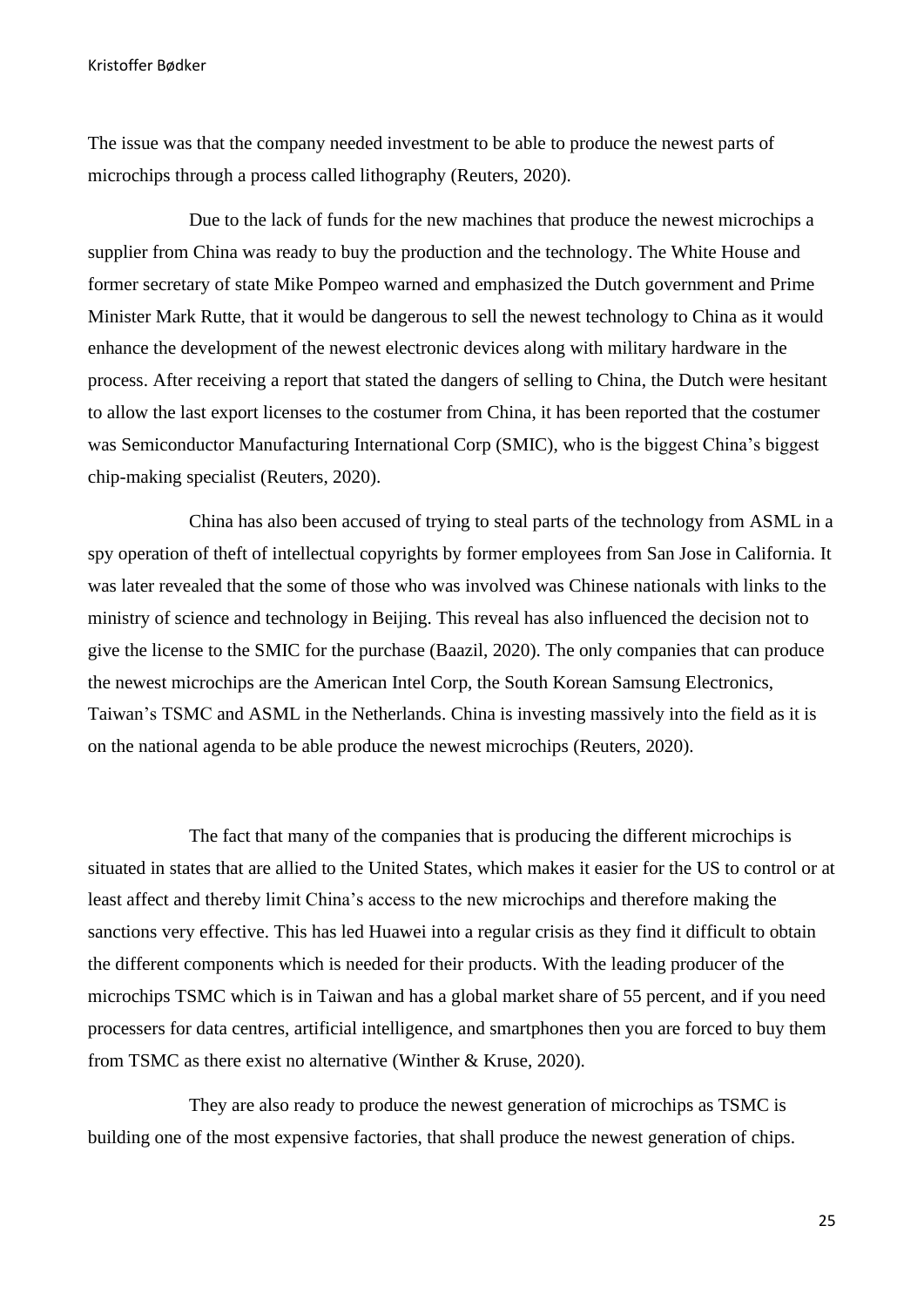These is going to be the most compact microchips as the thickness is three nanometres, and will be used for everything from fighter jets, medical supplies, smartphones, and cars. With the US and China following the development of these microchips with interest. The US has used its massive influence on the island to force TSMC cancel deliveries to Huawei which has angered Beijing (Kruse, 2021).

Due to the growing tensions between China and Taiwan, some analyst fear that in the future that China would invade Taiwan both due to the political relations between the countries, but also the desire to gain access to the newest microchips could also accelerate the process. This would dramatically worsen the relationship between the two competing rivals and probably spark a war between them, with Admiral Phillip Davidson, the supreme commander of the pacific fleet predicting that China would be able to have the capabilities to conquer Taiwan before five years (Kruse, 2021). It is not only microchips both parties are having controversies around, trade is another issue that also is worsening the relation between them.

## <span id="page-26-0"></span>**Trade**

With the meteoric rise of China both economically, militarily, and technologically, trade between the US and China has evolved from being reciprocal beneficial to become a competition orientated.

The rivalry in the economic sense in not only limited to industrial competition, but it also includes the position and status as the leading global economic and trading power. In purchasing power parity. China has already exceeded the American and is now world largest economy in that sense. And at market prices China's gross domestic product shows the largest gross fixed capital formation and the largest industrial value creation. China has exceeded the United States and in absolute terms in being the largest exporter the largest trading nation and is also the largest contributor to world economic growth. Some prediction says if the current growth rates of the Chinese economy continue to be the same, then China is likely to replace the United States as the world's largest economy (Lippert & Perthes, 2020, p. 26).

During the regime of Xi Jinping in China the influence exerted on the economy by the communist party and the state has increased and exercise of power has also driven towards a more authoritarian and doctrinal. The Chinese economical is there for viewed as a politically, authoritarian, mercantilist state capitalist system (Lippert & Perthes, 2020, p. 26).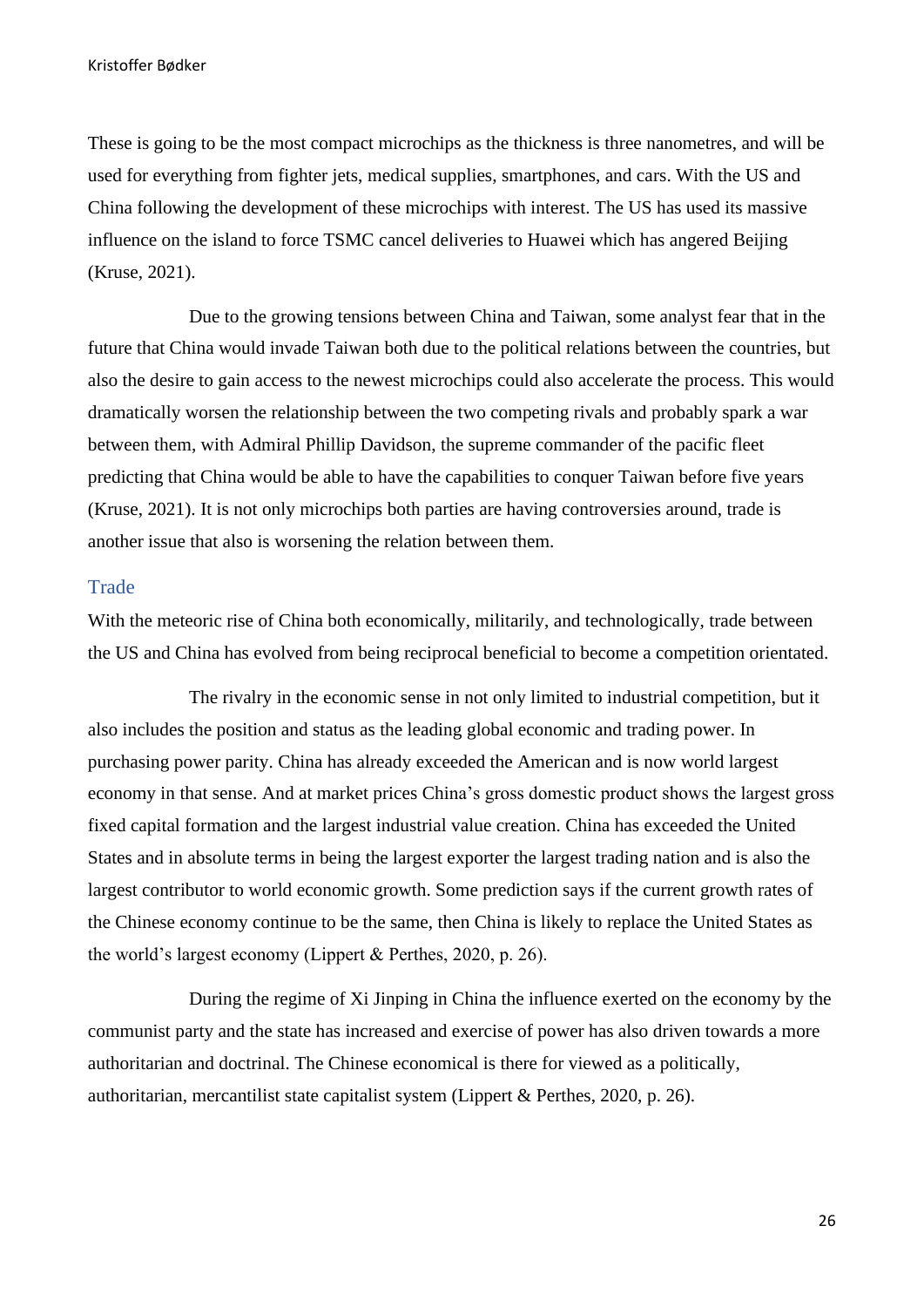As a reaction to the stricter control of the Chinese economy, the American trade policy has also witnessed a politically turn towards protectionism. This means that the American trade policy today no longer is based upon the principles of "free trade" but instead it has drifted towards "fair and reciprocal" trade, and during the Trump presidency the focus on bilateral trade balances was key. Former president Donald Trump, casted away the common established practises of trade theory and empirical experiences of trade policy, and instead the focus of his policies was "America first". Thereby prioritizing the US interests above the obligations deriving and international treaties and multilateral rules. This has been seen in multiple instances where he has shown no qualms in imposing unilateral protectionist measures to exert pressure upon trade partners (Lippert & Perthes, 2020, p. 26).

In his efforts to achieve the interest of the US, Donald Trump accepts erosion or even destruction of international norms and international rules, he sees it as a price worth paying this could be seen in his withdrawal of the World Trade organization, Council of Human rights of the UN, and the World Health Organization. With trade policy a central issue for Trump in the relation with China, and the interest here is not only in domestic value creation and employment, but also the overarching category of national security. The interests of Washington lie in protecting the US and ensuring the strategic national industries to possess supply chains that are independent of Chinese influence as competition between the two powers increase (Lippert & Perthes, 2020, p. 26- 27).

The competitive challenge which China poses to the US has now also extended from the low manufacturing level to being extended into the high-tech sphere. In the "Made in China 2025" industrial policy, China strives to develop a high-tech industry, as Beijing have ambitions of achieving the global market leadership in ten key high-value-added sectors. Also, today the Chinese and American companies are in a fierce competition in the fields of communications technologies and for artificial intelligence for the lead both in development, setting standards and systems. This competition has decreased the profits of American companies due to administrative restrictions to the Chinese market are increasing. many branches in which the US businesses possess competitive advantages remain closed for them. As a result, the United States have become reluctant to transfer technology (Lippert & Perthes, 2020, p. 25).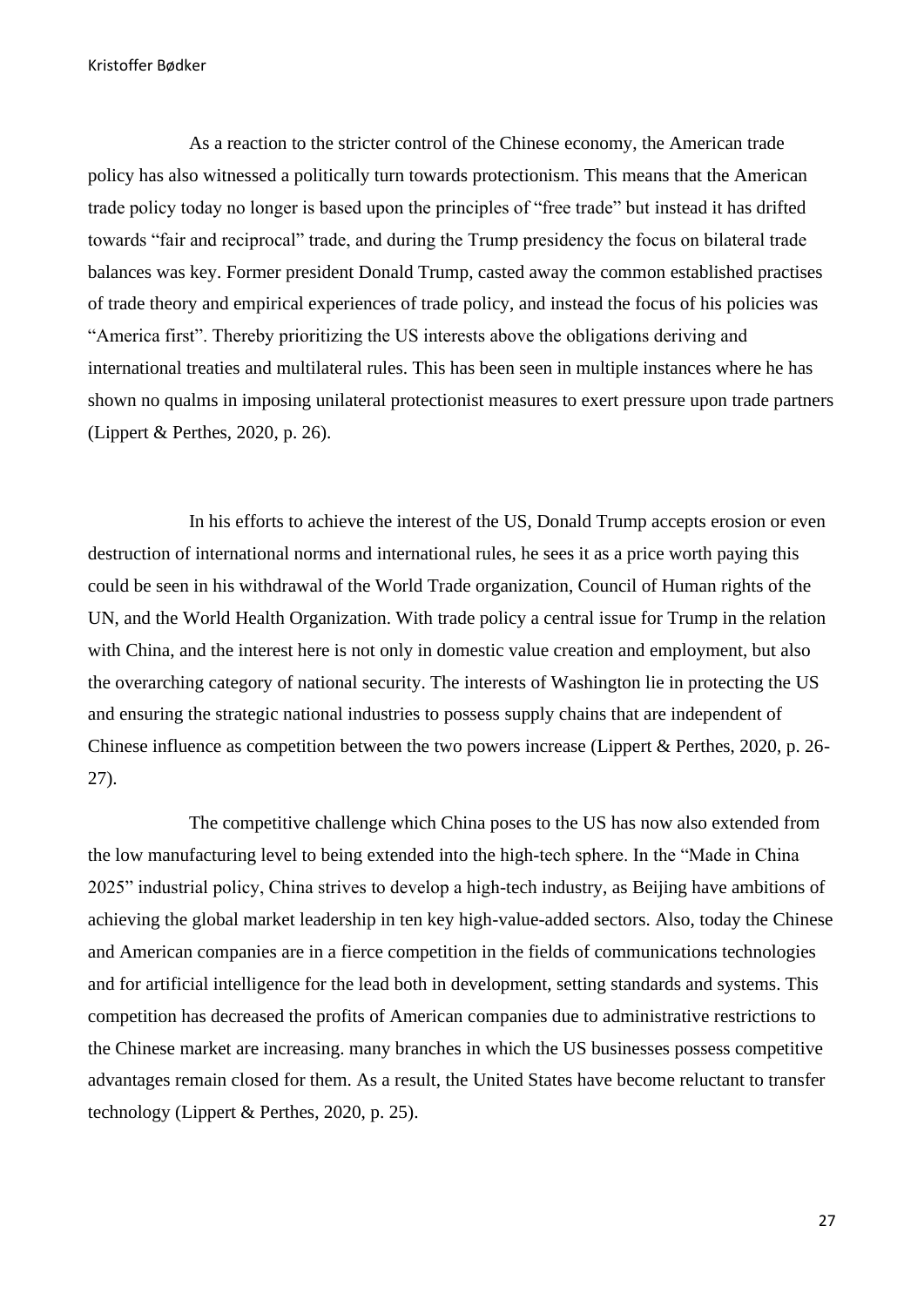The US has recognized that the increased competition in the field of economics and technology with its strategic rival China a will only benefit and accelerate the rise of China by economic exchange. And Donald Trump believes that the modernization of the Chinas people's Liberation Army can be in many ways be halted by decoupling the two economies (Lippert  $\&$ Perthes, 2020, p. 27).

The United States and the west accuse China of unfair competition, for instance by closing its markets with protectionist measures, discriminating against foreign suppliers, and exerting direct and arbitrary influence on markets and crucial businesses, along with subsidizing the Chinese companies to grant them massive completive advantages (Lippert & Perthes, 2020, p. 27).

During the Trump presidency in 2017 the United States launches a trade war in a hope to decouple the economies by putting increased tariffs on imports from China and greatly restricting Chinese investments to the American market especially in the security-relevant sectors of the economy, further restricting the technologies departing from the US to China; due to stricter controls from the Department of Commerce, banning Huawei and other Chinese firms; which are listed on Department of Commerce's "Entity list" from making investments in the US, along with the restrictions of Chinese telecommunication and visual surveillance in the US (Lippert & Perthes, 2020, p. 27).

The Chinese countermeasures had been comparatively restrained so far, due to the lack of will of further infuriating the conflict, due to the fear of an even a stronger reaction from the Trump presidency. Though the response of China of tariffs on imports from the US has been reciprocal to the American, China has also reduced the tariffs on imports from third states, and thereby having the effect of disadvantaging the imports form the United States. The Chinese businesses are also actively substituting the suppliers to limit the American imports. Beijing had considered placing an export embargo on rare earths, which China is having a dominant position on this resource market (Lippert & Perthes, 2020, p. 27). With Huawei entering the Entity list, Chinas response had been to create its own "Unreliable Entity list" with all businesses, organizations and individuals that comply with the US boycotts, those on this list would disadvantages on the Chinese market. During the same time Chinese consumers were also calling for boycotts of goods from the United States (Lippert & Perthes, 2020, p. 27).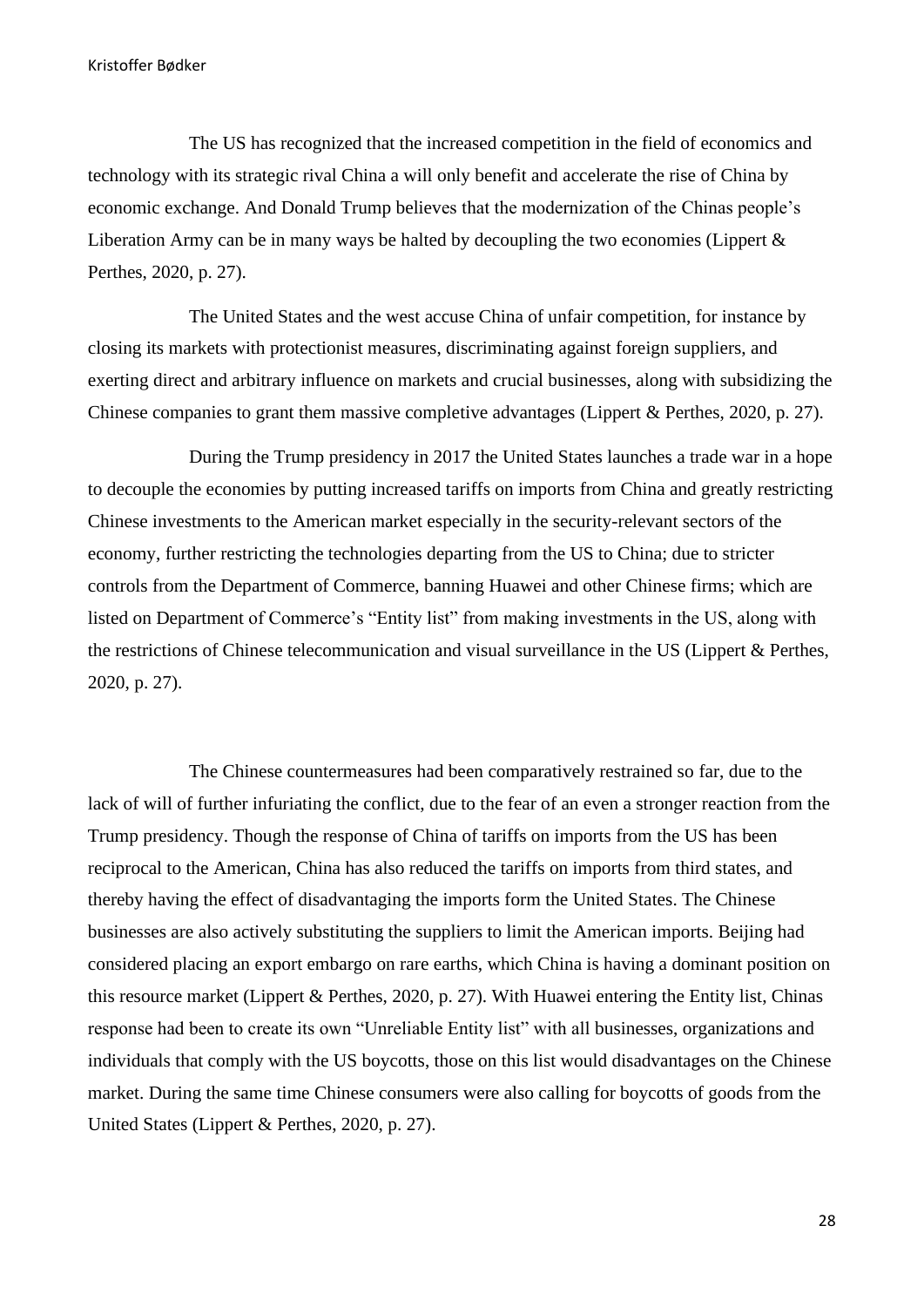Even though the two parties did sign a Phase One Agreement 2019. The agreement settled some of the differences but is not enough to resolve all the current differences around economy and trade which also means that the newly elected president Biden will have to negotiate it in 2021 or later. The agreement included, that China and the United States would renounce the announced increase in special tariffs and China promised to increase its imports of US goods amounting to 200 billion dollars for the years 2020 and 2021. China did also promise it would improve the protection of intellectual property, an end the forced technology transfer and enable better market access in financial services (Lippert & Perthes, 2020, p. 28).

As mentioned before this was only some of the disagreements the great powers must resolve, subjects as subsidies, state enterprises and technology are disputes which are left untouched along with the tariffs of the first round is also still in effect. The newly elected president of Joe Biden is likely to confront China towards its economic policies and his hopes is that he can create a more equal trade relation with the help of fellow democracies of Europe, Japan, and other Asian states. He is also likely to confront China with all means possible to follow its obligations from the Phase One Agreement, as China currently has not stopped the forced technology transfer, the illicit procurement of American intellectual property, and the import of 200 billion of dollars of American goods have still not been bought (Lee, 2021).

The Biden administration has done a thoroughly review of the US trade policies towards China and has made the forced labour camps of the Uighur Muslims one of his top priorities as the Human rights aspect is a central element in the Biden administration, this perspective will also be described later in a later section around the political differences. Another priority is also the American access to the Chinese market, which is met with market barriers along with government subsidies (Lee, 2021).

How the rivalry has affected the two states' orientation towards the arctic will be presented in the next section.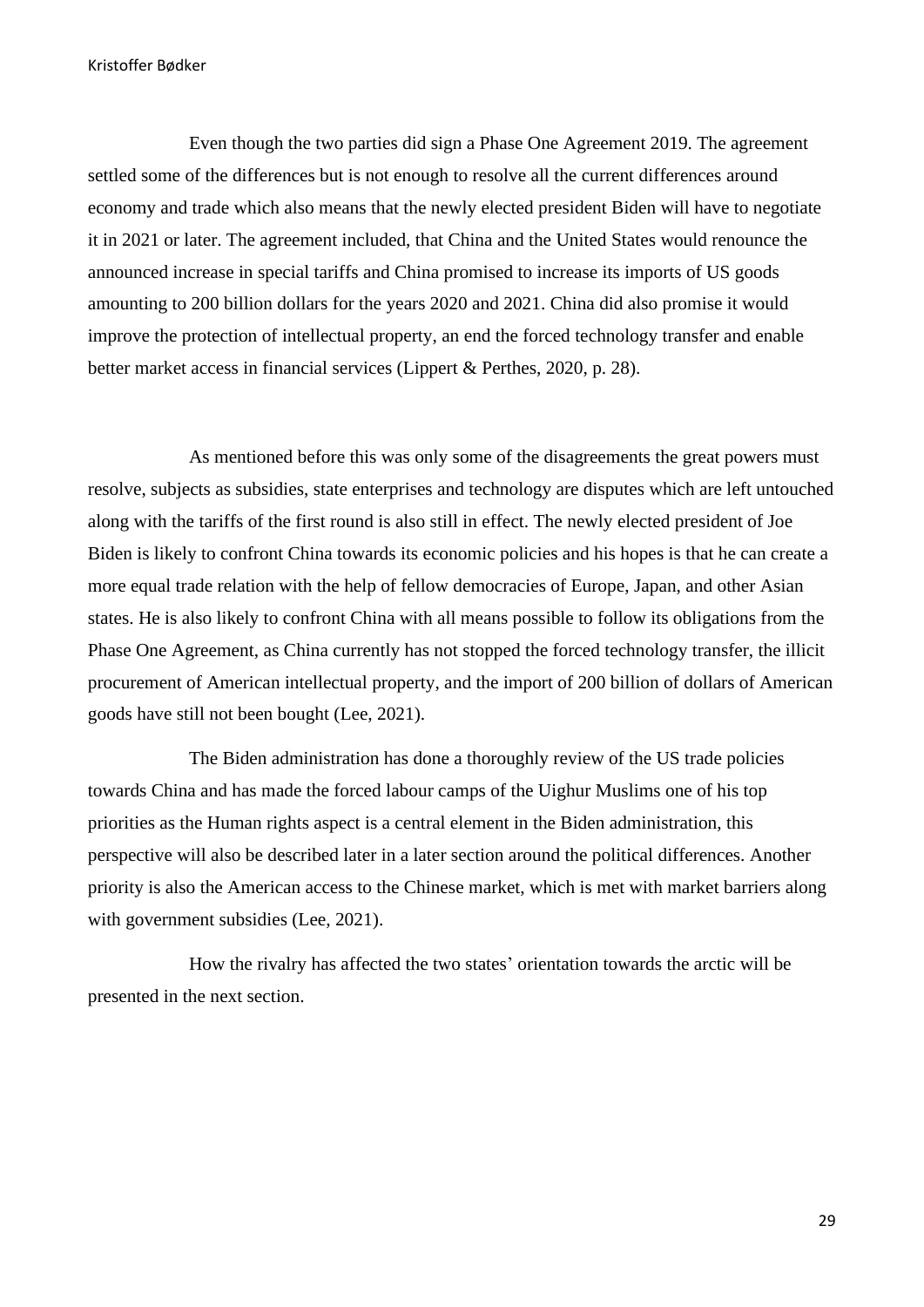## <span id="page-30-0"></span>Arctic

The interest of the two giants economically and geopolitically towards the arctic will be proven here.

It is not only in the Indo-Pacific where the US-China rivalry is present an where it has conflicting interests as in the Arctic region the two great powers have also increased its influence increased in the last couple of years. In the last couple of years there have been an increased military build-up in the arctic region, which could jeopardize the regions low security tensions which have affected the region in many years (Patey, 2020, p. 2). With the growing military built up in the in the artic as Russia is rearming its bases and increasing its forces in the region as the ice in the region is slowly melting and allowing further movement through the Northeast passage as it has largest and most populated area in the arctic region, as Russia is preparing itself for the future in which much of the ice is predicted to be gone and therefor making the waters more navigable. China has also shown interest into the arctic region as China has strategic interests in the Arctic area. In 2018 China published its arctic strategy, in this China declared that it perceives itself as a near arctic state, due to its major interests in the region. With the US calling it absurd as China does not have any arctic possessions and that China is situated 3000 km away from the Arctic region (Lino, 2020).

Since becoming an observer nation in the arctic council in 2013, the interest for the arctic region derives from the opportunity of getting access to the large and untouched and unexplored quantities of resources below the ice and ocean floor. As the ice is melting it is generating new possible trade routes, which China wants to take advantage of as it wants to create a Polar Silk Road, through the Northeast passage, it would reduce the transport time from China to Europe. China has also built ice-capable cargo ships and icebreaker ships, as the goal for China is to be able to use northern route regularly as the transportation distance from Shanghai to German ports would be reduced by 4600 km instead of transporting the goods through the Suez Canal (Lino, 2020).

China has invested heavily in projects in nearly every Arctic country. Russia is one of these countries China has invested in, and here China has invested billions into extracting energy sources from beneath the permafrost in the northern parts of Russia. With both Russia and China both invested into ice-capable LNG tanker ships to be able to transport the energy. The global warming has also affected the arctic region as new possibilities of fishing, mining, petroleum, and shipping into areas which before was inaccessible. It has been estimated that the Arctic holds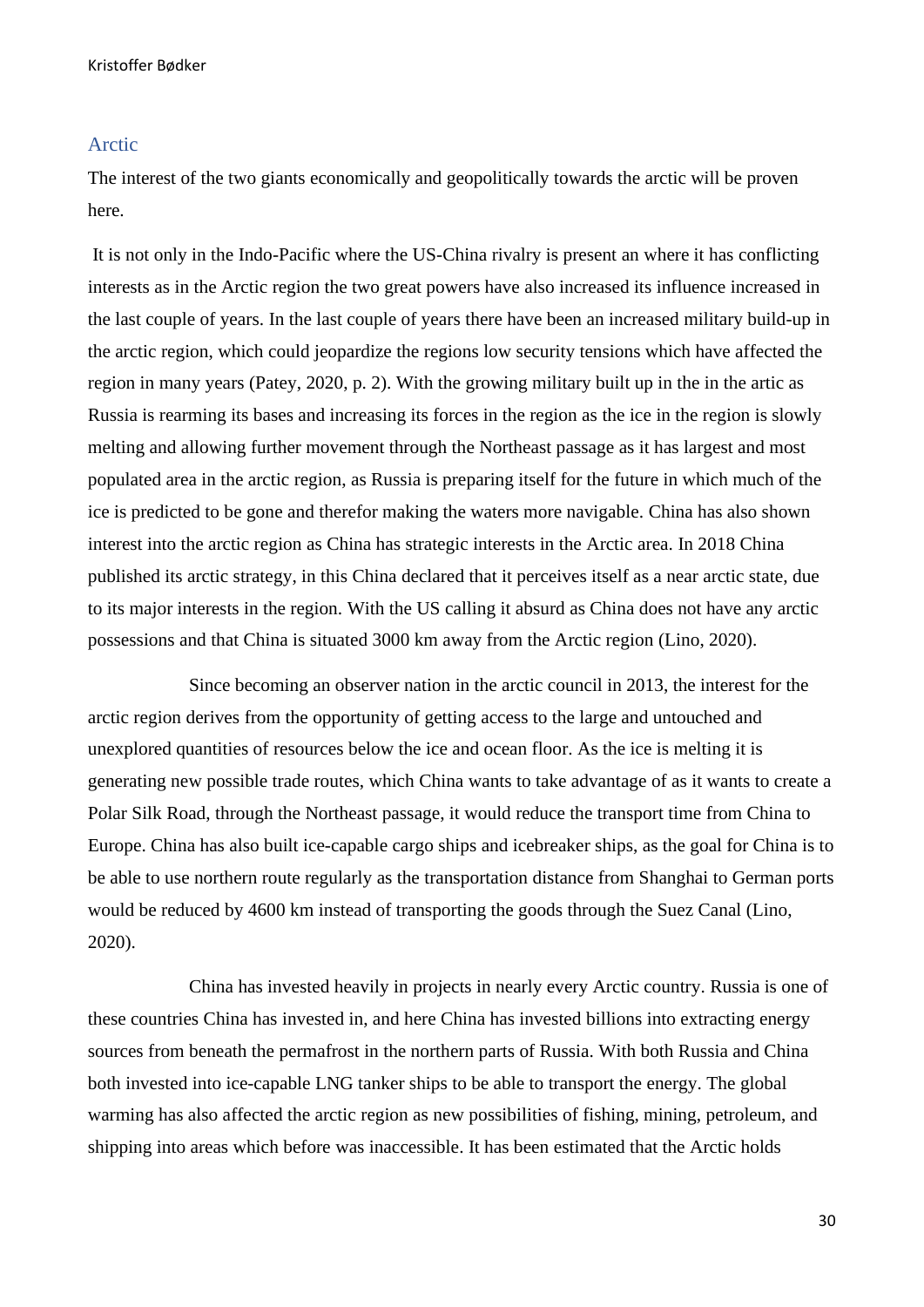approximately 90 billion barrels of undiscovered oil – which is around 13 percent of global estimates – and contain 30 percent of the undiscovered natural gas of the world (Lino, 2020). The Arctic regions contain some of the largest occurrences of minerals and uranium, some of these minerals is the REE or rare earth elements and these minerals present in the southern part of Greenland (Kruse, Både Kina og USA stirrer stift på valget i Grønland. Årsagen ligger dybt i fjeldet, 2021).

China has advanced its presence in the Arctic by building research vessels and by building research stations in both Norway and Iceland. The different Arctic nations including the US have been monitoring the developments of China as it has expanded its Arctic interests and capabilities. Denmark has expressed its concerns as China has shown interest in Greenland, which is an autonomous territory, but with Denmark handling the foreign, security, and defense policies. China having proposed establishing a research station, a satellite ground station, to renovate and built new airports in Greenland and expand exploration for minerals and buying former naval bases in Greenland (Lino, 2020).

With the help of the US, the response to the buying an old military base in Greenland from China was prevented as the US would see it dangerous to have Chinese warships or submarines in the arctic or Atlantic Ocean. Washington also encouraged Denmark to refuse China from investing into building new airports in Greenland, with Washington guarantying to provide funding for the airports as they could be used for both civilian and military purposes. Ultimately Denmark funded the construction of the airports instead of Chinese investments. But the most European and Arctic states have been cautious when allowing Chinese investments deals towards ports and infrastructure projects as they have seen the risks it presents for them (Lino, 2020).

The US has been cautious when countering China in the arctic, as mentioned before they have advised allied countries from allowing Chinese investments in the Arctic especially strategic infrastructure which can be used for military purposes. With the US having a military listening post in the Thule Air Base from the Cold war, which is used to detect missiles coming from Russia as they must fly above the Arctic to be able to hit the East coast of the US.

Otherwise, then that the US did criticize China at an Arctic Council meeting in May 2019, while the AS have invested into a new Joint Command in Norfolk, Virginia, in which the focus will be focused on the North Atlantic. The co-located, revived US 2<sup>nd</sup> Fleet will be focused on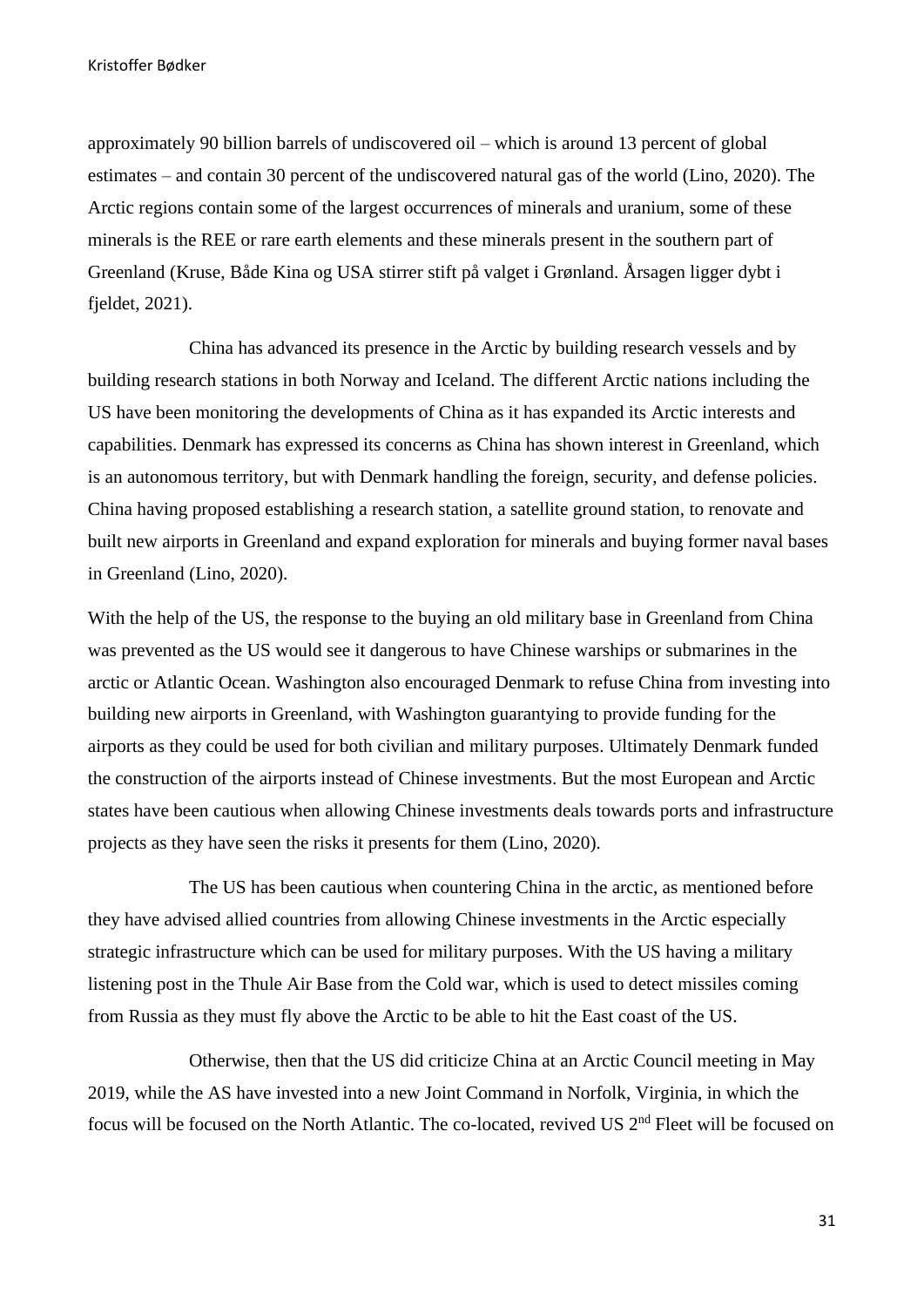the Arctic, with the aim of the fleet is to defend the US interests in the North Atlantic and in the Arctic region (Lino, 2020).

With the US policy is directed into preserving its influence in the Arctic this was followed up with the several naval exercises in the Arctic region for the first time in decades. With a US carrier strike group, including a Nimitz-class aircraft carrier, becoming the first strike group to operate into the arctic since 1991, and the same strike group to participate in the Norway-hosted NATO exercise Trident Juncture in October-November, which was the largest since the end of the Cold War. Another carrier strike group also conducted the US exercise Northern Edge at Alaska for the first time in a decade (Lino, 2020).

The 2017 US National Security Strategy and the 2018 National Defence Strategy raised the strategic competition with China and Russia by declaring them revisionist powers, while also elevating the great power competition into the regional governance frameworks of the Arctic Council. This happened when US secretary of state, Mike R. Pompeo at the Arctic Council accused China of performing aggressive behaviour that threatens the Arctic, while also accusing Russia's illegitimate claims over the Northern Sea Route and the threats of using military force destabilize the Arctic (Anthony & Klimenko, 2021).

As a near-term priority the US has allowed the US Coast Gard to be equipped to be capable of operating in the arctic, while also funding for new ice-breaker ships that should be deployable for the US Coast guard in 2029. The need for enhanced military cooperation between allies along with fellow arctic States such as Sweden and Finland have also been stressed. With both the number and complexity of bilateral and multilateral training and exercise to enhance interoperability and common tactics, and procedures for the extremely cold weather has increased. Even though the US military activities in the Barents and the Bering Sea have increased, the strategic outlook from the US navy for the Arctic is still perceived and characterized as a lowtension area. The newly formed US strategy explained targeted the strategic rivals in (Anthony & Klimenko, 2021).

The resources that is present in the underground in Greenland and in the Arctic, itself plays a large part of how the great powers in the United States and China acts. As mentioned above Greenland have revealed to contain two of the largest deposits of REE in in the world, Kvanefjeld and Kringlerne, and both China and the United States are monitoring the situation as in Greenland the mining projects awaits permission from the Greenlandic government (Kalvig & Lucht, 2021).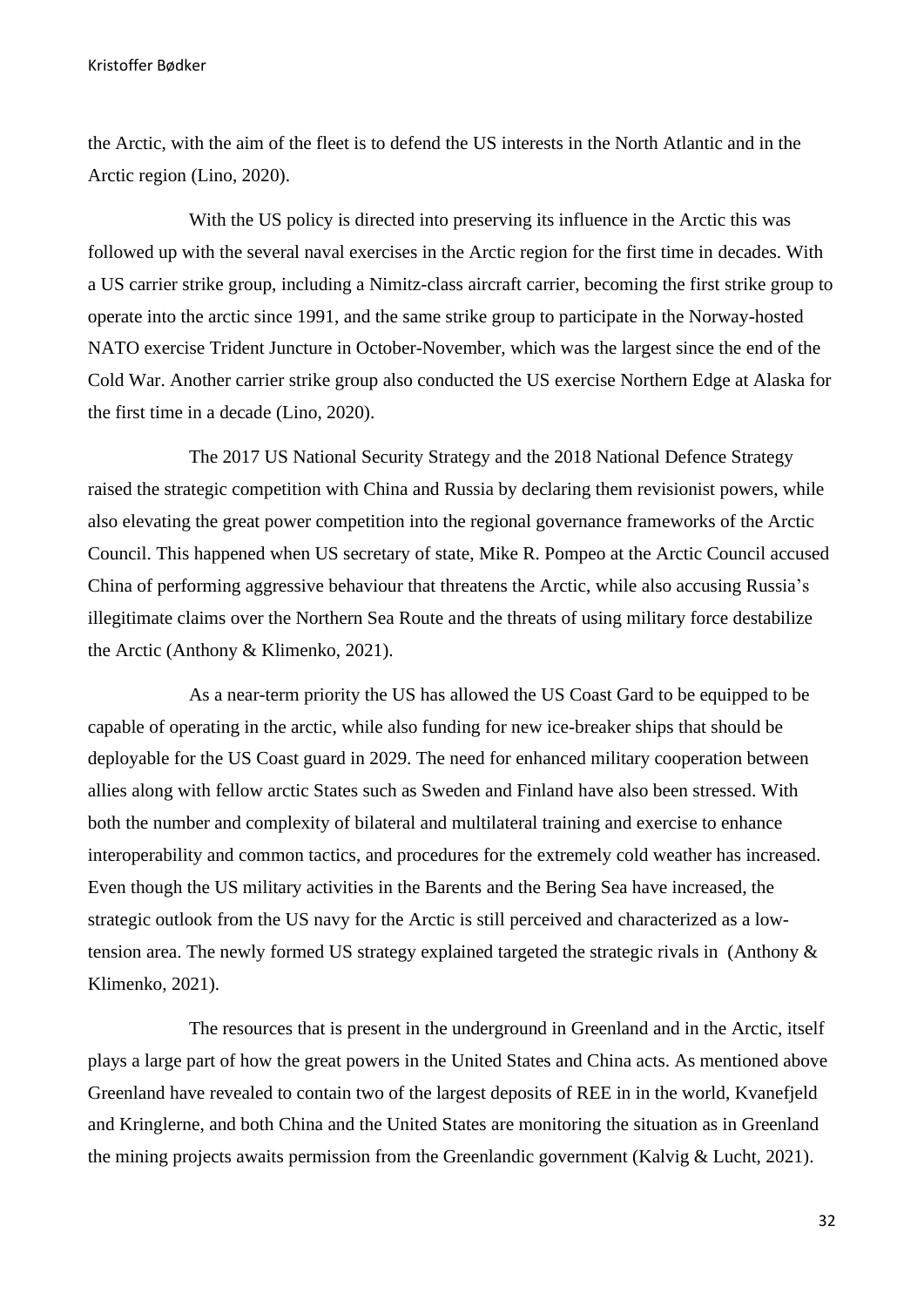After China's attempt to buy and invest in the infrastructure in Greenland, the US have stepped up its investments with the former US president Donald Trump proposing the unconventional and failed attempt to buy Greenland from Denmark which ended in a minor diplomatic crisis. Since then, the US have established a Consulate in Nuuk in which three diplomats are working and have initiated a progress the Americans is calling "winning the hearts and minds" of the Greenlandic population and society as they want to be able to influence Greenland as the US have increased its economic and security interests on Greenland.

The diplomats at the Consulate are traveling throughout Greenland and hosting events for the locals and people seem to greet the American involvement with open arms (Mouritzen, I dag går Grønland til valg midt i en amerikansk charmeoffensiv: »Dansk diplomati er ved at få baghjul«, 2021).

The purpose of the Consulate is to be a guiding factor and preventing China or Russia from gaining essential influence that effects the development of Greenland. Due to the proximity to the United States, the US cannot afford that a rival power is gaining a foothold this close to the American continent, as Greenland geo strategically is essential in the defence of the mainland US. Therefore, the US have pressed Denmark, which maintains the defence and security authority of Greenland, to invest more money into surveillance and military equipment to obtain more information around the Danish territory around Greenland. As the Americans fear that the with the current defence it would not be sufficient to be able to warn the Thule Air base in case of an intrusion of Greenland or the area of Greenland by troops or nuclear armed submarines. This pressure has led to Denmark will invest into enhancing its surveillance capabilities by buying drones and establish radars in Greenland and at the Faroe Islands to be able to detect foreign submarines or ships (Mouritzen, USAs planer i Grønland stod klart, da Carla Sands sparkede ud efter Pompeos nummer to og i stedet ramte Berlingskes medarbejder, 2021).

# <span id="page-33-0"></span>**Analysis**

To be able to create the geopolitical analysis of the cases, we first need to know the capabilities of both China and the United States. After knowing this of both states it possible to make a geopolitical analysis of the cases.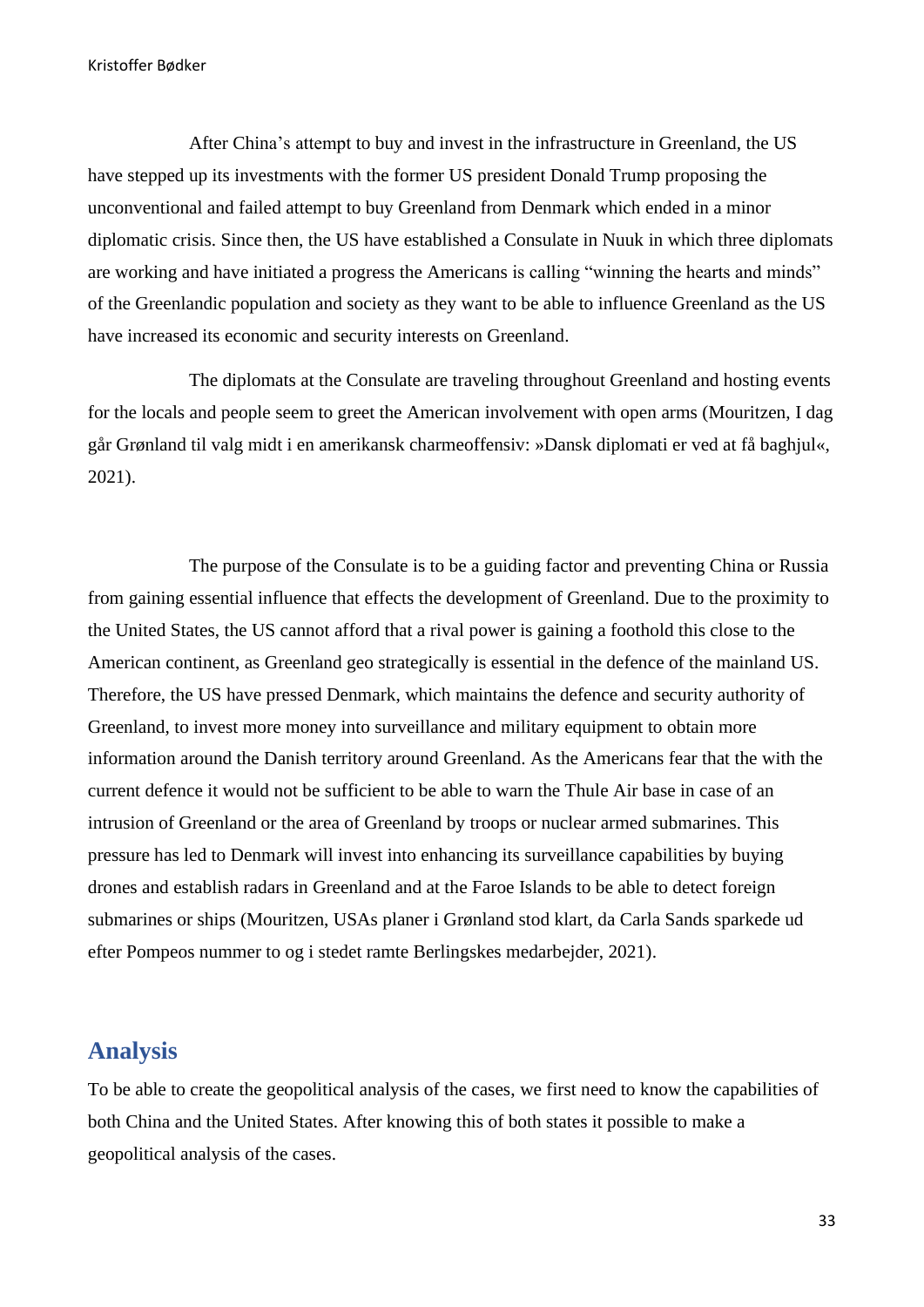# <span id="page-34-0"></span>Capabilities of China

China has in the last many years increased its military development of its armed forces.

In the People's Liberation Army Army (PLAA), the army consist of approximately 975.000 active-duty personal in combat units and canfield 5800 tanks. In total based on a defence paper from 2019, the total manpower in People's Liberation Army 2 million people making it by far the largest military (Zhang Z. , 2021). In the latest white paper from 2019, they described the transition from a regional defence force to a trans-theatre operation (Office of the Secretary of Defence, 2021, p. 45). The PLAA has 13 group armies which consist of multiple combined-arms brigades, and China can field 78 combined-arms brigades, and this serves as the primary maneuverer force. Each of these comprises of approximately 5000 troops each and includes a mixture of heavy, medium, and light mechanised forces (Office of the Secretary of Defence, 2021). The PLAA has in the reason years fielded new combat systems and upgraded its capabilities while also restructuring its force to make in more efficient (Cheng, 2021). Much of the equipment of the PLAA is outdated and obsolete and approximately 40 percent of its main battle tank force is 20-40 years old and cannot effectively field modern weaponry without better equipment or training (Office of the Secretary of Defence, 2021, p. 45).

Peoples Liberation Army Navy (PLAN) consist of an overall battle force of approximately 355 ships and submarines, aircraft carriers, ocean going amphibius ships, mine warfare ships. But this does not include 85 patrol combatants which also include anti-ship cruise missiles. The ambition of PLAN is to increase its force to 420 ships by 2025 and 460 by 2030. The PLAN has had a focus on upgrading and modernizing its submarine force while also integrating modern technologies, China currently operates six nuclear-powered ballistic missile submarines (SSBNs), six nuclear-powered attack submarines (SSNs), and 46 diesel-powered attack submarines (SSs). PLAN most likely operates between 65 to 70 submarines, and new ones will replace old one's one-to-one (Office of the Secretary of Defence, 2021, p. 49).

The PLAN has also gonethrough a robust shipbuiling program that focussed the surface combetants, here they are producing guided-missile cruiser (CGs), guided-missile destroyers (DDGs), and corvettes (FFLs). The intention of these is to increase the PLAN's air defence, anti-ship, anti-submarine capabilities. The navy has increased its focus on anti-surface warfare capabilities by the large shipbuilding project but also by equipping the surface ships with different kinds of Anti-ship cruise missiles (ASCM). PLAN has also commissioned its first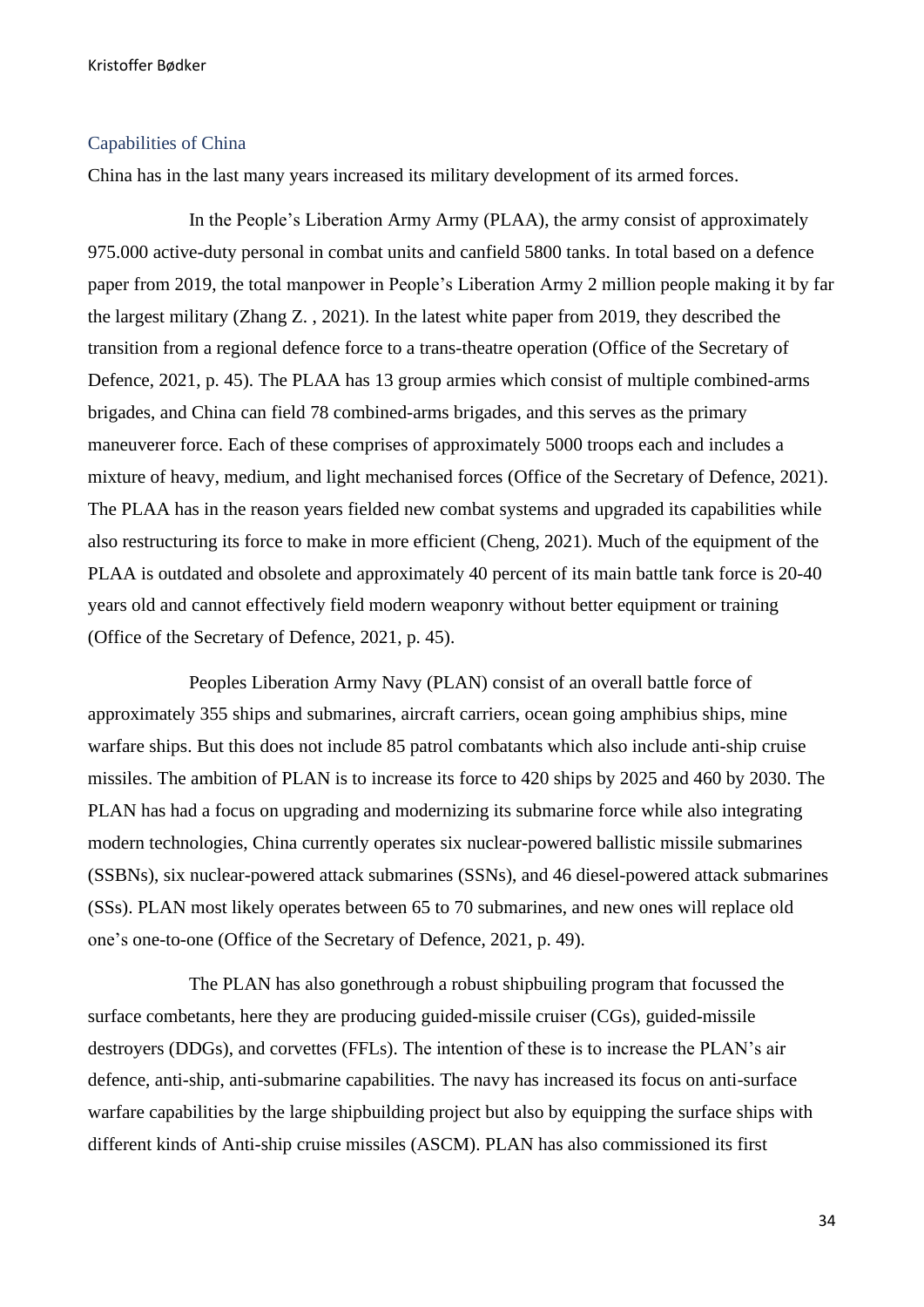domestic built aircraft carrier, thereby having its second and having its second domestic produced in production. The new one in production will be larger and contain a catapult system like the US variants and will commence the construction of a fourth this year. The two other aircraft carriers have a ski-jump launch method, and do not have the capacity to carry as many aircrafts as it is based on a former Soviet Kuznetsov design and can carry 24 to 36 j-15 fighters (Office of the Secretary of Defence, 2021, p. 50-51).

The People's Liberation Army Air Force (PLAAF) currently is the third largest airforce in the world and the largest in the region with a total of 2800 aircraft, but 2250 combat aircraft. This number also includes fighters, strategic bombers, tactical bombers, multi-mission tactical, and attack aircraft. Some of the aircrafts consist of fourth- and fifth-generation fighters but otherwise it is mostly older variants or planes bought from Russia (Office of the Secretary of Defence, 2021, p. 55).

People's Liberation Army Rocket Force (PLARF) do have a number of dfferent ballistic missiles, and include land-based missiles of different kind that has the max range of 13.000 kilometers and has the capabilities of hitting the United States. PLARF has in its inventory different types of conventional mobile-launched short-, medium-, and intermediate-range ballistic missiles. PLARF has the upper hand when it comes to grund-based ballistic missiles and has the ability to hit Guam with conventional strike from the IRBM class and called Dong Feng 26 (Zhang Z. , 2021). PLARF is developing intercontintal ballistic missiles (ICBM) which will improve the nuclear strike capability. The amount of nuclear warheads are unknown and not official, but it is estimated it are between the low-200s to 350, but fewer than 100 are active. PLARF has incracingly accelereted its nuclear production, and some experts believes it is possible that China will have 1000 nuclear warheads at 2030 (Office of the Secretary of Defence, 2021, p. 92).

# <span id="page-35-0"></span>Capabilities of the United States

The United States military comprises of 1.35 million active personal and 800.000 in its reserve. The United States Army has a regular army of 485.900 personal, the army reserve constitutes of 189.800 personal and the army national Guard has 336.500 military personal, added to a total of 1.012.200 soldiers overall and canfield 6333 tanks. And these are divided into Brigade Combat Teams (BCT), and each consist of between 4400 and 4700 soldiers and in total there is 31 BCTs. These BCTs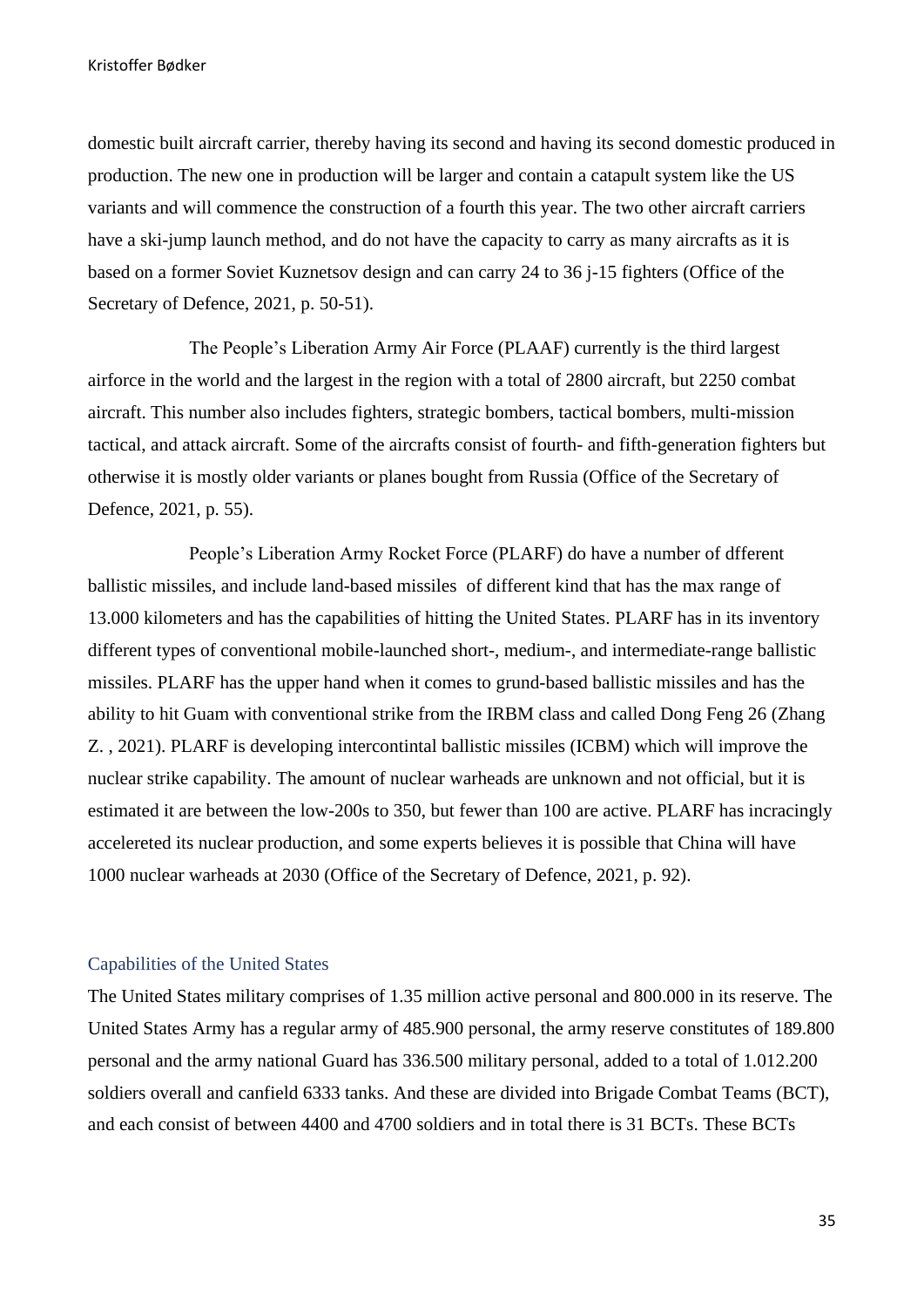consist of both the Main Battle Tanks, infantry fighting vehicles, armoured fighting vehicle, and the attack helicopters (Spoehr, 2021).

The U.S. Navy consist of a total of 297 ships, which consist of aircraft carriers, Large Surface Combatant, Small Surface Combatant, Submarines of different class (SSBN, SSGN, and SSN), and amphibius Warships (Sadler, 2021). The U.S. Congress has set out a 355-ship goal, but due to the shortfalls in the shipyards, mainly due to underfunding defence budgets for the navy, and lack of investment in the shipyards has led to the shipbuilders to seek away from the shipyards. In 2020 the navy procured 12 ships and purchased 10 in 2021 and eight in 2022. From 2005 to 2020 the navy increased the size of its navy from 291 to 296, but China during the same time increased its navy from 216 to 360 warships (Sadler, 2021).

China does have the numerical advantage when it comes to ships, but many of the ships are smaller vessels such as coastal patrol ships. When it comes to the larger ships, the du does have the advantage in numbers technology and experience. The US 11 aircraft carriers are all nuclear-powered and can carry 60 or more fighters each (Zhang Z. , 2021).

The American military is expected to have 13.000 military aircraft, and 5504 which are operated by the US air force. This includes the F-35 lightning and the F-22 Raptor, some of the most advanced combat aircrafts (Zhang Z. , 2021), 1482 are active-duty fighters and 983 are combat-coded fighters. in terms of nuclear weapons, the United States is expected to have 5800 nuclear warheads, 3000 are available for deployment and 1400 warheads are on alert delivery systems. United States nuclear force is old and needs to be modernized (Geller, 2021). After presenting the capabilities of both China and the United States

# <span id="page-36-0"></span>Geopolitical analysis

First, to be able to do the analysis of why both China and the United States act as they do in the region, the system needs to be clarified. The system is multipolarity, meaning there are three great powers or more. In the region of the East Asia there is China, Russia, Japan, and the United States as great powers in the region. Through its bases in Hawaii and in Guam, and the bases in allied Japan and in the allied South Korea (Smith, Cheng, Klinger, & Lohman, 2021), the United States had been able to project its power through its presence of soldiers and the navy. The Rise of China both economically and militarily has created the rivalry, and as the US fear that China will become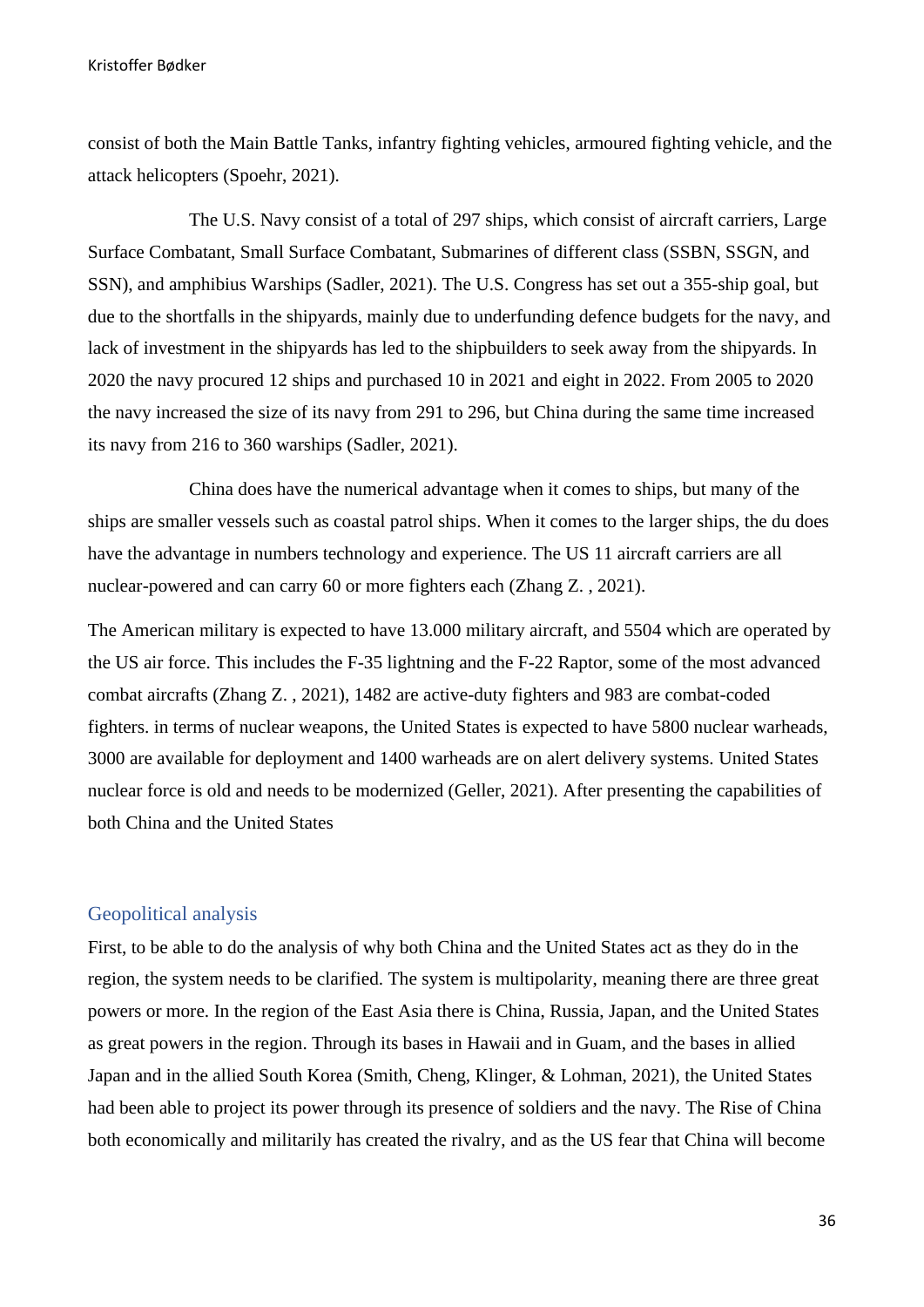a regional hegemon in more powerful than them and in time be able to threaten their coast beyond the pacific or the bases in Guam, Hawaii, and Japan. Due to that fact then they are doing what they can to contain them.

They do so by having a clear military presence through its carrier strike groups and supporting countries close to China which the United States either are allied to or have good relations with, such as Taiwan and Japan. The idea of creating a coalition of states will help keep China in check as they cannot do it by themselves, as the United States are having their navies and military forces around in other regions to keep other rivals in check and not allowing their rivals becoming hegemon in other regions, that could lead to threaten them from that region. By making arms deals with states such as Taiwan, Japan. The advantage of this is that many of the systems are compatible with each other, thereby fighting together will be far easier, along with the fact that especially Japan and the United States are often doing exercises together and therefore is used to navigate among each other.

As mentioned, both countries have had its problematic relationships with China. Japan and China have been old rivals and it looks like its going in the same direction with all the tensions. As Japan has never apologised for its crimes during the Second World War. Japan and China have an ongoing dispute evolving the territory in the Senkaku islands in Japanese and Diaoyutai in Chinese, which Japan is governing but China desire. Incursions has happened many times, and Japan has protested many times, as both parties perceive it as theirs (Huang, 2022). This can be very dangerous as both sides see it as their territories, which can create miscalculation that can incite to skirmishers around the island that could lead to war, both between China and Japan, but also the United States as they are enforced by the alliance. Even though in treaties are perceived as loose in the realist perspective as it is the national interest that are guiding the decision making. But as the situation is now then the United States would follow Japan.

The United would in the first place, need to keep a large enough force, that would deter any kind of aggression in both Taiwan, the South China Sea and East China Sea. China has also warned Taiwan not to make any big decisions that would lead to "independence" or a move in a direction of it. Both the United States has conducted naval exercises in the waters around Taiwan to show their presence and deter the other party from doing anything they would regret. As at the movement the two great powers a just testing each other, which sometimes crates close encounters by naval vessels sailing close to each other.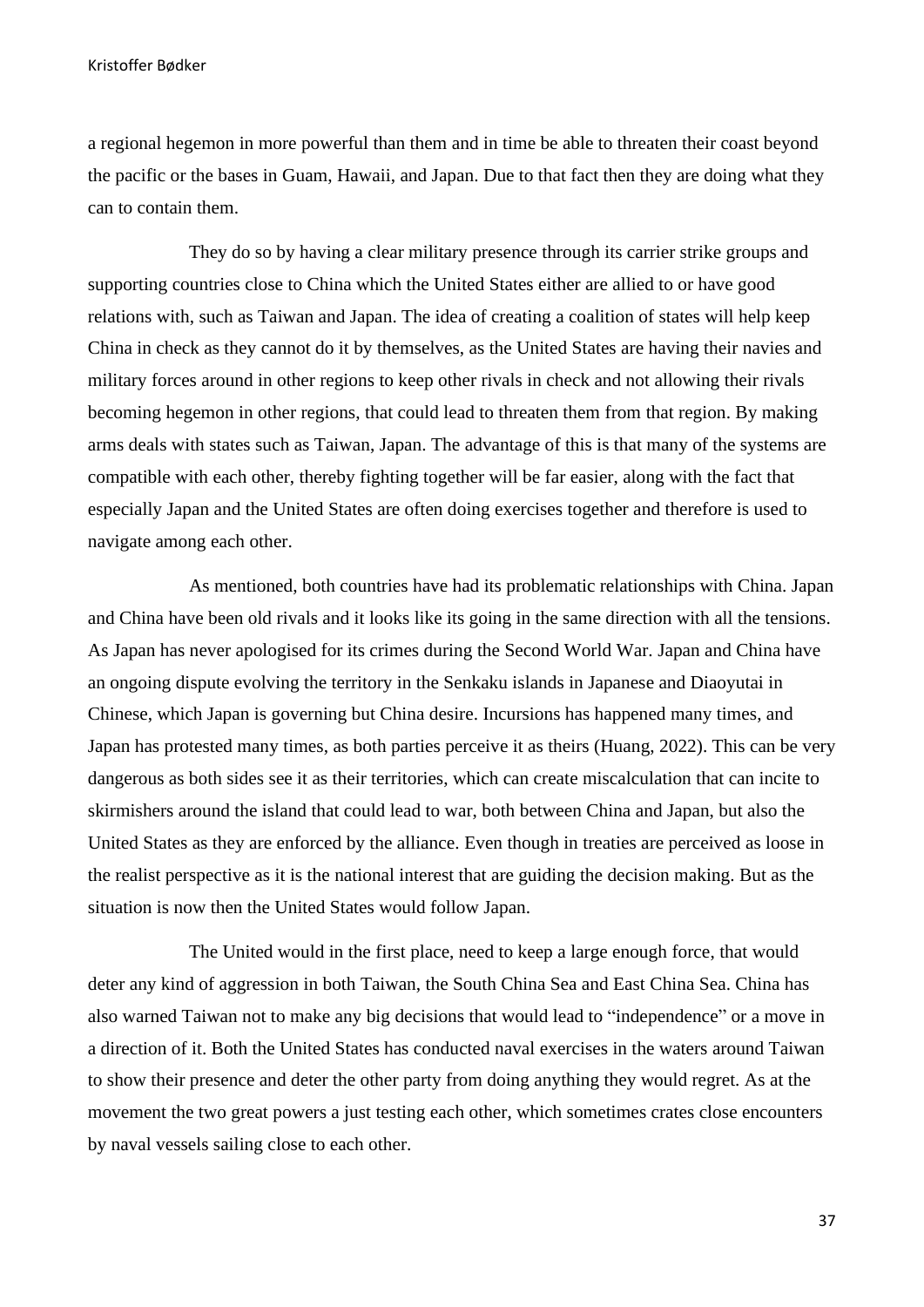China wants to integrate Taiwan for many reasons. First, they believe it is their territory they lost to Japan in the wars during the century of humiliation, where imperialist colonisers came and conquered territory from China as it was weak (Goldstein, 2015, p. 32), second having that is grant better defensive possibilities as the island and the strait can act as a defensive buffer if fortifying the island. Third it allows the Chinese navy and marines to push forward to create a further defensive line at the second island chain (Lippert & Perthes, 2020). But as the United States has an unofficial defensive treaty that commits them to help in the defence of Taiwan, would an attack lead to a confrontation between the great powers. If the United States was to abandon this treaty in case of attack of Taiwan when they would most likely lose its allies in both Japan and the Philippines due to untrustworthiness. But Japan has also hinted that they might join if a contingency around Taiwan was to happen due to a security law from 2015 (Zhen, 2021).

The threatening of possible conflict if the United States was to help Taiwan obtaining independence, is another trick to deter the opponent from being too confident and ambitious. Currently China does not have the capabilities to invade Taiwan, but in five to six years it will be possible, (Reuters, 2022), and therefore continue with its modernization program and still do all to deter or thwart the United States engaging in any kind of operations. In terms of the defence of Taiwan the United States president has been very ambiguous and has with some opinions, while the military has said another thing. Thereby also creating more uncertainness. The flying through the ADIZ of Taiwan, can be seen as a way of both testing the defence of Taiwan but also the United States stand, but at the same time it can also create misunderstandings as the intentions are unknown. Xi Jinping having also said that Taiwan needs to be integrated into China and does not omit violence (Winther, 2021).

Likewise in the South China Sea, the occupying and fortifying is both to create a buffer zone, to protect China and giving a better opportunity to guard the imports most of its resources which are sailed through the strait of Malacca and into the South China Sea (Office of the Secretary of Defence, 2021, p. 137). The fortifications will provide extra defence in an eventual conflict in which ballistic missiles and ASCM, the airfields and docking space for ships and submarines can be essential, as it creates an extra defensive dimension and thereby creating an antiaccess and area denial. The disputed claims in the area have also crated tensions between China and other claimants, and the militarization has also worried multiple, as they do not know of the intensions behind it, which has increased arms build-up of the neighbouring states such as Vietnam. The United States are on the other hand following the claim China has made in international waters

38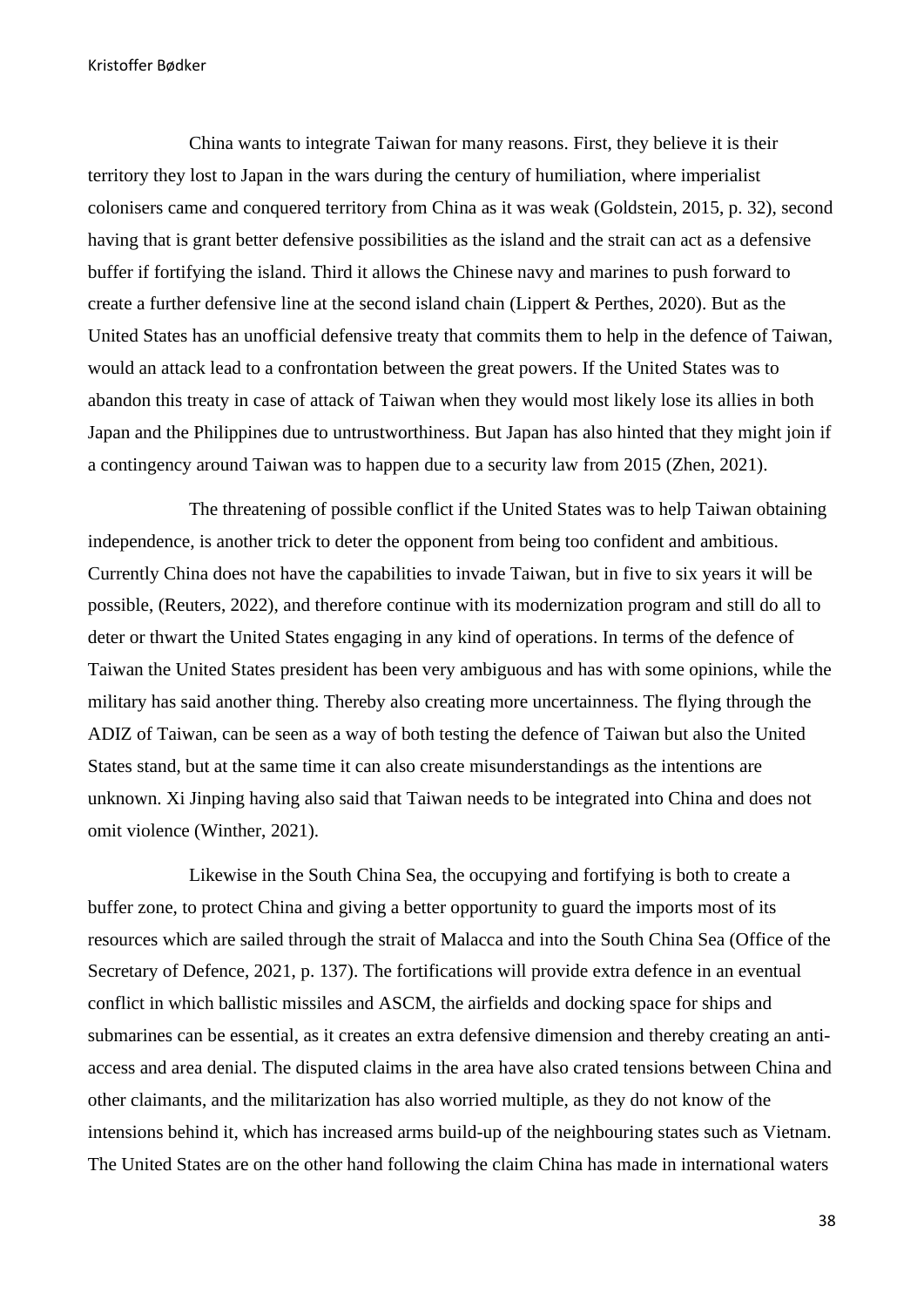or in other states territorial waters, as it is in their interest that their navies can roam freely across the oceans and waters. Therefore, have the US naval ships along with carrier strike groups conducts freedom of navigation patrols with several nations in which they sail through the contested area in protest, to symbolize the invalidity of the claims. When this happens then China will follow them as in an anarchic world you can never trust other states intentions especially not the rival state.

It is not only in Asia the great powers have been competing for the region, but the United States does also have arctic processions in Alaska and a presence in Greenland with a base containing a radar. China have also tried to buy an old dockyard and trying to invest in a minefield with the potential of producing REE used for military equipment and clean energies. The US was quick to do all in their power to make sure China did not enter Greenland. The perspectives of possible Chinese naval units' surface ships or submarines capable of roaming around close to the United States was a frightening for the Americans. For China it would be a strategic opportunity to be able to divert the attention away from their own coast.

In the next section the economic part of the rivalry will be explained through the Division of labour development theory.

# <span id="page-39-0"></span>Economic analysis

This section analyses the economic perspective of the rivalry. With China opening its economy for foreign capital and the change to the parallel development, it opened many doors for China, as different countries were investing into the country based on cheap labour wages. This can attract firstly plenty of manufacturing jobs, where they will gain a lot of technology and knowledge in the production of the given type of goods. As China are attracting more and more diverse industries, they are also capable of exporting it onwards as China is obtaining a higher level of industrialization at cheap labour cost. The increased Foreign direct investment is only furthering changing the supply chain and thereby making their production more diverse as they are adding capital and technology thereby it is possible to create investments and technology and different companies that are moving their earlier stage production to China, as the salaries are increasing, the same production is transferred to another region, where the wages are low (Xing, 2007). This is also how it can attract so many high-tech companies that has been a huge factor to Chinas growth. As China currently is needing minerals and other unprocessed to continue its development of the less developed regions, it can move middle stage manufacturing to others and that way obtain the resources. Most of the western countries have exported many of their late-stage products for cheaper products. Which has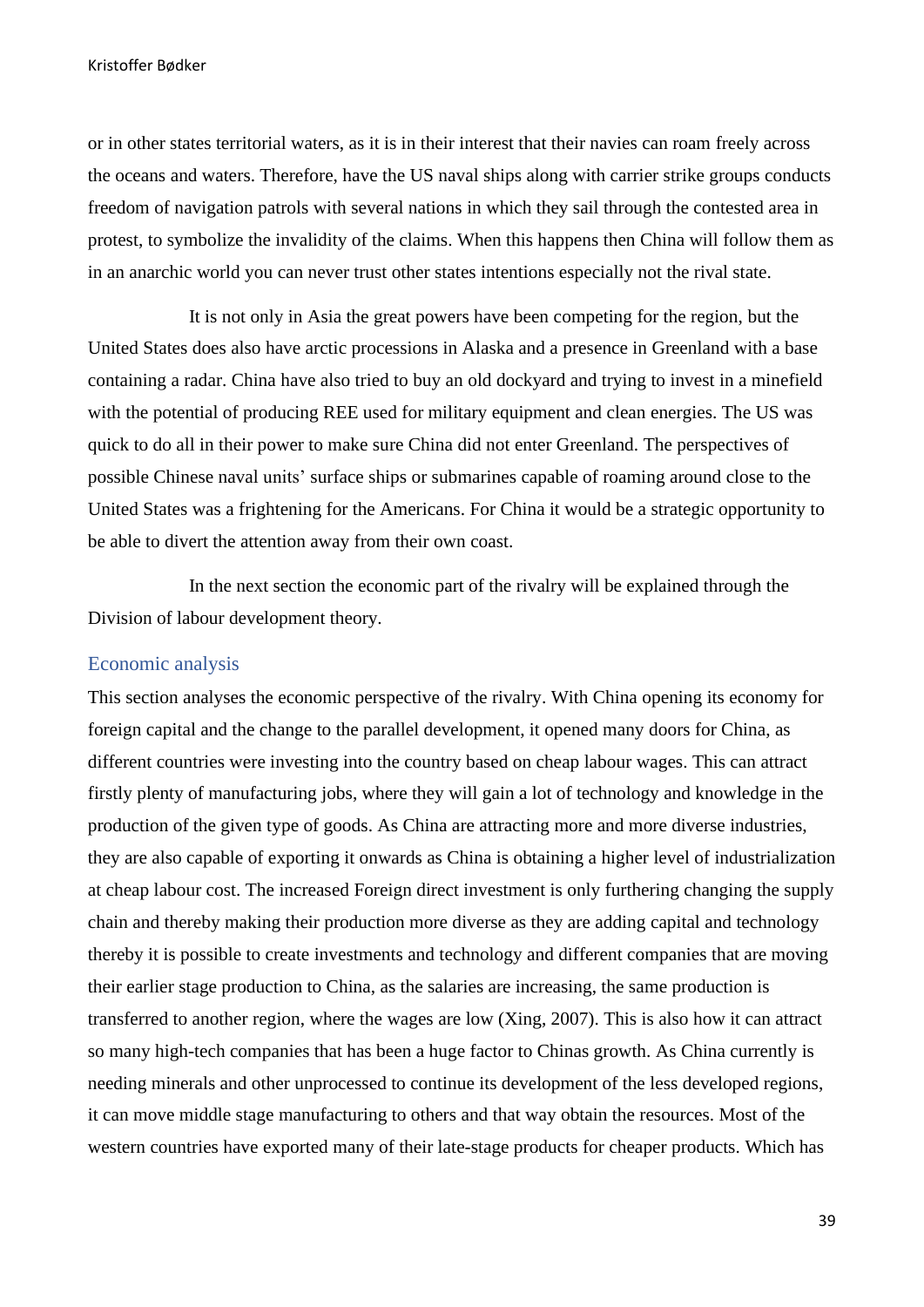increasingly helped developing China and gaining comparative advantages while doing so. In both through the vertical labour division and the horizontal labour division its possible both of developing themselves and improving the level of industrialization in the less developed regions and attracting high-tech stage companies. This are some of the main reasons for the rise of China as it has given change huge possibilities, as they are capable of trading with all countries in the world due to their different industrialization levels. This is what the United States fear, since China has possibilities of improving its economy then the US, are forced to try to cut of China for the newest microchips as part of the trade war, they see it as a chance to slow the growth of China, as they attempt to decouple the economy, due to the still ongoing trade war and the political differences.

# <span id="page-40-0"></span>**Discussion/Conclusion**

In the beginning of the project the following research question was asked: *How does the current US-China rivalry evolve towards further confrontation between the two powers?* 

The relations between the United States and China have never been colder as there exist disputes all around China both in the South China Sea, with the US and its allies conducting Freedom of navigation operations, which can tense situations as the militaries are at such a close point.

When concerning trade there is likely not going to be any deals soon as the two are so far away from each other and as the relations is affected by geopolitical problematic such as Taiwan.

When it comes to Taiwan it is certainly the most dangerous situation as the United States and China do have a large fleet concentration around, and the US fleet at the bases in Japan. United States follows one-China policy but has also obligated to help Taiwan in any situation. The US is trying to deter China from invading Taiwan, by make their presence be known. China will likely continue testing Taiwan and its defence. But as the relations are getting worse and the relation between the two great powers become more and more confrontational.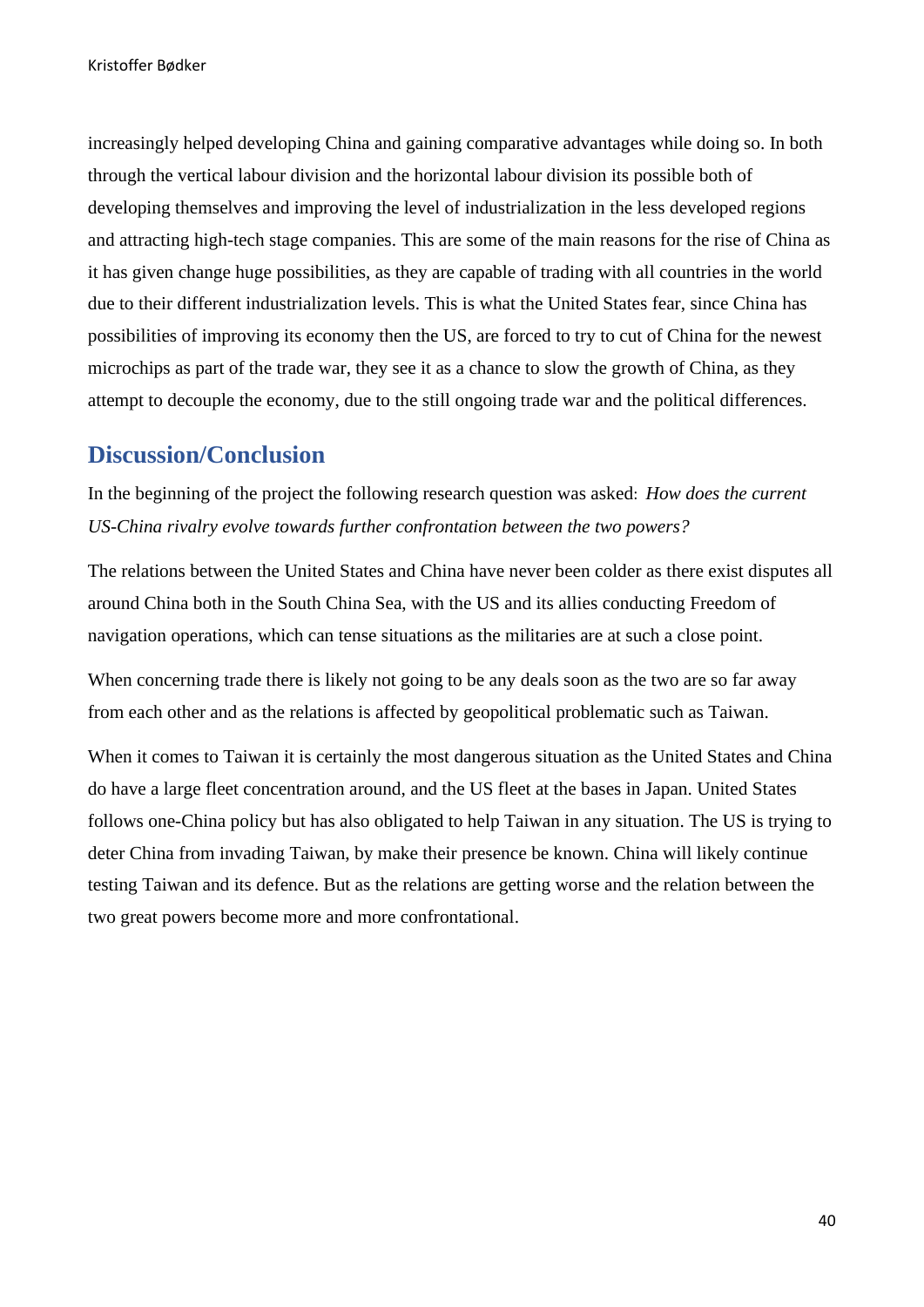# <span id="page-41-0"></span>**References**

- Albert, E. (2020, January 22). *China-Taiwan Relations*. Retrieved from Council on Foreign Relations : https://www.cfr.org/backgrounder/china-taiwan-relations
- Andersen, L. B., Binderkrantz, A. S., & Hansen, K. M. (2012). Forskningsdesign . In L. B. Andersen, K. M. Hansen, & R. Klemmensen, *Metoder i statskundskab* (p. 73). Hans Reitzels Forlag .
- Anthony, I., & Klimenko, E. (2021). *A strategic triangle in the Arctic? Implications of China-Russia-United States power dynamics for regional security.* Stockholm: Stockholm International Peace Research Institute.
- BBC. (2021, Janury 29). *What's behind the China-Taiwan divide?* Retrieved from BBC: https://www.bbc.com/news/world-asia-34729538
- Berger, D. H., Gilday, M. M., & Schultz, K. L. (2020). *Advantage at Sea: Prevaling with Integrated All-Domain Naval Power.* Washington: U.S Marine Corps, U.S Navy and U.S Coast Guard.
- Bryman, A. (2016). Research designs. In A. Bryman, *Social Research Methods* (p. 67). New York: Oxford University Press.
- Bryman, A. (2016). Social reasearch strategies: quantitative and qualitative research . In A. Bryman, *Social Research Methods* (pp. 31-34). New York: Oxford University Press.
- Bryman, A. (2016). *Social Research Methods.* New York: Oxford University Press.
- Baazil, D. (2020, September 3). *How China Made the Netherlands Question the Free Market*. Retrieved from Bloomberg: https://www.bloomberg.com/news/articles/2020-09-01/how-china-made-thenetherlands-question-its-free-market-beliefs
- Cheng, D. (2021, october 20). *China, 2022 Index of U.S. Military Strength .* Retrieved from heritage : https://www.heritage.org/military-strength/assessing-threats-us-vital-interests/china
- Council on Foreign Relations. (2021, april 30). *Territorial disbutes in hte South China Sea*. Retrieved from Council on Foreign Relations: Global Conflict Tracker: https://www.cfr.org/global-conflicttracker/conflict/territorial-disputes-south-china-sea
- Geller, P.-J. (2021, October 20). *U.S. Nuclear Weapons Capability .* Retrieved from heritage.org: https://www.heritage.org/military-strength/assessment-us-military-power/us-nuclear-weaponscapability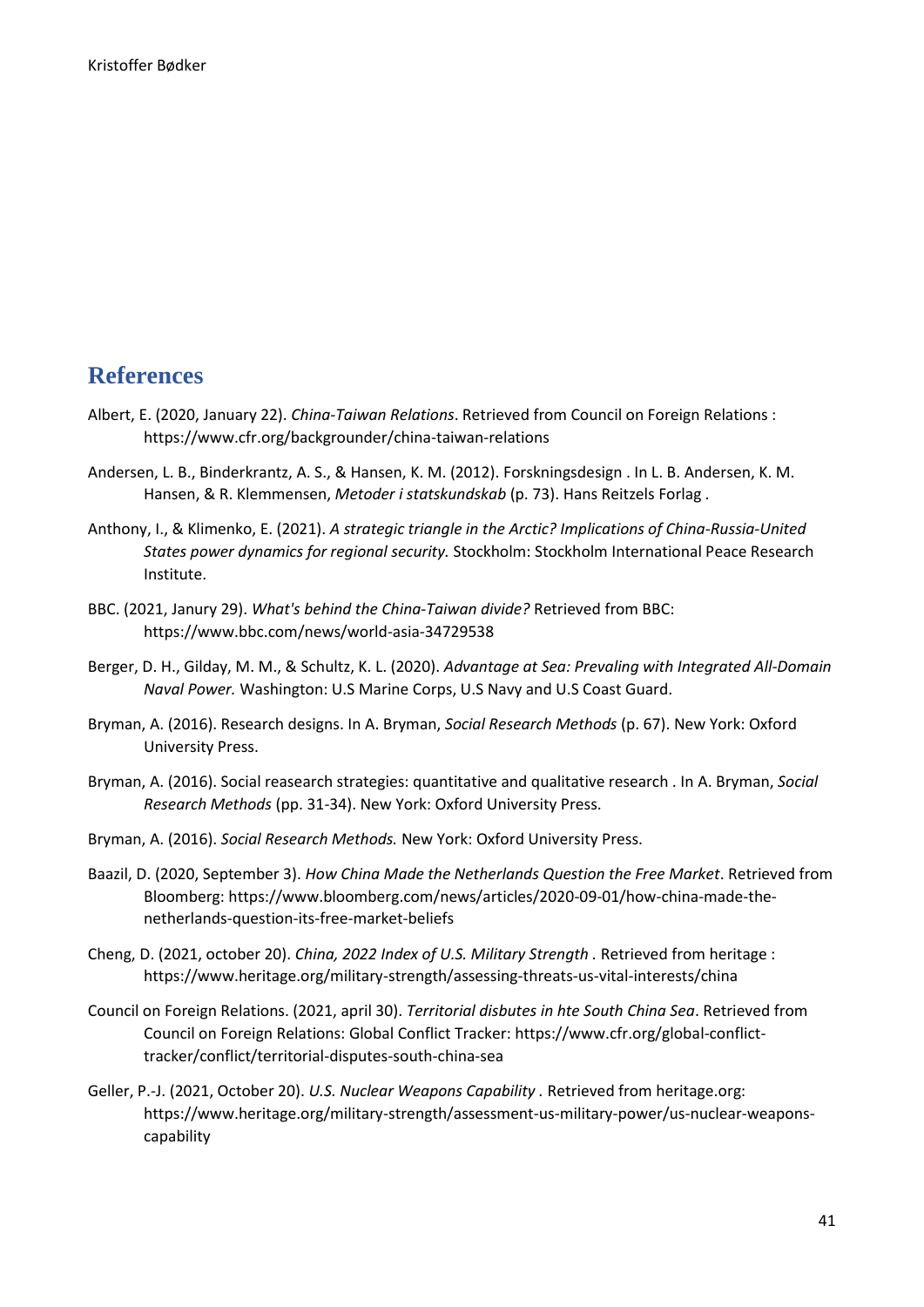- Goldstein, L. J. (2015). *Meeting China Halfway: how to defuse the emerging US-China rivalry .* Washinton D.C.: Georgetown University Press .
- Huang, K. (2022, January 15). *Japan's Boeing super interceptor jet deal 'likely to anger China'*. Retrieved from South China Morning Post: https://www.scmp.com/news/china/military/article/3163232/japans-boeing-super-interceptor-jetdeal-likely-anger-china
- Jackson, R., Sørensen, G., & Møller, J. (2019). *Introduction to International relations theories and approaches .* New York: Oxford University Press .
- Kalvig, P., & Lucht, H. (2021). *No green future without China: Greenland's minerals to consolidate China's rare earth domonance?* Copenhagen: Danish Institute for International Studies .
- Kehlet, K., & Christensen, R. L. (2022, January 16). *Hele Afrikas økonomi er på størrelse med Tysklands – se hvordan Danmark ligger*. Retrieved from Berlingske: https://www.berlingske.dk/oekonomi/heleafrikas-oekonomi-er-paa-stoerrelse-med-tysklands-se-hvordan-danmark
- Krastev, I., & Leonard, M. (2021, January 19). *The crisis of American power: How Europeans see Biden's America*. Retrieved from European Council on Foreign Relations : https://ecfr.eu/publication/thecrisis-of-american-power-how-europeans-see-bidens-america/
- Kruse, S. (2021, March 16). *Analyse: Verdens teknologi er dybt afhængig af en ø ud for Kinas kyst. Her er grafen, der viser hvorfor*. Retrieved from Berlingske : https://www.berlingske.dk/internationalt/analyse-verdens-teknologi-er-dybt-afhaengig-af-en-oeud-for-kinas
- Kruse, S. (2021, April 5). *Både Kina og USA stirrer stift på valget i Grønland. Årsagen ligger dybt i fjeldet*. Retrieved from Berlingske : https://www.berlingske.dk/internationalt/baade-kina-og-usa-stirrerstift-paa-valget-i-groenland-aarsagen
- Kruse, S. (2021, april 2). *Kina har bygget hemmelige »strukturer« på havet. Nu slår nabolandet alarm*. Retrieved from Berlingske: https://www.berlingske.dk/internationalt/kina-har-bygget-hemmeligestrukturer-paa-havet-nu-slaar-nabolandet
- Kruse, S., & Winther, L. (2020, December 25). *De er mikroskopisk små, men stormagterne higer efter dem: Her er det skjulte kapløb mellem USA og Kina*. Retrieved from Berlingske: https://www.berlingske.dk/internationalt/de-er-mikroskopisk-smaa-men-stormagterne-higerefter-dem-her-er-det
- Lee, Y. N. (2021, March 2). *Biden's team says it will use 'all available tools' to fight China's unfair trade practices*. Retrieved from CNBC: https://www.cnbc.com/2021/03/02/biden-administrationreleases-report-on-trade-agenda-china-challenge.html
- Lee, Y., & Blanchard, B. (2021, April 16). *China's massed drills near Taiwan take aim at Washington audience*. Retrieved from Reuters : https://www.reuters.com/world/china/chinas-massed-drillsnear-taiwan-take-aim-washington-audience-2021-04-16/
- Lendon, B. (2021, April 13). *Beijing has a navy it doesn't even admit exists, experts say. And it's swarming parts of the South China Sea*. Retrieved from CNN: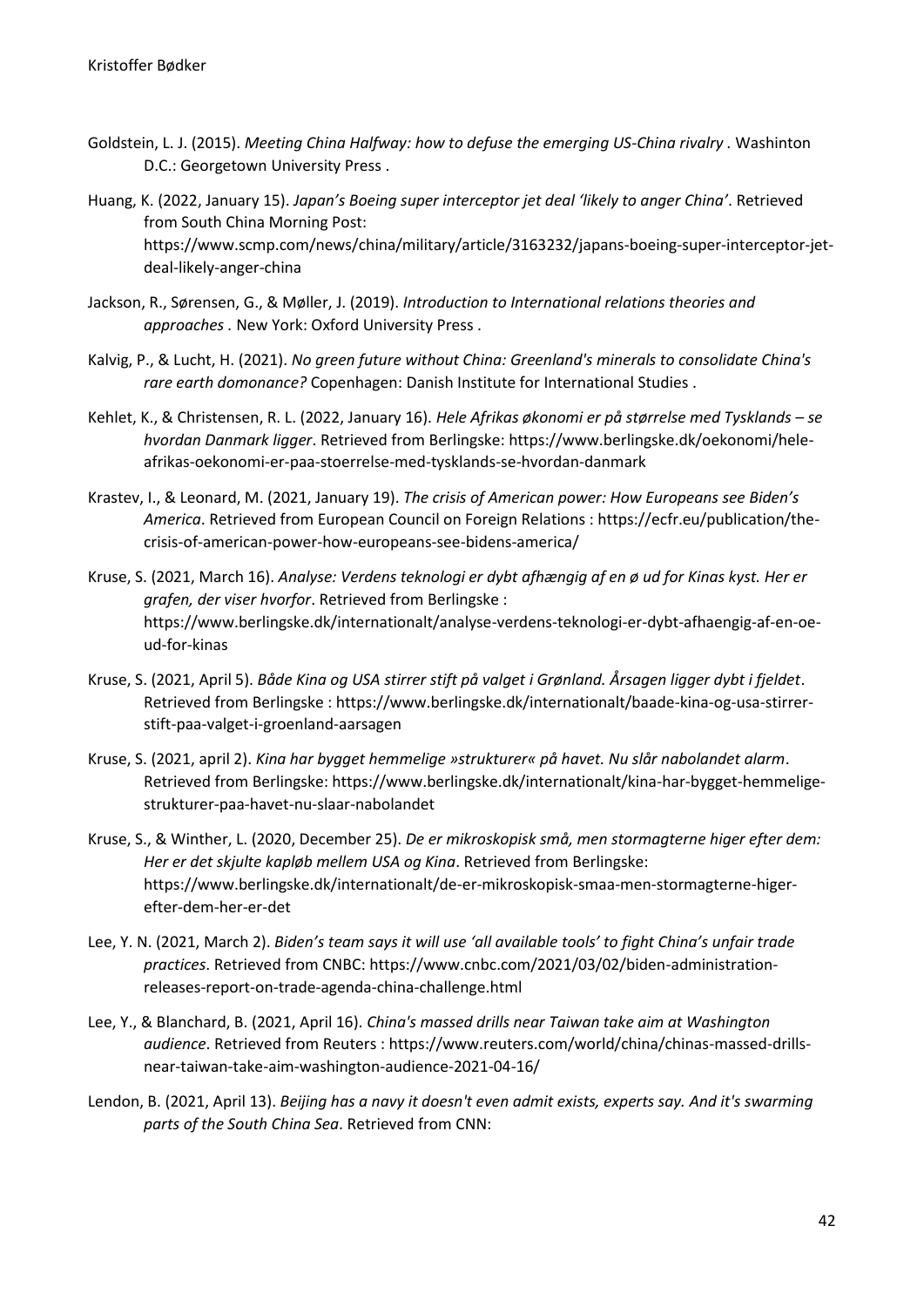https://edition.cnn.com/2021/04/12/china/china-maritime-militia-explainer-intl-hnk-mldst/index.html

- Lendon, B. (2021, April 8). *China flanks Taiwan with military exercises in air and sea*. Retrieved from CNN: https://edition.cnn.com/2021/04/07/asia/china-taiwan-military-surrounded-intl-hnk-scliml/index.html
- Lendon, B. (2021, April 2). *Philippines says illegal structures found on reefs near where Chinese boats gathered*. Retrieved from CNN: https://edition.cnn.com/2021/04/01/asia/philippines-south-chinasea-structures-intl-hnk-scli/index.html
- Lendon, B. (2021, April 12). *US and China deploy aircraft carriers in South China Sea as tensions simmer*. Retrieved from CNN: https://edition.cnn.com/2021/04/12/china/south-china-sea-taiwan-militarytensions-intl-hnk/index.html
- Lino, M. R. (2020 , February 25). *Understanding China's Arctic activities* . Retrieved from International Institute for Strategic Studies : https://www.iiss.org/blogs/analysis/2020/02/china-arctic
- Lippert, B., & Perthes, V. (2020). *Strategic Rivalry between United States and China.* Berlin : German Institute for International and Security Affairs.
- Mastro, & Skylar, O. (2020, May 21). *Military Confrontation in the South China Sea*. Retrieved from Council on Foreign Ralations : https://www.cfr.org/report/military-confrontation-south-china-sea
- McDonell, S. (2021, April 13). *Taiwan: 'Record number' of China jets enter air zone*. Retrieved from BBC: https://www.bbc.com/news/world-asia-56728072
- Mearsheimer, J. J. (2001). *The tragedy of great power politics.* New York: W.W. Norton & Company .
- Ministry of National Defence R.O.C. (2021, April 25). *Military News Update*. Retrieved from Ministry of National Defence Republic of China: https://www.mnd.gov.tw/english/PublishTable.aspx?types=Military%20News%20Update&title=Ne ws%20Channel&SelectStyle=Military%20News%20Update
- Mouritzen, K. (2021, April 6). *I dag går Grønland til valg midt i en amerikansk charmeoffensiv: »Dansk diplomati er ved at få baghjul«*. Retrieved from Berlingske : https://www.berlingske.dk/globalt/idag-gaar-groenland-til-valg-midt-i-en-amerikansk-charmeoffensiv-dansk
- Mouritzen, K. (2021, April 5). *USAs planer i Grønland stod klart, da Carla Sands sparkede ud efter Pompeos nummer to og i stedet ramte Berlingskes medarbejder*. Retrieved from Berlingske : https://www.berlingske.dk/globalt/usas-planer-i-groenland-stod-klart-da-carla-sands-sparkede-udefter
- Office of the Secretary of Defence. (2021). *Military and security developments involving the People's Republic of China 2021.* Washington DC: Department of Defense.
- Patey, L. (2020). *MANAGING US–CHINA RIVALRY: Small States can be players in great power competition .* Copenhagen : Danish Institute for international Studies .
- Reuters . (2021, April 6). *China says carrier group exercising near Taiwan, drills will become regular*. Retrieved from Reuters: https://www.reuters.com/article/us-china-taiwan-security/china-sayscarrier-group-exercising-near-taiwan-drills-will-become-regular-idUSKBN2BT04D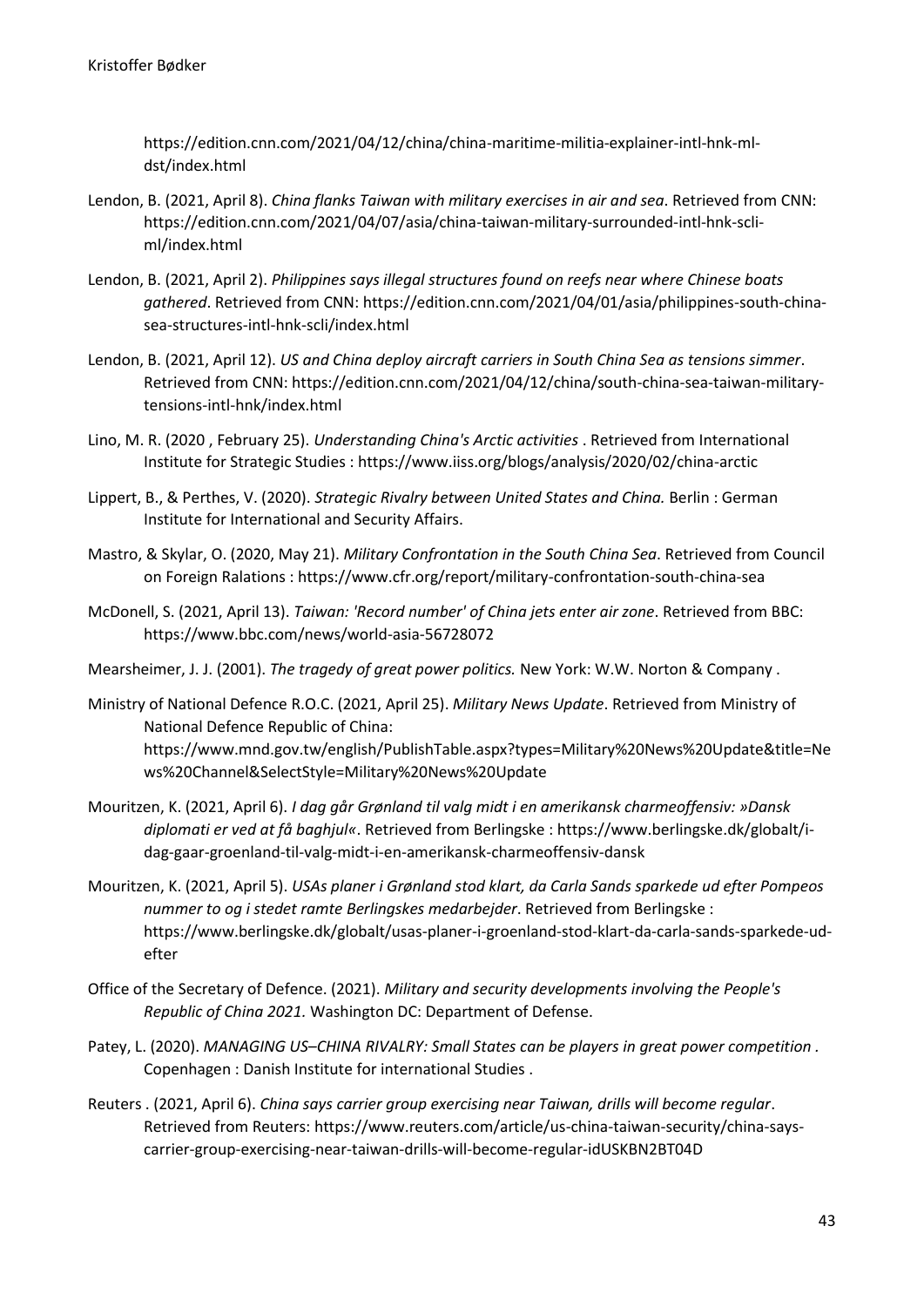- Reuters . (2021, April 19). *Taiwan 'in the process' of seeking long-range cruise missiles from US*. Retrieved from South China Morning Post : https://www.scmp.com/news/china/military/article/3130135/taiwan-process-seeking-long-rangecruise-missiles-us
- Reuters. (2020, January 6). *Trump administration pressed Dutch hard to cancel China chip-equipment sale: sources*. Retrieved from Reuters: https://www.reuters.com/article/us-asml-holding-usa-chinainsight-idUSKBN1Z50HN
- Reuters. (2022, january 28). *Support of Taiwan independence could spark US military conflict with China, Chinese ambassador says*. Retrieved from CNN: https://edition.cnn.com/2022/01/28/asia/chinaambassador-us-taiwan-military-conflict-warning/index.html
- ritzau/Reuters . (2021, March 5). *Taiwan fortsætter kamp for uafhængighed trods pres fra Kina*. Retrieved from Berlingske: https://www.berlingske.dk/internationalt/taiwan-fortsaetter-kamp-foruafhaengighed-trods-pres-fra-kina
- Rudolf, P. (2020). *The Sino-American World Conflict .* Berlin : German Institute for International and Security Affairs .
- Sadler, B. (2021, October 20). *U.S. Navy.* Retrieved from heritage.org: https://www.heritage.org/militarystrength/assessment-us-military-power/us-navy
- Scobell, A. (2018). The South China Sea and U.S.-China Rivalry. *Political Science Quarterly* , 199-224.
- Smith, J., Cheng, D., Klinger, B., & Lohman, W. (2021, October 20). *Asia.* Retrieved from heritage.org: https://www.heritage.org/military-strength/assessing-the-global-operating-environment/asia
- South China Morning Post . (2021, April 20). *'It will be bloody': Philippines' Duterte threatens to 'stake a claim' over South China Sea energy resources using military ships*. Retrieved from South China Morning Post : https://www.scmp.com/news/asia/southeast-asia/article/3130207/it-will-bebloody-philippines-duterte-threatens-stake
- Spoehr, T. W. (2021, October 20). *U.S. Army .* Retrieved from heritage.org: https://www.heritage.org/military-strength/assessment-us-military-power/us-army
- Venable. (2021, October 20). *U.S. Air Force .* Retrieved from heritage.org: https://www.heritage.org/military-strength/assessment-us-military-power/us-air-force
- Winther, L. (2021, April 18). *Mens krigsflyene summer omkring Taiwan, runger spørgsmålet stadig højere: Er USA og Kina på randen af krig over den demokratiske østat?* Retrieved from Berlingske : https://www.berlingske.dk/globalt/mens-krigsflyene-summer-omkring-taiwan-rungerspoergsmaalet-stadig-hoejere
- Xing, L. (2007). *East Asian Regional Integration: From Japan-led "Flying-geese" to China-centred "Bamboo Capitalism".* Aalborg: Aalborg University .
- Yeung, J. (2021, March 16). *US and Japan express concern over China's 'aggressive actions' during first trip by Biden's top diplomat*. Retrieved from CNN: https://edition.cnn.com/2021/03/16/politics/blinken-austin-japan-trip-intl-hnk/index.html